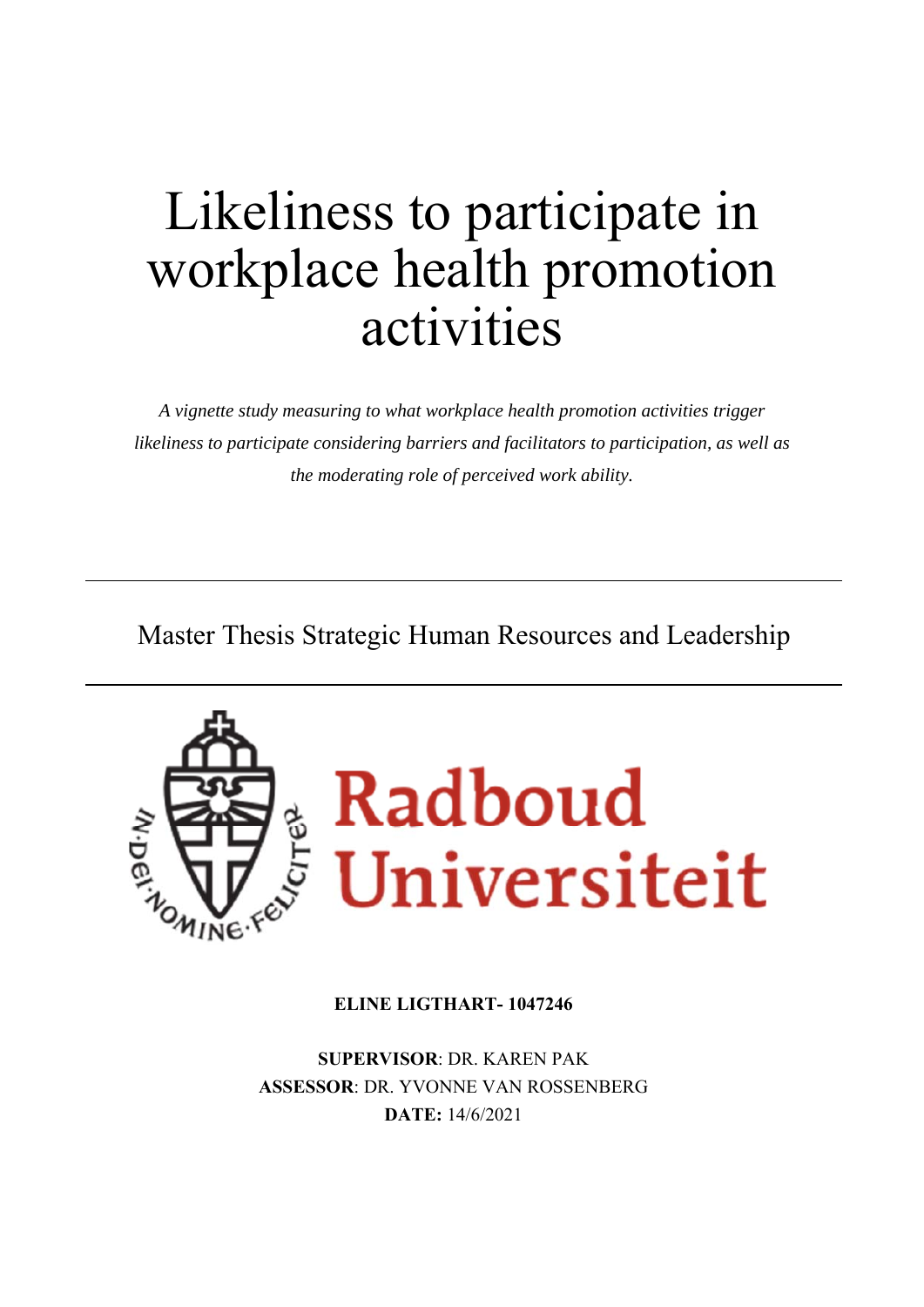## **Abstract**

Increasingly organizations have started to offer workplace health promotion (WHP) activities, however, participation in these activities has often been found low which reduces the effectiveness. Participation in WHP is necessary as this can lead to the enhancement of personal health and resources contributing to a good work ability. It is often found that employees who do participate in WHP already have a good work ability while the people with a low work ability perceive more barrier to participate which leads to nonparticipation. It is however important for employees with a low work ability to participate to improve their health and ability to cope with work demands. From a Conversation of Resources theory perspective, participation in WHP activities can protect and enhance personal resources which can result in a gain spiral of personal resources.

With the use of a policy capturing vignette study, this studies' aim was to find out what type of health promotion activities trigger participation. Taking into consideration the perceived work ability of individuals. In total N=173 respondents indicated how likely they were to participate in nine vignettes representing different workplace health promotion activities, clustered in three overarching categories, nutrition, physical fitness and stress prevention, manipulating three known influencers of participation namely, costs, time of the activity and frequency being a personal choice.

Multi-level analysis has been performed on the variable likeliness to participate to measure the within person variance. Multi-level analysis showed that nutrition, physical fitness and stress prevention all had a significant effect on likeliness to participate. The most important finding of this study however, is that compared to people with a high perceived work ability, people with a low perceived work ability are more likely to participate in WHP activities aimed at the prevention of stress. This would implicate that this type of activity has the lowest perceived barriers and can play an important role in the engagement of people with a low work ability in WHP.

**Key words**: Work place health promotion; Participation; Work Ability; Nutrition; Physical fitness; Stress prevention; COR theory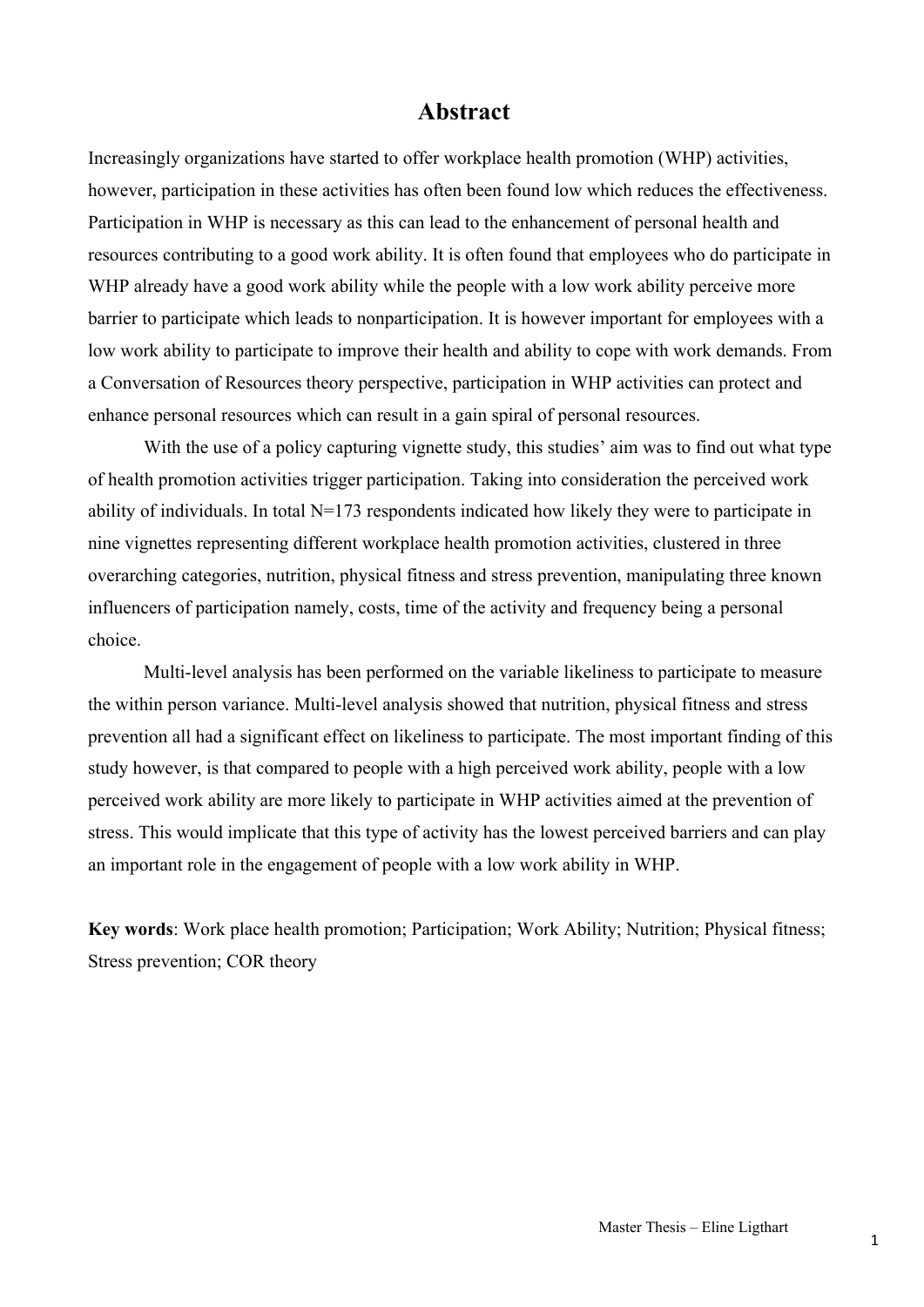## Table of Contents

| $\mathbf{I}$ .     |      |  |
|--------------------|------|--|
| 2.                 |      |  |
|                    | 2.1. |  |
|                    | 2.2. |  |
|                    | 2.3. |  |
|                    | 2.4. |  |
|                    | 2.5. |  |
| 3.                 |      |  |
|                    | 3.1. |  |
|                    | 3.2. |  |
|                    | 3.3. |  |
|                    | 3.4. |  |
|                    | 3.5. |  |
|                    | 3.6. |  |
| $\boldsymbol{4}$ . |      |  |
|                    | 4.1. |  |
|                    | 4.2. |  |
| 5.                 |      |  |
|                    | 5.1. |  |
|                    | 5.2. |  |
|                    | 5.3. |  |
|                    | 5.4. |  |
|                    |      |  |
|                    |      |  |
|                    | 1.   |  |
|                    | 2.   |  |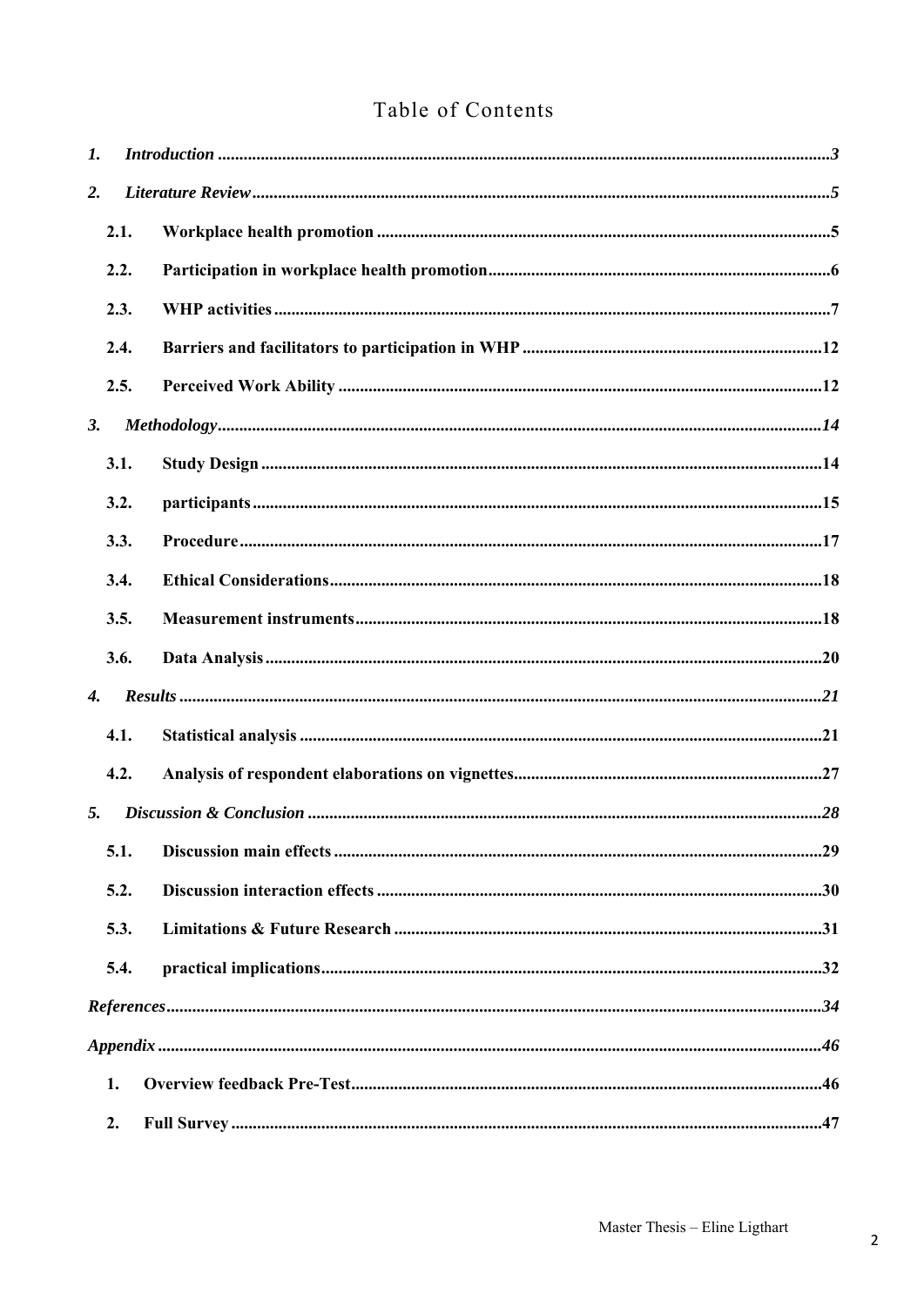## **1. Introduction**

The fast-changing economic environment creates challenges for organizations, societies, and individuals in regard to maintaining a healthy workforce with a high work ability (Tuomi et al., 2001; Merrill et al., 2013). Workplace health promotion (WHP) has the potential to help with these challenges (Grigsby, 2013) as it has been shown that WHP can have considerable psychological, behavioral and work benefits (Toker et al., 2014). WHP can be defined as the combined efforts of employers, employees and society with the goal to improve the health and well-being of workers (Andersen et al., 2015). Participation in WHP activities, however, is often low which reduces the effectiveness (Robroek et al., 2009; Rongen et al., 2013; Ilmarinen, 2019). The importance of participation is twofold, in terms of employee health, as participation in WHP has been found a significant predictor of healthy behavior (Hoert et al., 2016), as well as for cost-effectiveness of WHP for organizations (Rongen et al., 2014; Verra et al., 2019). Hence, research on participation in WHP and the factors influencing participation is necessary in order to increase effectiveness (Robroek et al., 2009; Rongen et al., 2014; Ilmarinen, 2019).

In the past, company health policies had a more traditional perspective focused on safety and the prevention of harm (Berkel et al., 2014). While it is important to protect employees from harm, Verra et al., (2019) explain that WHP should complement workplace safety programs, shifting the focus to the promotion of health in the workplace. Common examples for WHP include; eating at the workplace (Roos et al., 2004) which has been found to increase job performance (Merrill et al., 2013), stimulating physical activity at the workplace (Verra et al., 2019) which has been found to positively affect productivity (Pronk & Kottke, 2009), and stress prevention training which has been found to decrease employee stress levels over time, giving employees better resources to cope with job demands (McCraty et al., 2003; Broeck et al., 2017). The shift towards these types of WHP is necessary for the current changing work environment where organizational results depend on the health and work ability of employees (Tuomi et al., 2001; Ilmarinen, 2009).

Work ability is defined as *"a working individual's job-related functional capacity or the ability to continue working in one's current job, given the challenge and demands of the work and personal resources"* (McGonagle et al., 2015. *p*.1). Work ability can be promoted through WHP as target areas of work ability include a worker's competence, health and functional capacity (Tuomi et al., 2001). The construct of work ability has often been researched in combination with the Job Demands-Resources (JD-R) model (Demerouti et al., 2001). The JD-R model assumes that an employee's health and well-being result from a balance between positive (resources) and negative (demands) job characteristics (Schaufeli & Taris, 2014). Personal resources, such as lifestyle habits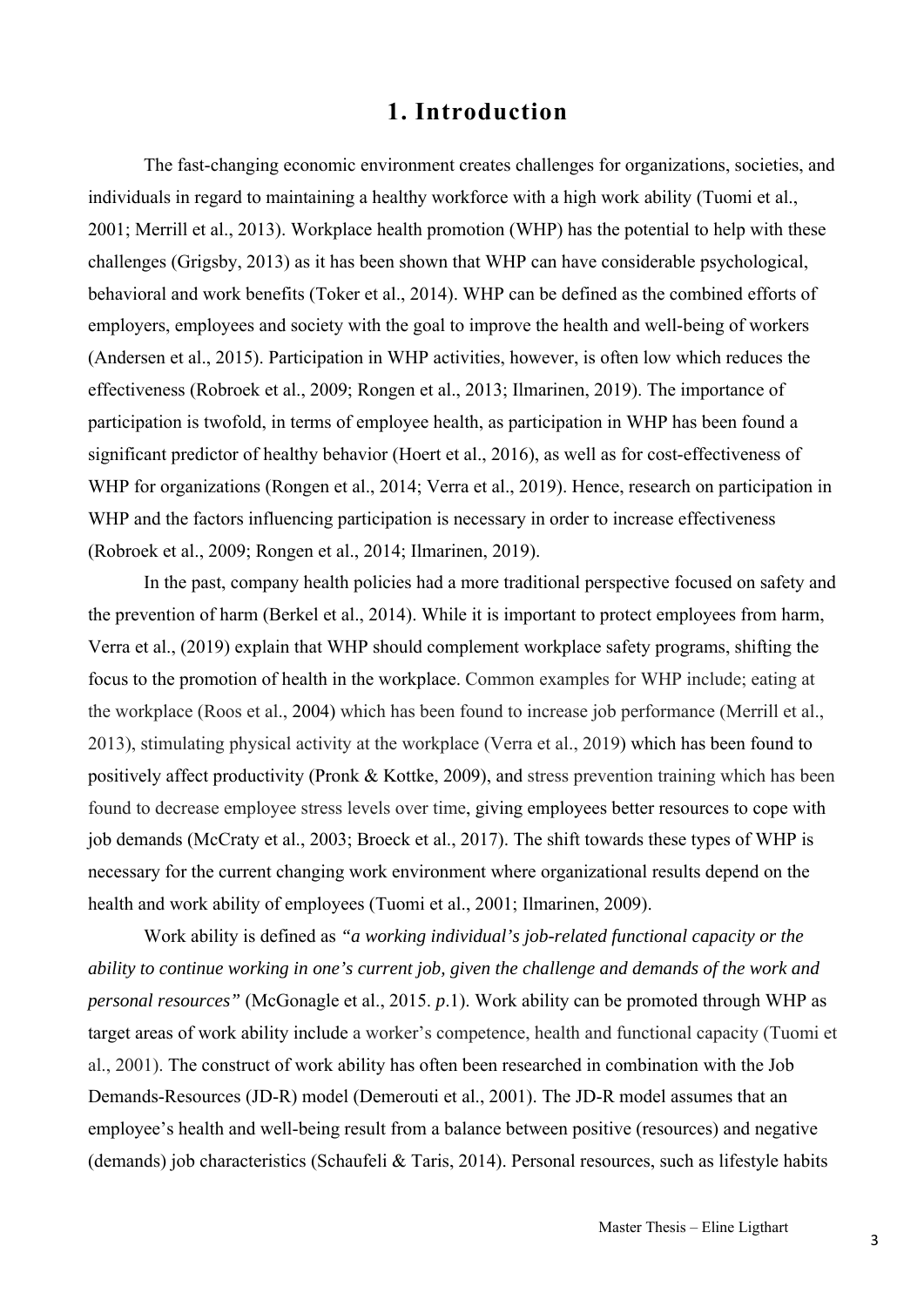and job resources have been researched as a predictor of work ability (Mcgonagle et al., 2015; Brady et al., 2020) and can be enhanced with effective WHP policies (Tetrick & Winslow, 2015).

For WHP activities to become effective participation is key, according to Toker et al. (2014) participation can be seen as a behavioral response with nonparticipation a reasoned withdrawal due to perceived barriers (Toker et al., 2014). The Conservation of Resources (COR) theory is often used in behavioral research (Halbesleben et al., 2014) and suggests that individuals are motivated to obtain, retain and protect their resources, such as their health, time and energy (Hobfoll & Shirom, 2000). The threatening, losing, or not replenishing of resources can lead to a behavioral reaction of protecting what is left which can lead to nonparticipation in WHP (Hobfoll, 2001). Therefore, the role of individual's perceived work ability is important as certain WHP activities are likely to trigger participation from people with a higher perceived work ability than low perceived work ability (Ilmarinen, 2019). Which from a COR theory perspective would be the individuals who have more resources are more likely to participate (Hobfoll et al., 1995; Toker et al., 2014).

Likeliness to participate in WHP activities aimed at nutrition, physical fitness and stress prevention will be measured to see which activity respondents are most likely to participate in, perceived work ability is measured to moderate this effect and visualize the differences in likeliness to participate between employees with a high and low perceived work ability.

The research question that will be answered in this study is; *To what extent do employees indicate to participate in workplace health promotion activities aimed at nutrition, physical fitness and stress prevention and how is this moderated by their perceived work ability?* 

While research has shown that nutrition, physical fitness, and stress are important indicators for work ability and can be considered an important personal resource (e.g., Hobfoll, 2001; Demerouti et al., 2001; Ilmarinen, 2006; Ilmarinen, 2019), research on workplace health promotion activities showed hardly any significant impact on the work ability of employees (Kuoppala et al., 2008; Ilmarinen, 2019; Van den Berg et al., 2008). This could be due to methodological difficulties in these studies, for example, the achievability of the interventions in the workplace it is being studied (Rongen et al., 2013). Additionally, interventions are often guided by practical considerations rather than theoretical considerations (Macik-Frey et al., 2007).

This research contributes to the existing literature on participation in WHP activities as likeliness to participate is not often studied especially not outside of an organizational setting. Moreover, through a policy-capturing approach (Aguinis & Bradley, 2014) the aim is to overcome past methodological difficulties faced with an intervention study to examine the effects of WHP activities on an individual's likeliness to participate in WHP activities taking into consideration their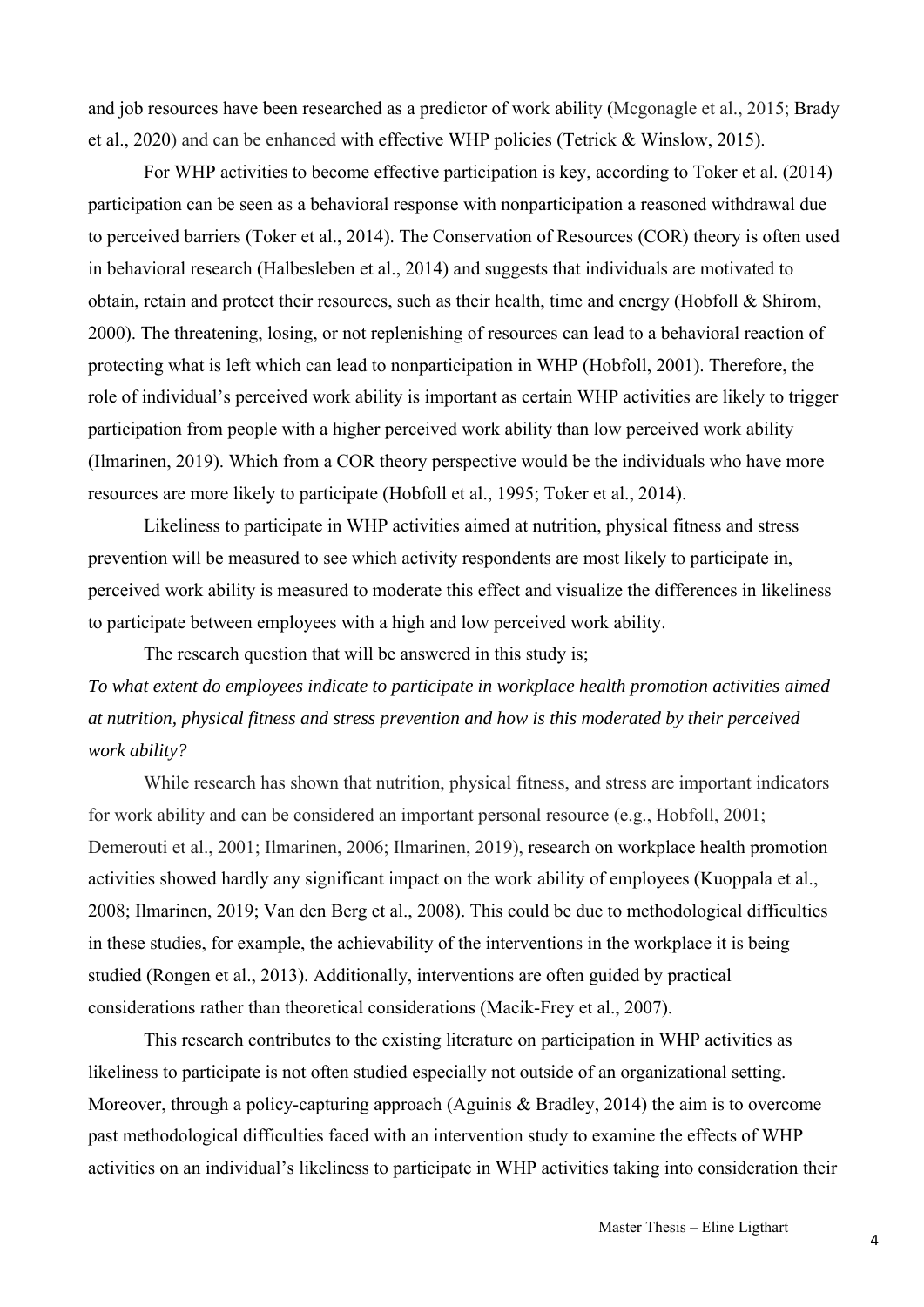perceived work ability. The WHP activities presented to participants in this study will be guided by theoretical considerations based on literature. A vignette study is an experimental research design that allows researchers to independently manipulate the independent variables, which is very difficult to achieve with physical workplace intervention studies (Hanscom & Cleveland, 2018; Aguinis & Bradley, 2014).

Moreover, this research also has practical relevance as information on what WHP activities are most likely to trigger participation is derived. Furthermore, as the role of perceived work ability is part of this study results can indicate what type of health promotion is most likely to trigger participation in participants with a low work ability, which is important as these individuals often withdraw from participation due to perceived barriers (Toker et al., 2014). From a COR perspective, the participation of individuals with a low perceived work ability is essential as WHP can create a resource for individuals and once a resource is established people are motivated to protect and enhance this resource which motivates participation in other WHP activities as well (Hobfoll & Shirom, 2000). Additionally, when participation increases effectiveness of WHP could also be influenced creating more support for WHP activities in general.

## **2. Literature Review**

## **2.1.Workplace health promotion**

Workplace Health Promotion (WHP) programs, are initiatives of an employer directed at improving the health and well-being of employees (European Agency for Safety and Health at Work, 1994; Goetzel & Ozminkowski, 2008). The workplace has been identified to have a key role in the promotion of a healthy lifestyle and prevention of physical decline as workplaces have the ability to reach a lot of people (*OSH management in the context of an ageing workforce*, z.d.; Dishman et al., 1998; Grigsby, 2013; Rongen et al., 2014). However, while WHP and its importance are increasingly recognized, different approaches to health promotion exist, which has led to uncertainty within organization to invest in such initiatives as they are not sure what the best approach is (Grawitch et al., 2009).

Examples of workplace health promotion include eating at the workplace (Roos et al., 2004) stimulating physical activity at the workplace (Verra et al., 2019), job-enrichment by increasing employee autonomy (Dellve & Eriksson, 2017), working time policies and stress reduction strategies (Verra et al., 2019). These activities can be regarded as an opportunity for an employee to enhance job and personal resources, which can, in line with the JD-R model (Demerouti et al., 2001) lead to increased work ability (Ilmarinen, 2009; Tetrick & Winslow, 2015).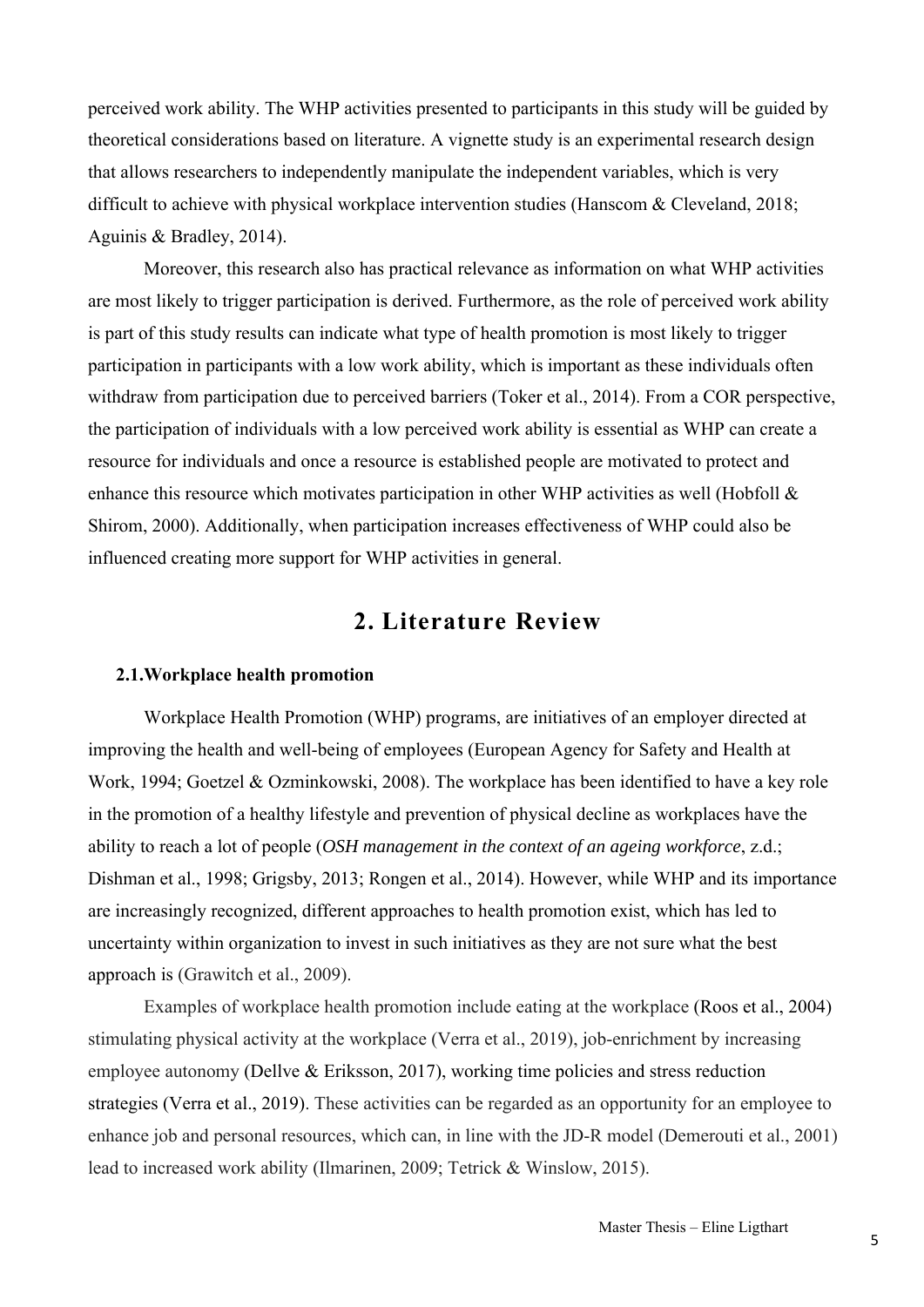The JD-R model was originally established by Demerouti et al. (2001) and assumes that any sort of demand or any sort of resource can disturb the balance that is necessary for well-being. Job resources were defined by Demerouti et al. (2001) as *"the physical, social, or organizational aspects of the job that may do any of the following: (a) be functional in achieving work goals; (b) reduce job demands and the associated physiological and psychological costs; (c) stimulate personal growth and development"* (p.501).

 Critical reviews on the JD-R model however have caused conflicting views on this model. Schaufeli and Taris (2014) found the ability to include all sorts of demands and resources a positive implication of the JD-R model as it increased flexibility making it possible to tailor JD-R to a broad variety of work settings. On the other hand, the researchers criticize this flexibility because it decreases conceptual clarity and leaving the definitions of this model rather vague (van Vegchel et al., 2001; Schaufeli & Taris, 2014). JD-R can be seen as a descriptive model that has the ability to specify relationships between variables such as job demands or resources, but it is in need of a more explanatory framework to explain why particular demands interact with particular resources (Schaufeli & Taris, 2014). Conservation Of Resources (COR) theory can support JD-R as it is more explanatory and often used in behavioral research (Halbesleben et al., 2014).

COR theory recognizes the critical role of individual motivation and how employees acquire maintain and foster the necessary resources to cope with work demands and guard further depletion of resources (Hobfoll, 2000; Wright & Hobfoll, 2014; Halbesleben et al., 2014). From a COR theory perspective, health is a key resource that people want to protect (Toker et al., 2014) this motivation to protect personal health could lead to more participation in health promotion since individuals have a basic motivation to accumulate resources that are important to protect the resources they have (Demerouti & Bakker, 2014; Hobfoll, 2001).

## **2.2.Participation in workplace health promotion**

 Low participation diminishes the effectiveness of WHP in terms of employee health as well as cost effectiveness for organizations (Robroek et al., 2009; Rongen et al., 2014; Ilmarinen, 2019). This in combination with the fact that WHP is not required by law leads to doubts to invest in workplace health promotion all together (Rosenstock et al., 2006; Kilfedder & Lichfield, 2014; Rongen et al., 2014; Verra et al., 2019).

According to Rongen et al. (2014) employees have a higher intention to participate when they have a positive view on WHP, have social support and when health status is less then 'good'. Having a 'less than good' health status influences participation intentions as 'I am already healthy' was found to be a barrier for participation (Rongen et al., 2014). However, a discrepancy between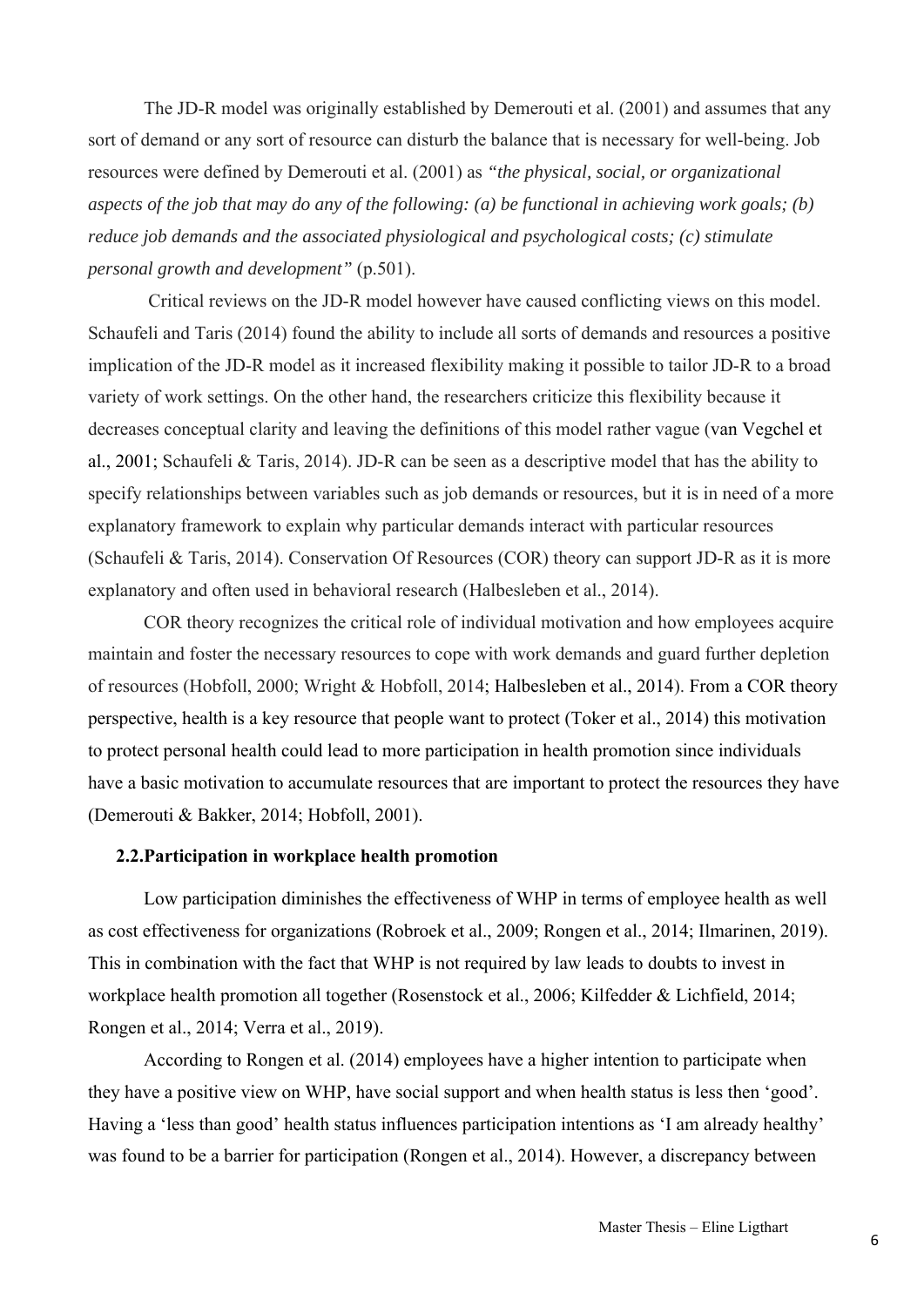intention to participate and actual participation is still observed, a possible explanation for this discrepancy could be the set-up of the health promotion programs (Rongen et al., 2014). For example, group vs. individual programs (Rongen et al., 2014), whether a program takes place within or outside of work hours (Kruger et al., 2007; Ilvig et al., 2018) and, intensity and content of the training program (Ilvig et al., 2018).

Frequently, WHP activities are created top-down as traditionally the focus of health promotion has been on outcome measures such as costs or employee health (van Berkel et al., 2014). This top-down approach leads to a barrier to participate as it decreases employee autonomy which is considered a facilitator for participation in WHP (Allender et al., 2006; Van Berkel et al., 2014). Additionally, the intention to participate can be positively influenced through the involvement of employees, using so called employee voice, in the formation of health promotion schemes (Lassen et al., 2007; Meershoek et al., 2010).

Furthermore, Managerial and organizational support have been found important facilitators for participation (Dellve & Eriksson, 2017). Rongen et al. (2014) found that amongst employees who perceived participation in health promotion as important, and expected from them by managers and colleagues higher participation rates were found (Rongen et al., 2014). Additionally, Hoert et al. (2016) found that employees who reported higher levels of leadership support also reported higher levels of participation in WHP. Still, in establishing WHP programs it is important for employers to consider whether it is ethical to get involved in the health of employees, as employees might perceive their nutrition and overall health as private which can act as a barrier to participate (Lassen et al., 2007; Robroek et al., 2009). The involvement of employees in the creation of WHP programs might help to overcome this ethical question, as well as broadening the scope of WHP looking at workers concerns and needs could lead to more effective WHP programs and can be seen as a form of organizational support (Sorensen et al., 1996).

#### **2.3.WHP activities**

WHP activities related to nutrition, physical fitness and stress prevention are common subjects of WHP (Sparks et al., 2001; Roos et al., 2004; Verra et al.,2019). Participation in any of these types of activities can, according to the JD-R model, be seen as an opportunity to create or sustain resources for an individual (Demerouti et al., 2001; Schaufeli & Taris, 2014). However, each type of WHP has to consider certain barriers and facilitators that influence participation in WHP activities.

## **2.3.1. WHP activities aimed at Nutrition**

A form of WHP central to this study is the promotion of healthy diets. This is one of the most common forms of workplace health promotion (Verra et al., 2019). A study by Merrill et al.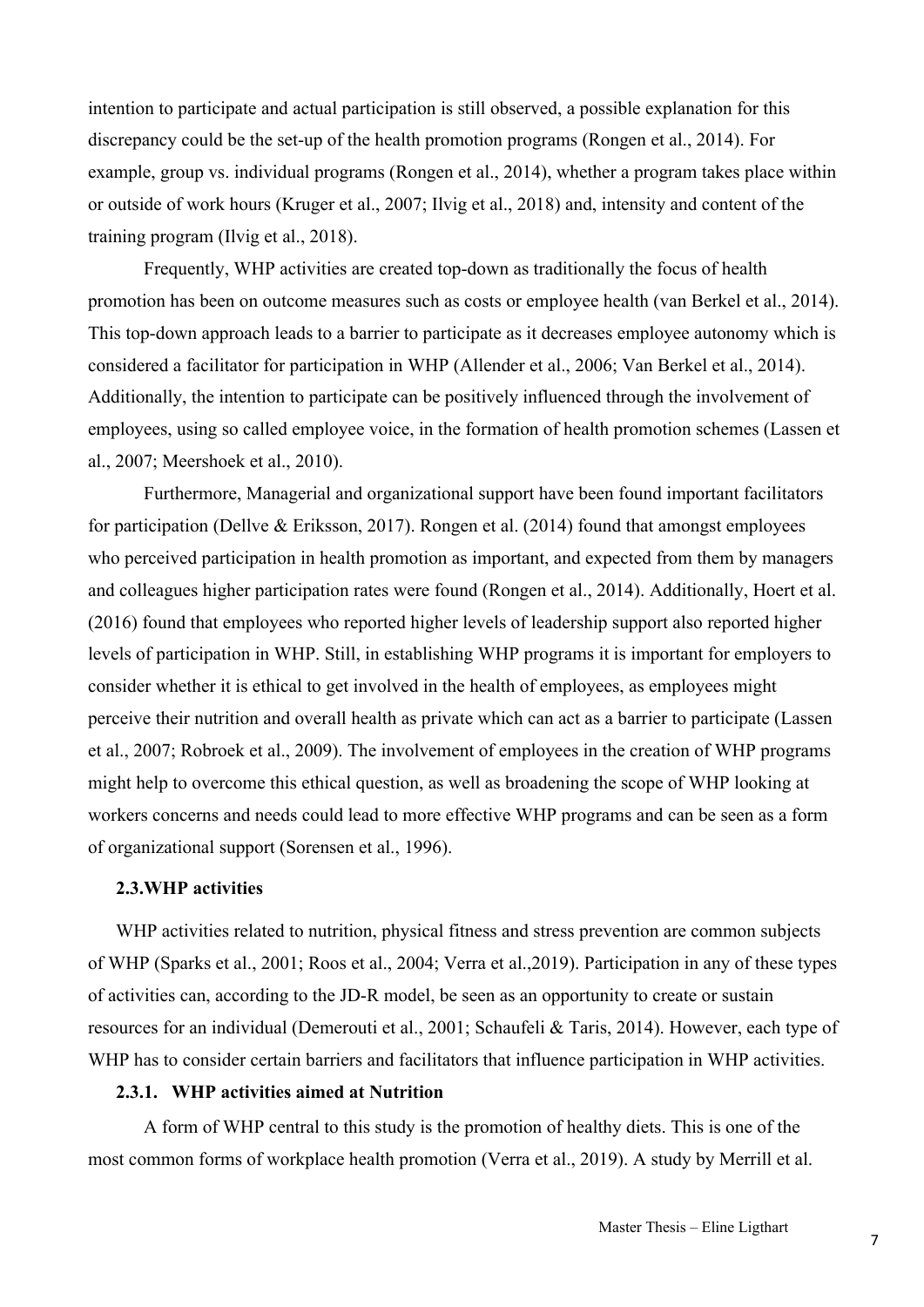(2013) indicated the importance of a healthy diet stating that participants who ate healthy were 25% more likely to indicate a high job-performance. Furthermore, poor nutrition has been researched to affect productivity in the workplace which is costly for organizations (e.g., Robroek et al., 2010; Robroek et al., 2013).

Besides loss in productivity, there is an economic burden to food-related ill health with high costs for organizations and societies, with overweight and obesity being most common (Robertson, 2001; Rayner & Scarborough, 2005; Mhurchu et al., 2010; Robroek et al., 2010). Therefore, achieving a healthy workforce, stimulating proper nutrition is not only contributing to better health and work ability for individuals, it is also beneficial to organizations and society (Black, 2008).

The workplace is a fruitful setting for the promotion of health as employees spend a large amount of time at the workplace. Therefore, interventions aimed at nutrition in the workplace can lead to improved individual dietary behavior (Dishman et al., 1998; Mhurchu et al., 2010) as well as improvements in secondary dietary behaviors in employee's lifestyles and that of their families (Mhurchu et al., 2010; Backman et al., 2011). These secondary improvements have the potential to increase an individual's work ability as people are happier when their family is healthy (Ilmarinen, 2006).

Blackford et al., (2013) conducted research into the barriers and enablers of workplace health promotion, and the methods preferred by employees. The study found that the most common barriers for nutrition were 'unhealthy food available in the office' and 'a lack of healthy options near the office'. Moreover, younger respondents also indicated 'healthy food more expensive than unhealthy food' to be a barrier. The costs of healthy food has also been found to influence fruit and vegetable intake (Backman et al., 2011). An enabler of nutrition in health promotion was found to be 'nutrition knowledge' here the researchers did not find differences between age groups (Blackford et al., 2013). Nutrition knowledge and its role in health promotion has been researched under the term 'health literacy' (Nutbeam, 2000). Important is that health literacy is about improving access to health information as well as the ability to use this information effectively (Nutbeam, 2000). Health literacy can thus be seen as a personal resource for employees as it provides the ability to make healthier choices.

Though, it has been questioned whether it is ethical for employers to interfere in employees' nutrition (Robroek et al., 2009) a study by Rongen et al. (2014) found that only 19% of participants view workplace involvement in regards to their health to be a violation of their privacy. Moreover, the Food Work Intervention study by Lassen et al. (2007) found that 71% of their respondents indicated that health activities aimed at nutrition make them feel appreciated. Supporting a wellbalanced diet, providing healthy foods and knowledge on nutrition regularly can create a 'healthy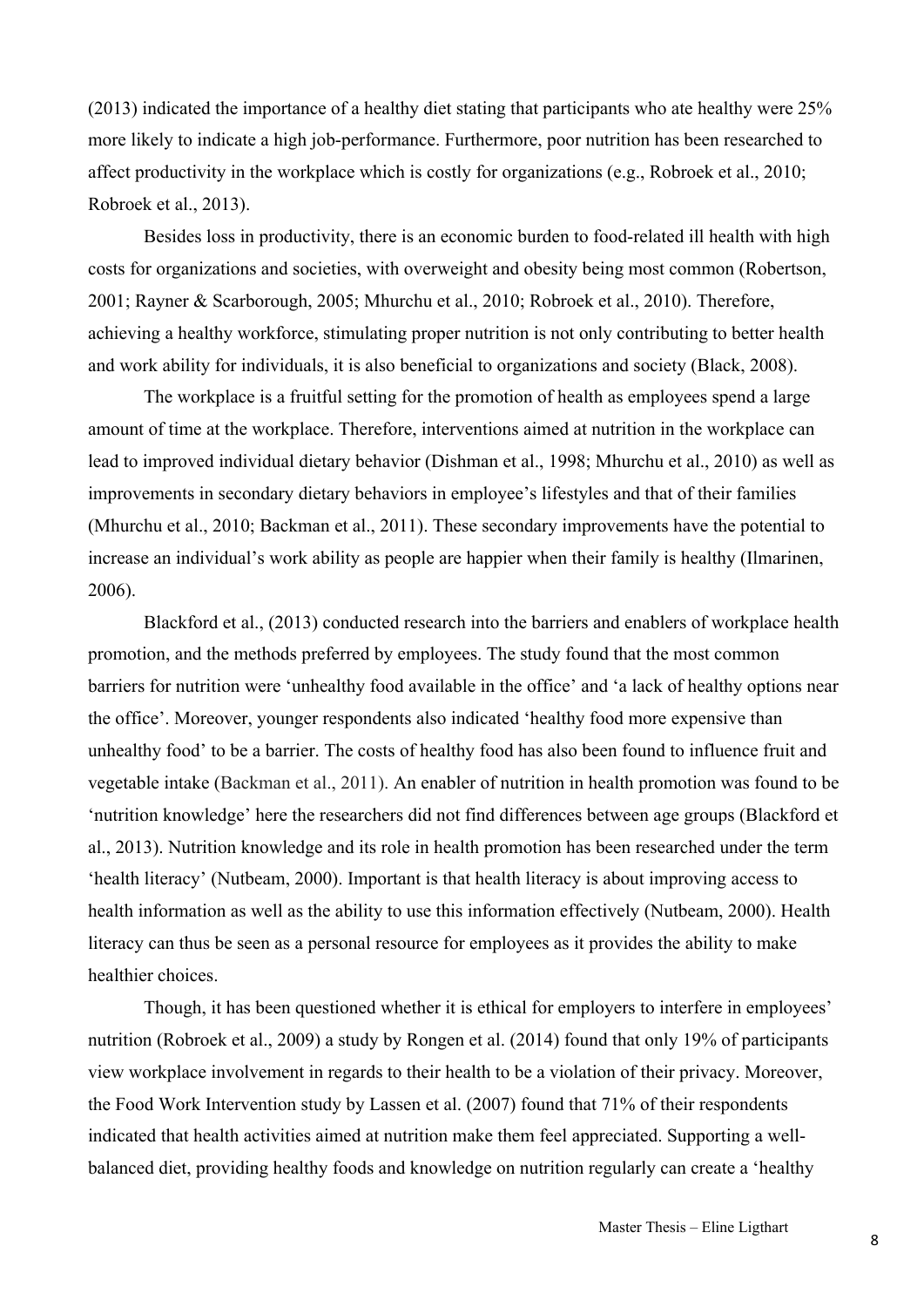environment' consisting of environmental, economic and social conditions that can support healthy lifestyles (Nutbeam, 2000). Staff canteens, for example, can be of importance to provide and promote a healthy and well-balanced diet (Roos et al., 2004). A study in Finland showed that eating lunch in the office canteen can improve food habits and the food served at the canteen can aid as a model for a well-balanced nutritional diet (Mäkelä, 1996).

From a JD-R perspective, individual nutritional health is considered a resources (Demerouti et al., 2001). Thus, a healthy environment for the promotion of nutrition can have positive effects on this resource. Consequently, from a COR theory perspective, health is resource people often want to protect, and creating awareness for nutrition can influence the perceived importance of improving this resource. COR theory suggests that high levels of perceived importance can lead to higher motivation to sustain and increase a resource which could lead to more participation in WHP activities (Toker, 2014). This leads to the following hypothesis;

*H1: Workplace health promotion activities aimed at nutrition have a positive effect on likeliness to participate.* 

## **2.3.2. WHP activities aimed at physical fitness**

Another form of WHP that is commonly researched is physical activity (Verra et al., 2019). Advantages of physical activity are widespread, including positive health outcomes, overall wellbeing and productivity (Pronk & Kottke, 2009), lower absenteeism, increased job satisfaction and increased employee retention rates (Wyatt et al., 2006; Parks & Steelman, 2008). And with physical health being increasingly challenged in the current work environment as jobs are becoming more sedentary in nature due to technological developments (Pronk & Kottke, 2009; Scherrer et al., 2010), many organizations have started to recognize the importance of physical activity (Schwetschenau et al., 2008).

Yet, not all empirical evidence on physical fitness programs have been conclusive, for example Erfurt et al. (1992) found that health promotion programs offering fitness facilities were not successful in all cases. A reason for this could be that people feel embarrassed to work out with colleagues and therefore do not participate (Schwetschenau et al., 2008). This could potentially be fixed or reduced by creating separate exercise classes for managers and employees, male and female employees and removing mirrors from the gym (Schwetschenau et al., 2008).

A study by Phonen and Ranta (2001) showed significance of physical fitness activities on the work ability of employees, as in their intervention study the decline of work ability was three times faster in the group who did not receive the intervention to improve physical resource. From a COR perspective, this decline, or threatening of personal resources can lead to withdrawal and nonparticipation in activities as the main focus for the individual is on protecting what is left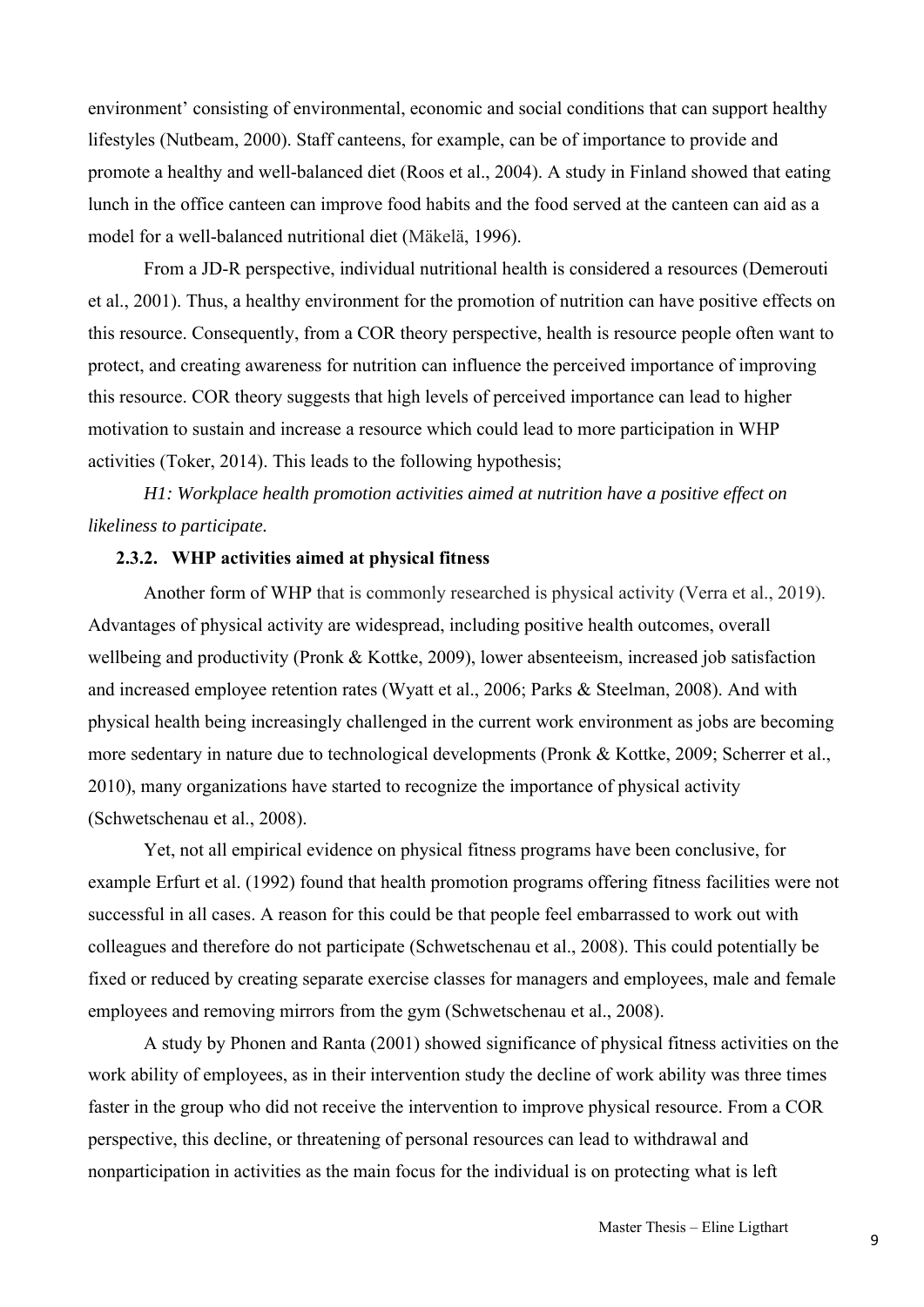(Hobfoll et al., 2000; Toker et al., 2014). This implicates the importance of maintaining personal resources through participation in WHP activities, as well as for organizations to support participation.

To better understand effectiveness and participation of workplace health promotion programs aimed at physical fitness, Kim et al. (2015) draw on the COR theory (Hobfoll et al., 2000) and emphasize that individuals who hold greater resources are more likely to enrich these resources generating 'gain spirals' (Hobfoll, et al., 2000; Hobfoll, 2001; Westman et al., 2004). When considering physical activity, higher participation levels are found among individuals who are already fit, as they experience less barriers to participate (Ilmarinen, 2006; Rongen, 2014). In line with the COR theory, this implicates that when you consider your personal level of physical fitness to be a resource an individual is more likely to participate in WHP activities to improve this resource. This leads to the following hypothesis.

H2: *Workplace health promotion activities aimed at physical fitness have a positive effect on likeliness to participate.*

## **2.3.3. WHP activities aimed at stress prevention**

The last WHP concept this research includes is stress prevention training for workers, as economic, organizational, and technological developments have led to more work pressure (Ilmarinen, 2006). And, over the years, this resulted in an increase in stress and stress related disorders such as burn-outs, which is now considered one of the most common work-related health issues (*Factsheet 22 - Work-Related Stress - Safety and Health at Work - EU-OSHA*, 2002; Kelloway et al., 2008; Hassard et al., 2018).

From a JD-R perspective, chronic high job demands will lead to burn-out (Demerouti et al., 2001). While many job demands are specific to a context or occupation (for example healthcare workers have high emotional demands while factory workers have high physical demands) workload is a common stressor present in many occupations that can have a depleting effect on employee overall health and ability to make healthy choices (Hoert et al., 2016; Padilla et al., 2021).

Work pressure and stress are considered job demands (Broeck et al., 2017) which negatively impact one's work ability (Ilmarinen, 2006). WHP activities aimed at the prevention of stress and coping with work pressure have the ability to improve work-life balance, acting as a job resource. These job resources are crucial, as the JD-R model explains that job resources can act as a buffer for the job demands (Mcgonagle et al.,2015).

 Kelloway et al. (2008), describes three different types of interventions that can be performed to reduce stress for employees. First, primary interventions aimed at completely eliminating the source of stress for the employee through for example job crafting. Next, secondary interventions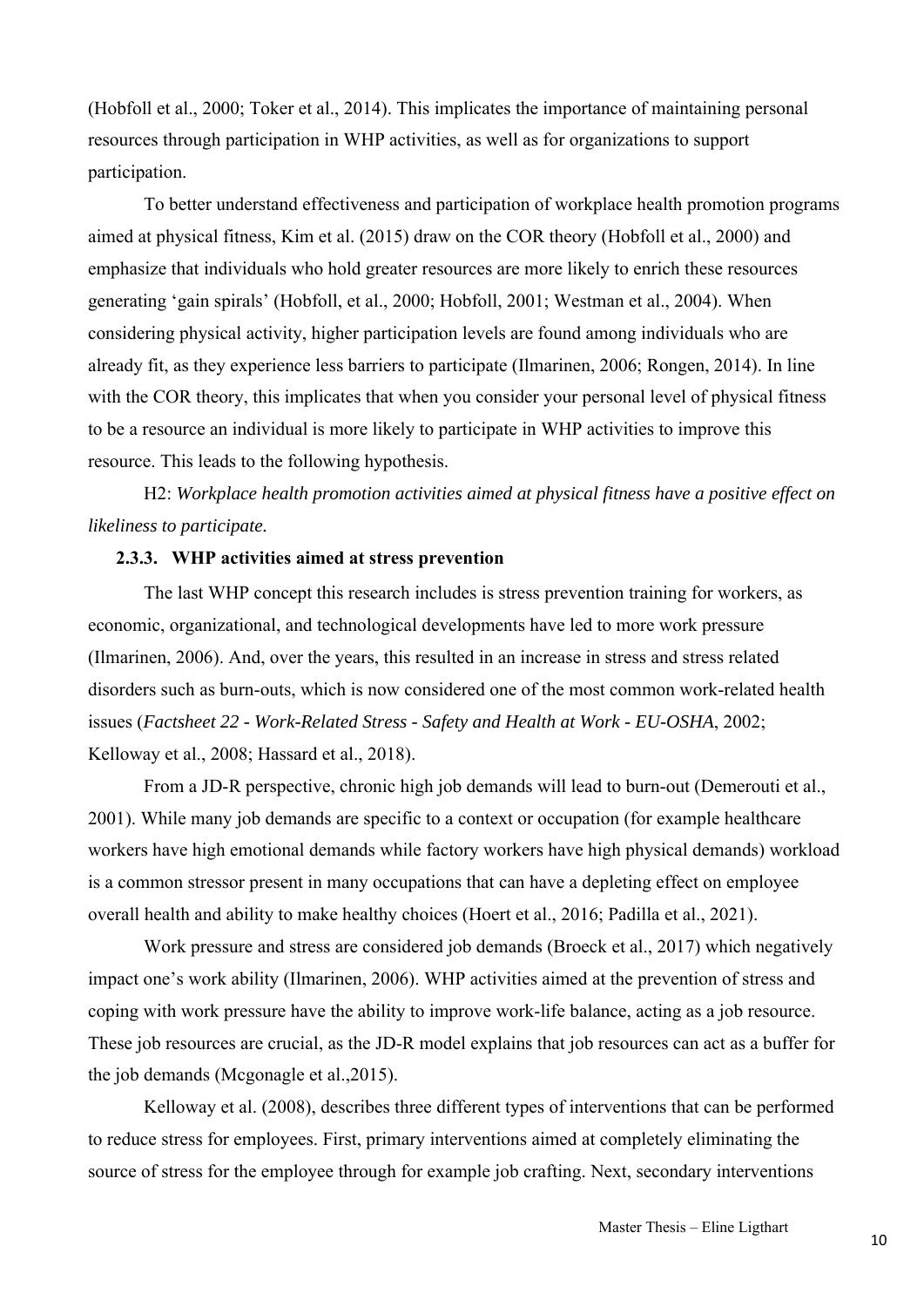meant to help employees cope with their stress, these interventions are often focused on a group at risk for stress or work pressure (Tetrick & Winslow, 2015). Last, tertiary interventions; these are aimed to help employees deal with stressful trauma's and are more individually focused (Kelloway et al., 2008; Tetrick & Winslow, 2015). For this study, the focus will be on primary interventions as these are commonly part of workplace health promotion programs and are focused on stress prevention and coping (Tetrick & Winslow, 2015). Moreover, these primary interventions, related to health promoting activities, have been shown to be effective in reducing individual strain (Kelloway et al., 2008; Lamontagne et al., 2007).

An intervention study by McCraty et al. (2003) on the impact of workplace stress reduction training revealed that employees who participated in the training showed improvements in their emotional health, had reduced feelings of stress and depression, had an increased positive perspective and work satisfaction. Moreover, training on coping with, and preventing stress are considered as an opportunity for (personal)development at work which is an important resource in stimulating individual health (Tetrick & Winslow, 2015).

Nevertheless, for these primary interventions participation is a prerequisite for its success, providing employees with the reasoning for the intervention may facilitate participation (Nielsen et al., 2007). This can stimulate the positive judgement of the intervention that can lead to a more positive perspective. Additionally, employees consider an intervention good and relevant if they feel like it will help them in their personal situation, it is therefore important that employees feel a certain level of autonomy and control over the content before participation (Nielsen et al., 2007). In line with COR theory, autonomy, positive judgement, control and participation in decision making are considered resources (Hobfoll, 1989). COR theory recognizes individual motivation in the prevention of burn-out, however, key to employee motivation is the way to acquire, maintain and protect resources to handle the work demands (Wright & Hobfoll, 2004).

WHP activities can serve as a means to acquire and maintain resources. It is yet expected that when employees participate in training activities aimed at helping them be more able to cope with stress and pressure of work, the balance between job demands and resources will be improved leading to increased motivation to enhance resources (Broeck et al., 2017). This leads to the following hypothesis;

H3: *Workplace health promotion activities aimed at stress prevention have a positive effect on likeliness to participate.*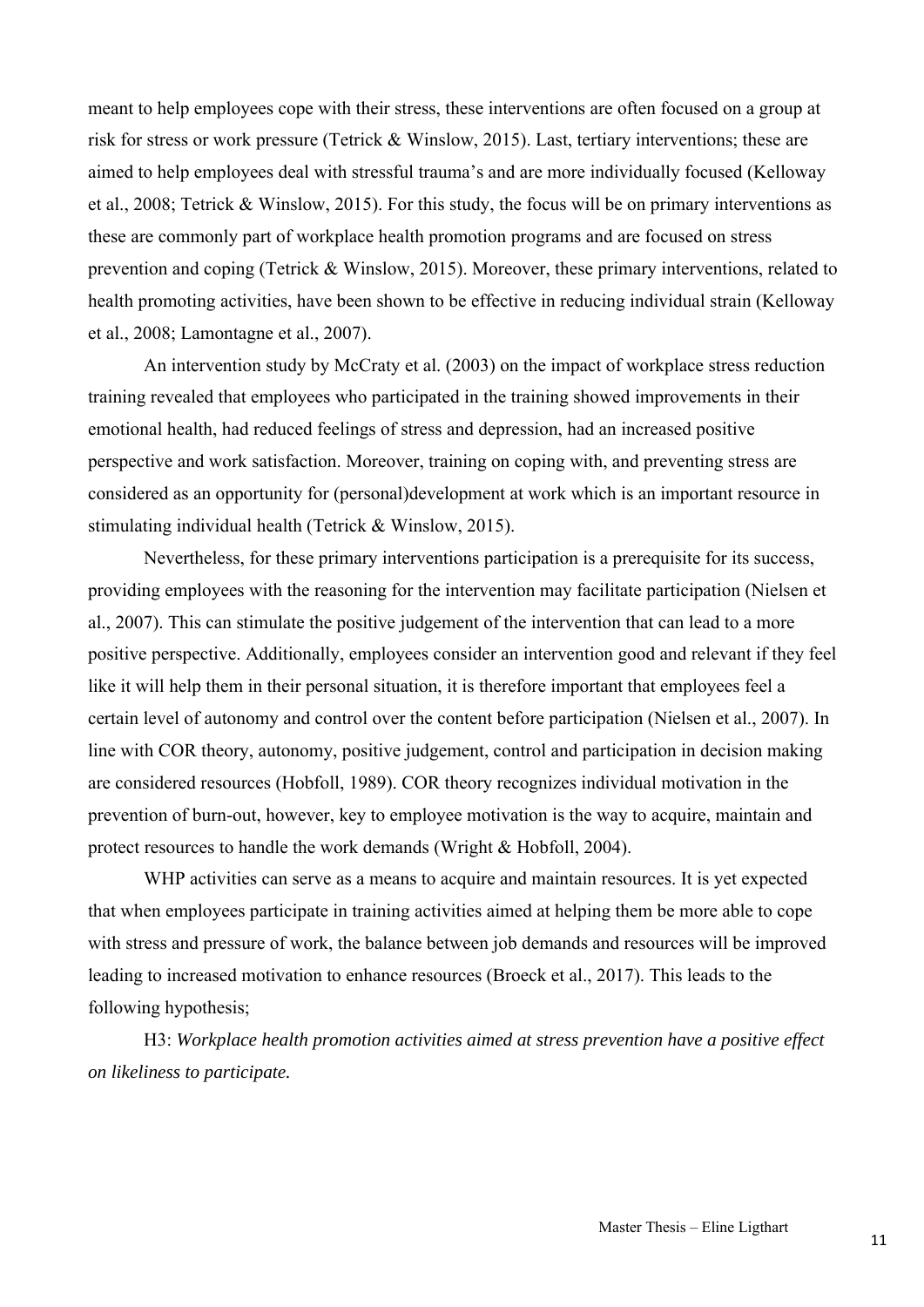## **2.4. Barriers and facilitators to participation in WHP**

After discussing three overarching themes at which workplace health promotion activities are aimed (nutrition, physical fitness and stress prevention) all types of WHP activities can, according to JD-R be seen as a potential resource (Schaufeli & Taris, 2014). In line with the COR theory, people are motivated to protect or gain this resource, which could have a positive effect on participation (Hobfoll, 1989).

For each type of WHP, however, barriers and facilitators for participation have been found. Such as; frequency and duration of physical activity (e.g. Bozionelos & Bennett, 1999; King et al., 2000; Payne et al., 2002; Salmon et al., 2003; Guillot et al., 2004), the format of the activity (Schwetschenau et al., 2008), availability and costs (Blackford et al., 2013), time the activity is taking place (Kruger et al., 2007; Toker et al., 2014; Ilvig et al., 2018) and intentions and fit (Nielsen et al., 2007).

As research on workplace health promotion is not conclusive on what determines likeliness to participate and what types of health promotion are most effective this study will include one barrier and two facilitators that could play a role in each WHP promotion activity derived from the literature. This leads to the following hypothesis;

*H4: Having to pay for health promotion activities is negatively related to likeness to participate in health promotion activities.* 

*H5: Training during work hours is positively related to likeliness to participate in health promotion activities.* 

*H6: Frequency of training as a personal choice is positively related to likeliness to participate in health promotion activities.* 

## **2.5. Perceived Work Ability**

The concept of perceived work ability originates in the individual's experience of multiple work factors, along with the degree to which he or she has personal resources that support positive work ability perception (McGonagle et al., 2015). According to Mcgonagle et al, (2015) Perceived Work Ability is defined as "*an individual's self-perception or evaluation of his or her ability to continue working in his or her job"(*p.3). Research into work ability started around the 1980's at the Finnish Institute of Occupational Health due to observed ageing of the population and workforce leading to early retirement. As a result, the 60-item work ability index was created (e.g., Gould et al., 2008; Tuomi et al., 1998; Ilmarinen, 2019).

Work ability can be seen as an employee's physical, psychological and social capacity to work (Kuoppala et al., 2008). Thus, it depends on the health of an employee as well as the content of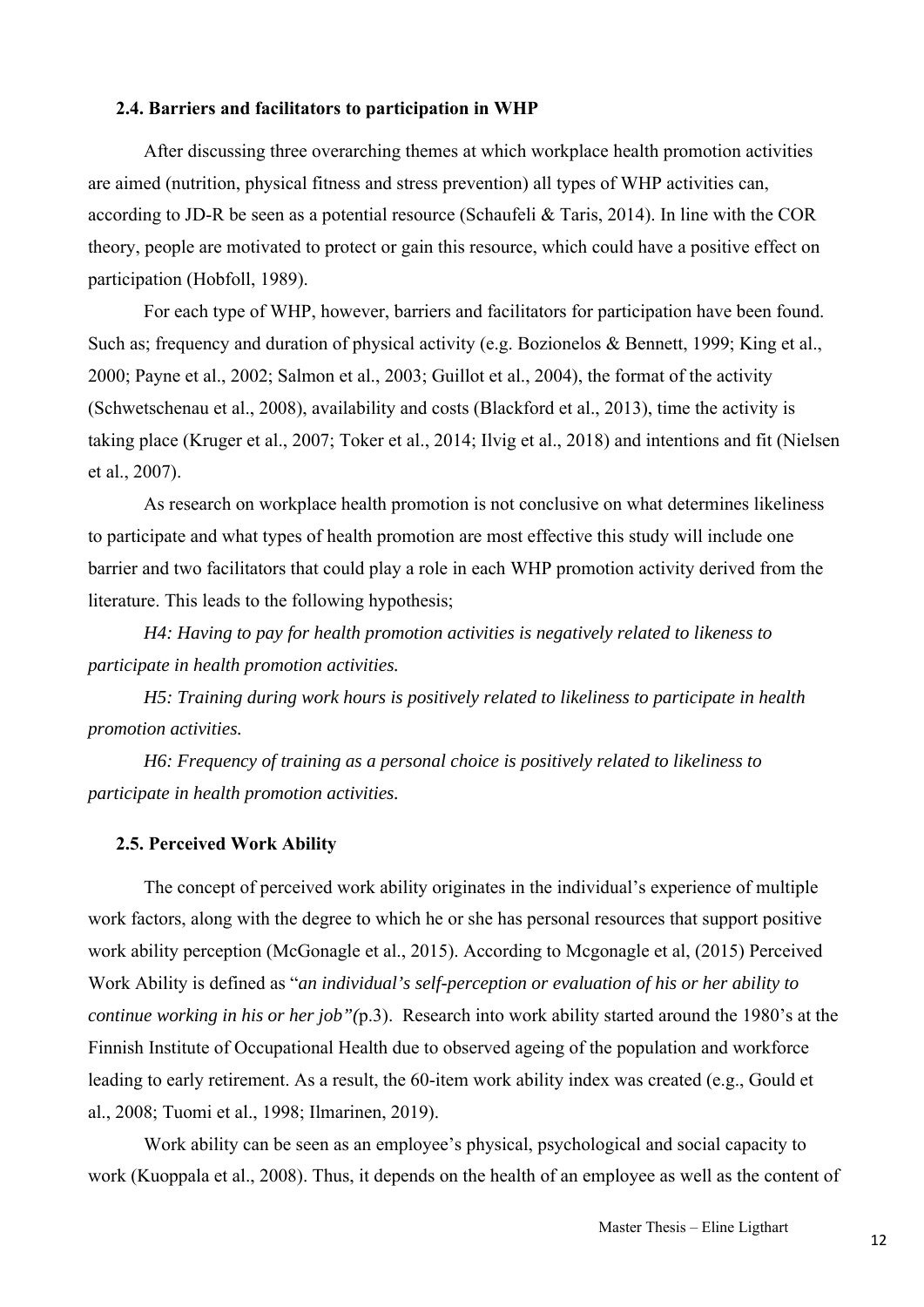one's job, and the balance between these two is a constant search (Kuoppala et al., 2008; Ilmarinen, 2019). Due to this constant search for balance, work ability has often been researched in combination with the Job Demands- Resources (JD-R) model (Demerouti et al., 2001), which assumes that employee health and well-being results from a balance between positive (resources) and negative (demands) job characteristics (Schaufeli & Taris, 2014). Research has shown that personal resources, lifestyle habits and job resources are a predictor of work ability and are important to maintain work ability (Mcgonagle et al., 2015; Brady et al., 2020).

This study will focus on the perceived work ability of employees as generally researching perceived work ability is more practical as it allows participants to be assessed on their work ability without diagnosis from doctors regarding for example health issues (Mcgonagle et al., 2015). In line with the JD-R model (Demerouti et al., 2001) and the COR theory (Hobfoll et al., 2000) when employees have a high perceived work ability this can be seen as a resource. When an individual's resources are high this can lead to a 'gain spiral' (Kim et al., 2015) as individuals who have a good work ability are more likely to protect or improve this resource (Toker et al., 2014). Therefore, it is expected that when an individuals' perceived work ability is high, this individual will be more likely to participate in health promotion as he/she perceives less barriers or inhibitions for participation and is motivated to protect and gain resources. This leads to the following hypothesis;

*H7: perceived work ability influences the relationship between nutrition and likeliness to participate in such a way that the positive relationship between nutrition and likeliness to participate is strengthened when perceived work ability is high.* 

*H8: perceived work ability influences the relationship between corporate fitness and likeliness to participate in such a way that the positive relationship between physical fitness and likeliness to participate is strengthened when perceived work ability is high.* 

*H9: perceived work ability influences the relationship between stress prevention training and likeliness to participate in such a way that the positive relationship between stress prevention training and likeliness to participate is weakened when perceived work ability is high.*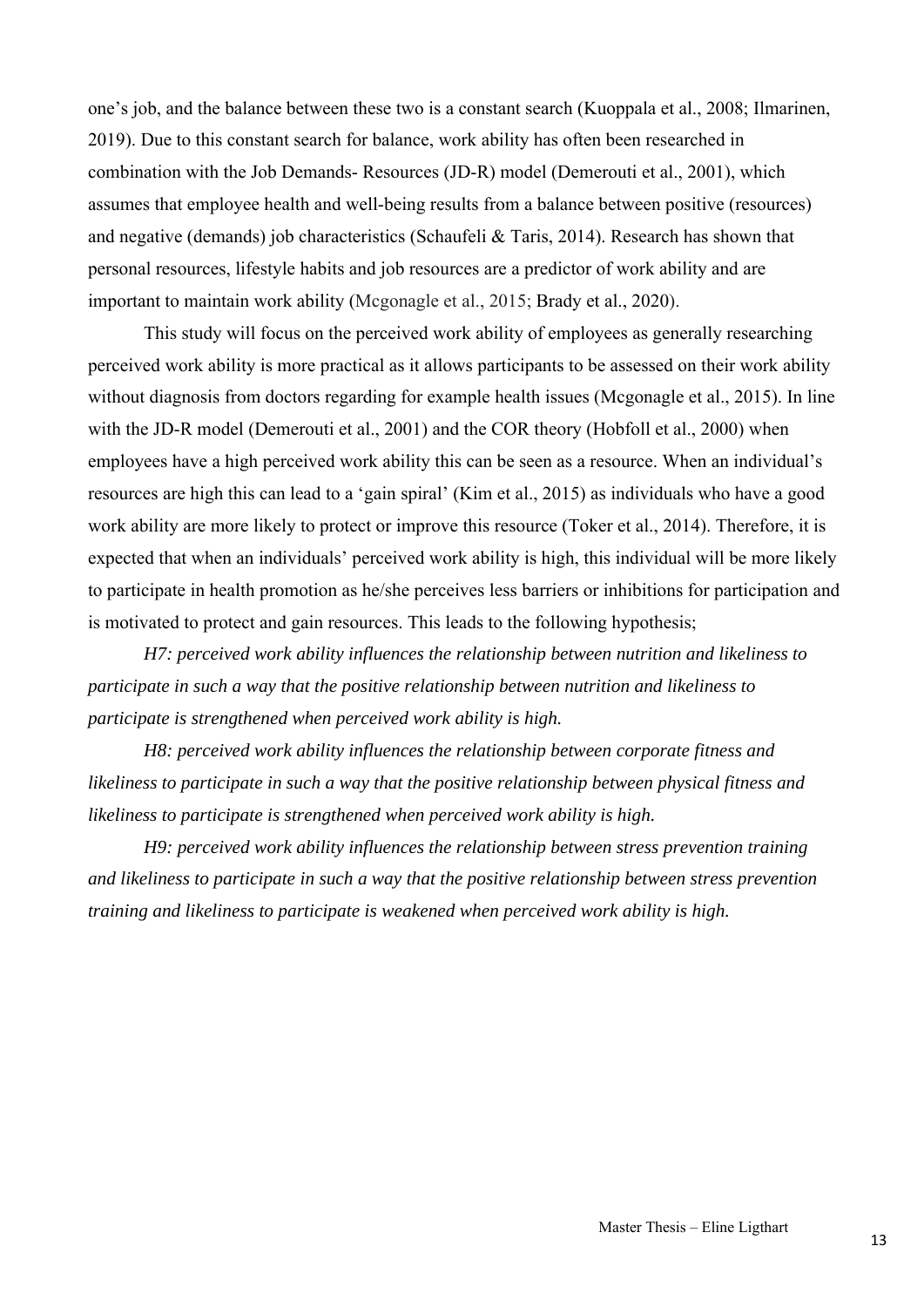

## *FIGURE 1: CONCEPTUAL MODEL OF THEORETICAL RELATIONSHIP*



### **3.1.Study Design**

This research will be in the form of a policy capturing vignette methodology. Through the utilization of this policy-capturing vignette methodology, it was possible to analyze to what extent the independent variables nutrition, physical fitness, stress prevention, costs, activity taking place withing work hours and frequency of activity play a role on likeliness to participate. As well as how an individual perceives work ability moderates the likeliness to participate in nutrition, physical fitness and stress prevention activities. This is a similar approach as used in the vignette study by Rauvola et al. (2019) as they also use a policy capturing approach in their within subject vignette study. A within-subject experimental design means that each respondent has been presented with exactly the same set of vignettes (Atzmüller & Steiner, 2010; Pizarro et al., 2003). A within subject design was chosen as this provides the ability to show the effects of a manipulation within an individual and is helpful in the uncovering of judgement towards the WHP activities which is more valuable for this type of research question than a between-subject design which would only measure the differences between groups (Aguines & Bradley, 2014).

Vignette methodology offers the opportunity to independently manipulate independent variables (Hanscom & Cleveland, 2018) and is therefore a suitable approach for this study and type of research question as it allows for control over the independent variables providing the opportunity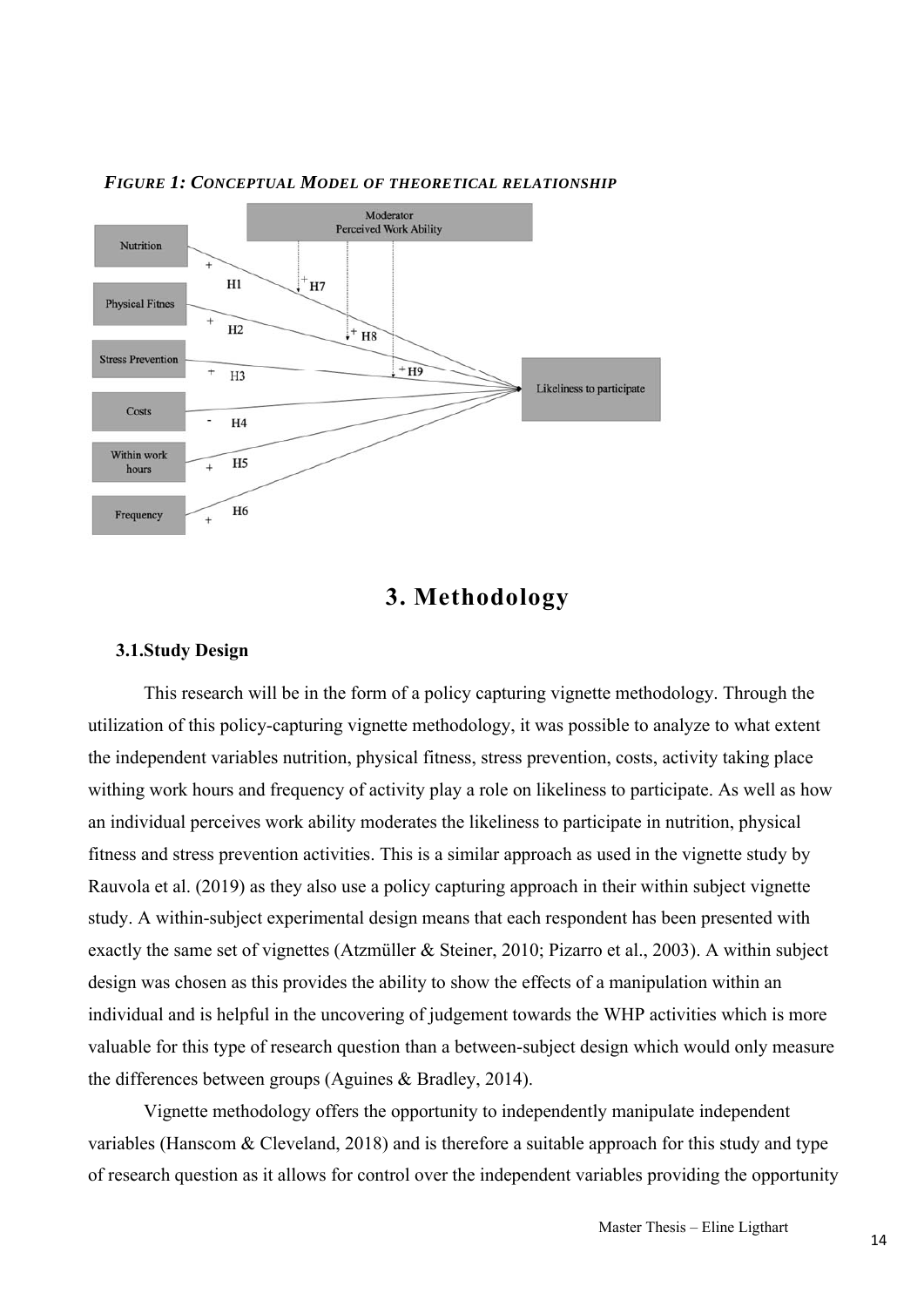to check for causation (Cavanaugh & Fritzsche, 1985). This is very useful in this research as the aim is to measure how likely it is that respondents will participate in health promotion practices which would be very difficult to test with an intervention study. Vignette studies use short descriptions of, in this case, health promotion activities to provoke the judgment of participants about these situations (Atzmüller & Steiner, 2010). These descriptions are realistic and easy to imagine which enhances experimental realism (Aguinis & Bradley, 2014). Moreover, the variables in the vignettes have been chosen based on so called "actual derived cases" (Shepherd & Zacharakis, 1999), meaning that the vignettes are based on WHP activities part of previous intervention studies. Through designing the vignettes based on "actual derived cases" the aim is to minimize the risk of omitted variables which is the risk of not including important factors in the vignettes (Shepherd & Zacharakis, 1999; Aguines & Bradley, 2014).

In total, 9 vignettes have been created describing WHP activities for the categories nutrition, physical fitness and stress prevention. For nutrition, the first WHP activity is a healthy lunch provided by the office as benefits of this activity have been found (e.g. Roos et al., 2004; Merrill et al., 2013). Second activity was a discount at a local healthy restaurant, personal costs were part of this activity (Blackford et al., 2013). Last for this category, a class on nutrition was offered to see whether participants want to improve their health literacy (Nutbeam, 2000; Blackford et al., 2013)

Physical fitness' first activity was a budget to spend at a gym of personal choice, for which the aim was to see if personal choice and flexibility matters (Verra et al., 2019; Meershoek et al., 2010). Second, a fitness facility at the office for which the aim was to find out whether people participate as it is very accessible and requires no extra travelling time (Erfurt et al., 1992; Schwetsenau et al., 2008). Last activity, a group exercise for which you would have to register, having to register would give insight into who you are working-out with making it less uncomfortable to work out with colleagues (Schwetsenau et al., 2008; Rongen et al., 2014).

The stress prevention WHP activities can all be considered primary interventions (Kelloway et al., 2008), and were created based on the findings of the intervention study by McCraty et al. (2003), and focused on time management, personal coaching and coping with stress and work pressure, in which the aim was to find out what activity has the lowest perceived barriers and if the time and set-up of the activity contribute to participation (Kruger et al., 2007; Rongen et al., 2013; Ilvig et al., 2018; Verra et al., 2019).

## **3.2. participants**

All respondents must work in the Netherlands due to cultural differences and country specific policies which could play a role in the interpretations and expectations of WHP and work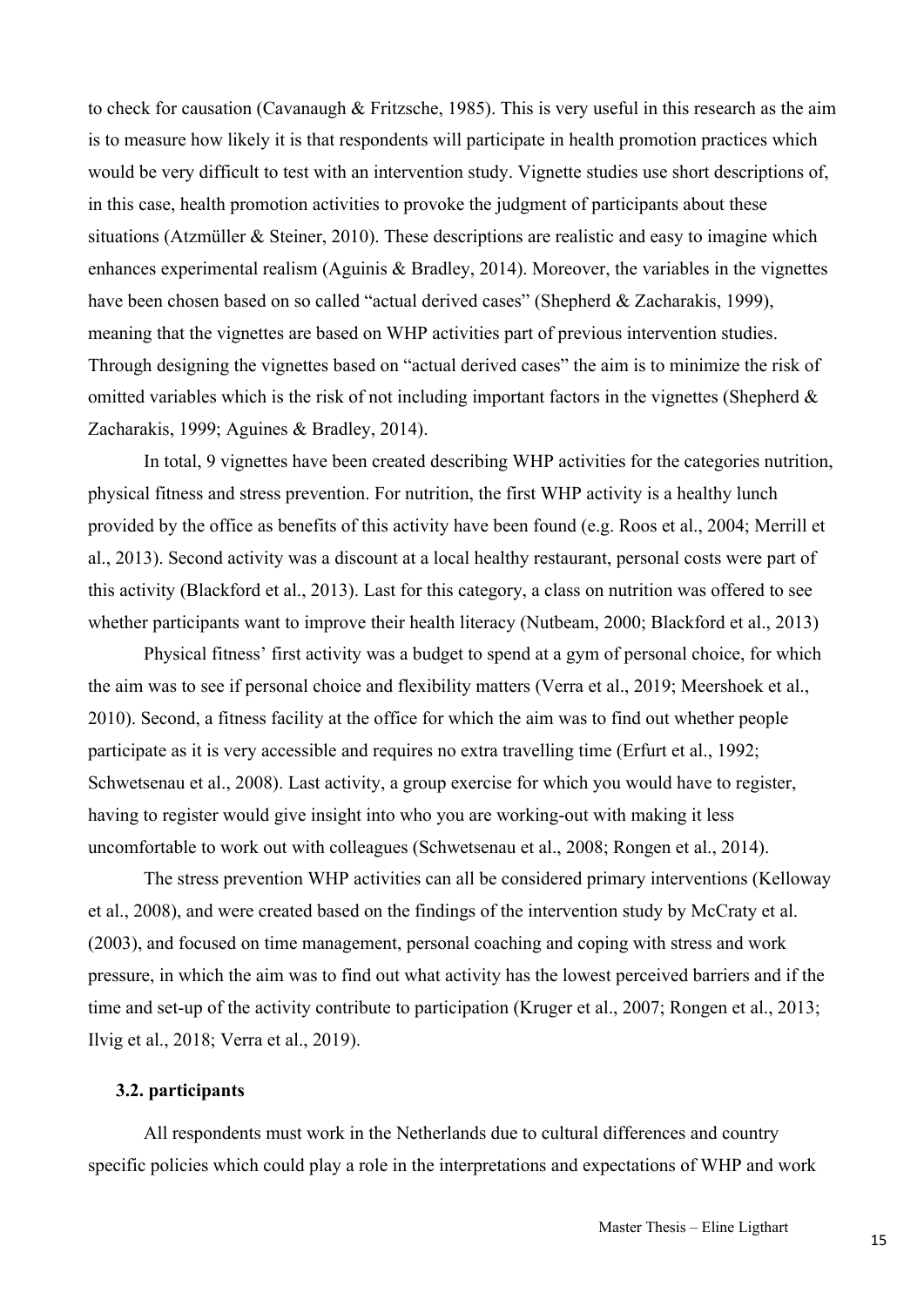ability. Participants have been recruited via LinkedIn and within the network of the researcher. The number of participants is calculated with the G\*power with a desired level of power of .80 an alpha of 0.01, and effect size F=20. Determined is that the minimum recommended sample size for this study is 156 respondents, which is similar to the sample size in the vignette study by Hanscom and Cleveland (2015). In total 228 participants completed the survey; however, 3 respondents did not give permission to use their answers for academic purposes, these respondents have been deleted from the data. Additionally, 11 respondents left every question in the survey blank, potentially this is the same person as the IP address was the same, these answers have been deleted from the data. 7 participants did not complete two or more questions from the perceived work ability scale. These participants have been deleted from the survey.

Participants were presented with three attention checks throughout the survey in order to make sure that they have read the vignettes properly to provide an answer. Attention checks are commonly used in vignette studies (see for example; Hanscom & Cleveland 2017; Rauvola et al., 2020). An example of such an attention check is; *"What type of activity was just presented to you?".* Wrong answers on this check were entered as missing, respondents who incorrectly answered an attention check were deleted from the survey. After running frequencies, it can be seen that the first attention check has been wrongly answered by 10 respondents, the second by 4 and the third by 8 respondents. In total, 15 respondents have been deleted due to incorrectly answering the attention check questions. After the deletion of the respondents who answered the attention check incorrect a total of 173 respondents is left.

In Table 1 an overview of respondent characteristics is presented, the average age of respondents was 38.29 (SD=9.72), the majority 53,1% of the respondents were female, most respondents completed university of applied sciences (HBO in Dutch) 50.8%, followed by university (WO in Dutch) 28.9%. 78% of respondents had a full-time contract and the average tenure in current position in years varied with an average tenure 7.8 (SD=9.72).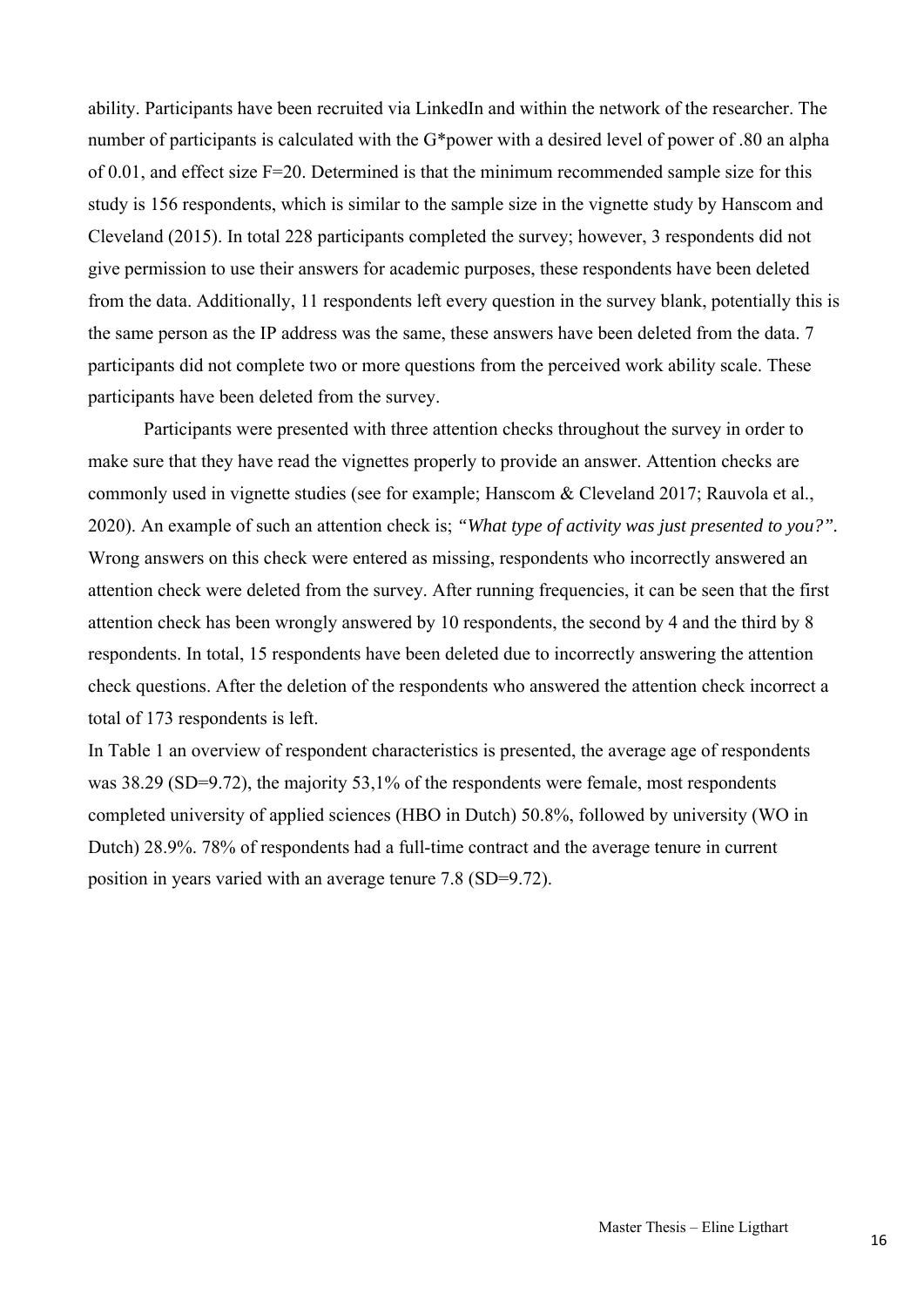|                                   | Characteristics       |                     | total $(N=173)$ |
|-----------------------------------|-----------------------|---------------------|-----------------|
| Gender                            | Male $(0)$            | $(N=81)$ 46.8%      |                 |
|                                   | female $(1)$          | $(N=92)$ 53.1%      |                 |
|                                   |                       |                     |                 |
|                                   | Full-time             | $(N=135)$ 78%       |                 |
| Contract Type                     | Part-time             | $(N=37)$ 21.4%      |                 |
|                                   | Student with side-job | $(N=1)$ 0.6%        |                 |
|                                   | Physical              | $(N=7)$ 4%          |                 |
| Job Type                          | Sedentary             | $(N=140)$ 80.9%     |                 |
|                                   | Combination           | $(N=26)$ 15%        |                 |
|                                   | High School           | $(N=11)$ 6.4%       |                 |
| Education                         | <b>MBO</b>            | $(N=24)$ 13.9%      |                 |
|                                   | <b>HBO</b>            | $(N=88) 50.8%$      |                 |
|                                   | University (WO)       | $(N=50)$ 28.9%      |                 |
|                                   |                       |                     |                 |
| Hours working per week            |                       | $39.19$ (SD= 8.545) |                 |
| Age (in Years)                    |                       | 38.29 (SD=12.83)    |                 |
| Tenure (Curent position in years) |                       | $7.849$ (SD=9.72)   |                 |

## *Table 1: Characteristics of Participants*

## **3.3.Procedure**

Before the vignette study was distributed, a pre-test was performed to evaluate if the manipulations of the independent variables are clear and understood well. Using a pre-test for vignettes is also used in other studies (e.g. Hanscom & Cleveland, 2015; Rauvola et al., 2020). The pre-test is done with 8 students from the Radboud University in April 2021. The students completed and analyzed the survey and judged the understandability of the survey, in particular the Dutch work ability definition, the translation of perceived work ability questions and the vignettes. The students who participated in the pre-test had been personally contacted by the researcher and were part of the personal student network of the researcher. The reason for this approach as part of the pre-test was that students within the network of the researcher are more likely to give qualitative feedback on the survey. With the feedback derived from the pre-test, the formulation of vignettes, the work ability scale, and the answering format for some questions has been adjusted. An example of such an adjustment is for the stress prevention vignette it was unclear whether the training was as a group or the work pressure was as a group. To clear this up the flow and wording of the vignette was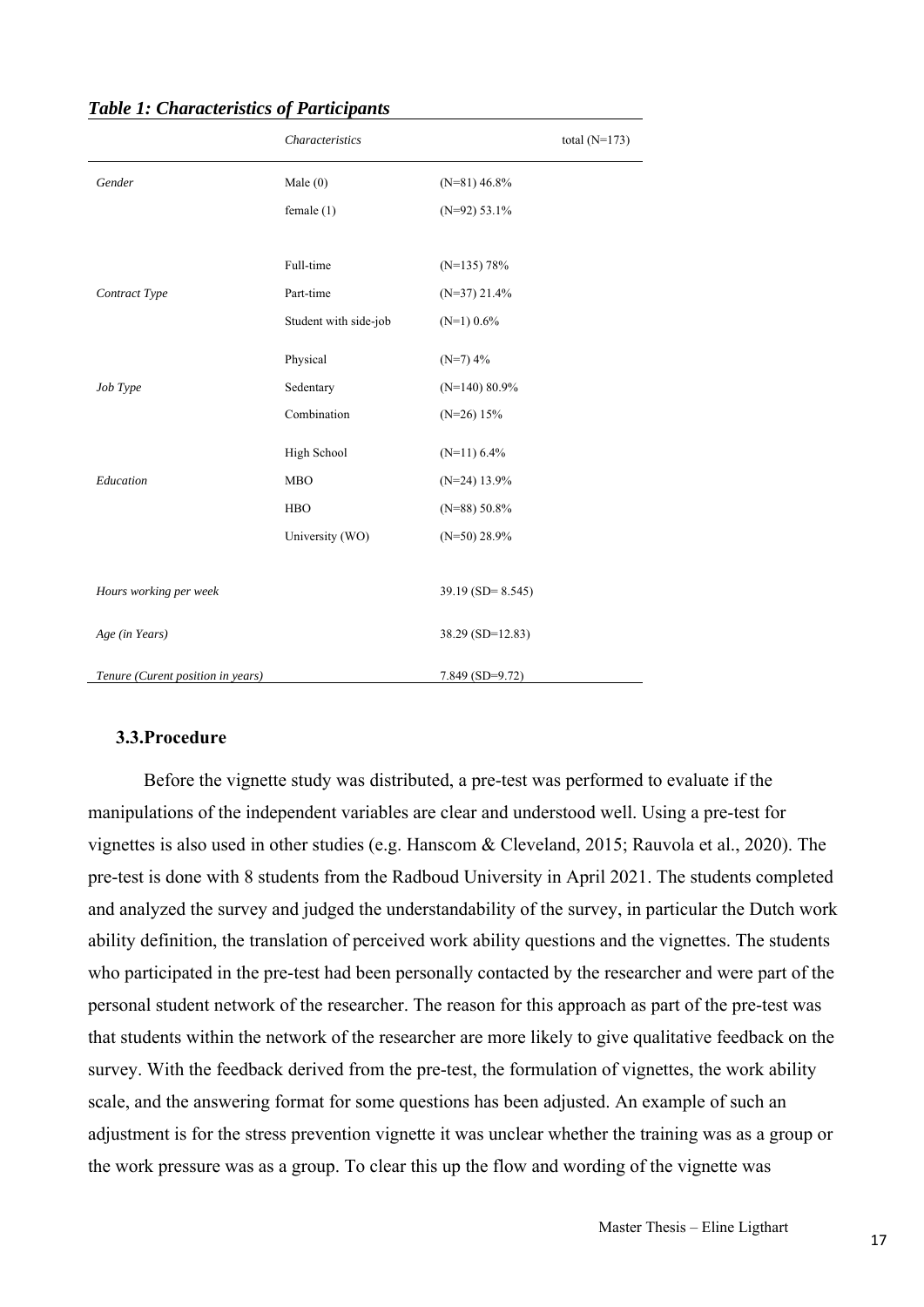adjusted, making the distinction clearer. A full overview of the pre-test feedback and adjustments to the survey can be found in appendix 1.

The final survey, including the vignettes, created in Qualtrics can be found in appendix 3. For the independent variables nutrition, physical fitness and stress prevention three vignettes have been created which include different types of manipulations representing the costs, duration, frequency and time of the activities presented in the vignettes. Before the vignettes respondents were asked questions regarding their perceived work ability.

## **3.4.Ethical Considerations**

Before starting the survey, participants were explained that this research and their answers will be confidential and anonymous, and only used for academic purposes. Moreover, participants had to give permission to use their results for this research. Before the start of the survey respondents were provided with a short description of the study as well as the approximate duration of the survey. Additionally, the contact details of the researcher were provided in case respondents had any questions.

Throughout the survey none of the questions were validated using 'force response' in Qualtrics so participants could skip a question if they felt uncomfortable to answer or stop the questionnaire without consequences. After the data is collected the data has been transferred to SPSS for analyzing, where variables such as location and IP address, are deleted to ensure anonymity.

Moreover, by measuring likeliness to participate in health promotion no direct health effects were measured thus, participants did not have to share possible sensitive information on their health which avoids an ethical dilemma (Aguinis & Bradley, 2014).

## **3.5.Measurement instruments**

*Nutrition (independent variable);* Respondents indicated how likely they are to participate in the nutrition WHP activity presented to them in the vignette on a 5-point Likert scale ranging from 1 (very likely to participate) to 5 (very unlikely to participate). For analyzing, this variable is transformed so a higher score indicates higher likeliness to participate. The manipulation of the independent variable nutrition will be WHP activities as discussed in the literature review (e.g. Blackford et al., 2013). An example of the vignette is: *Type of activity: healthy lunch provided by the employer: Costs: small costs included in your paycheck. Frequency: during the 30-minute lunch break* 

*Physical fitness (Independent variable*); Respondents indicated how likely they are to participate in a physical fitness activity as part of a WHP program that is presented to the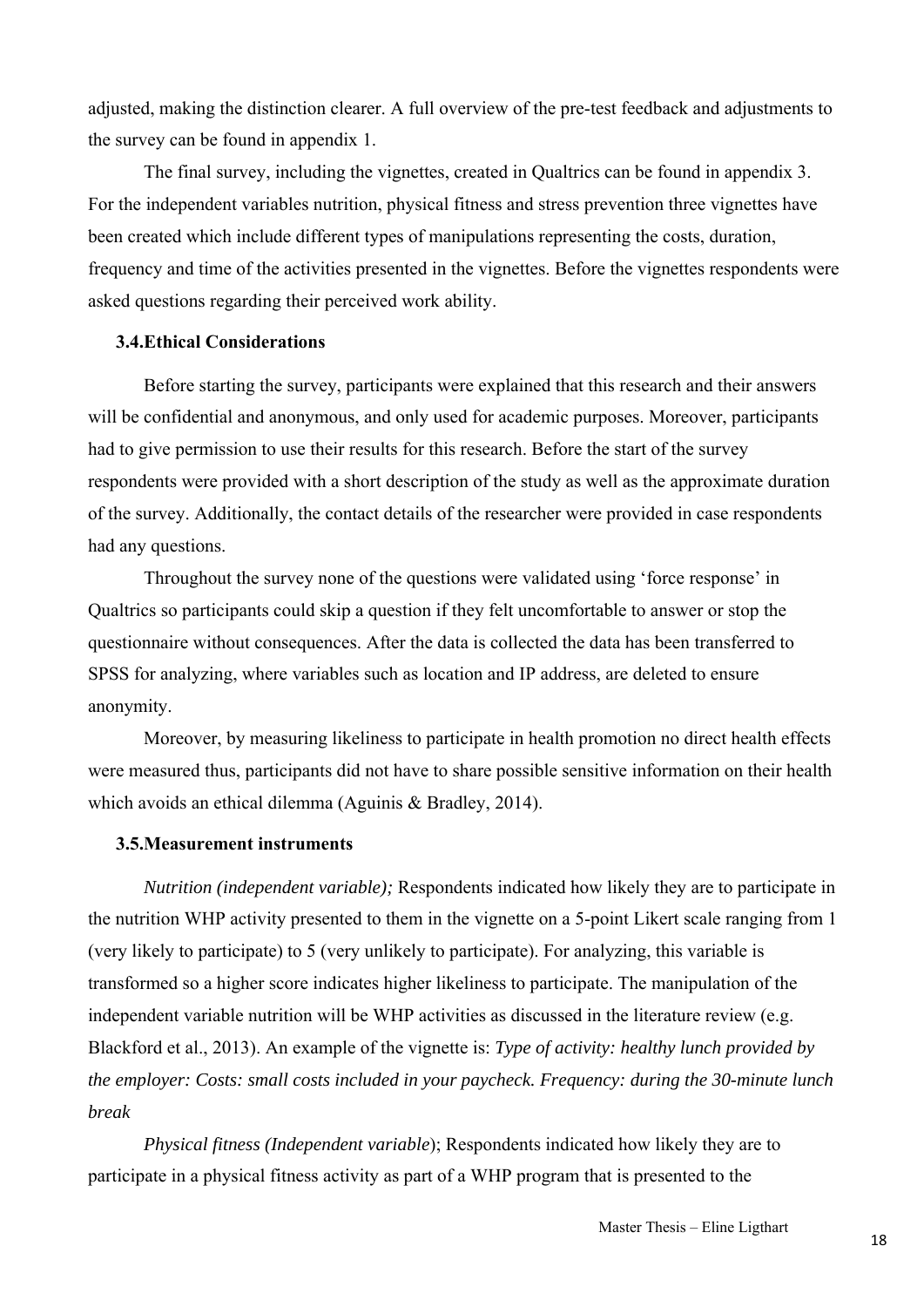respondents in the vignette on a 5-point Likert scale ranging from 1 (very likely to participate) to 5 (very unlikely to participate)*.* For analyzing, this variable is transformed so a higher score indicates higher likeliness to participate. The manipulations in the vignettes will be based on WHP activities that are considered to be enablers of physical fitness as discussed in the literature (Schwetschenau et al., 2008). An example of a vignette is: *Type of activity: fitness facility in the office building available to all employees. Costs: free. Frequency: personal choice. Activity takes place outside of work hours.* 

*Stress prevention training (Independent variable*); Respondents indicated how likely they are to participate in WHP activities related to stress prevention on a 5-point Likert scale ranging from 1 (very likely to participate) to 5 (very unlikely to participate). For analyzing, this variable is transformed so a higher score indicates higher likeliness to participate. The manipulations of stress prevention or coping training activities are presented to the respondents in the vignettes. The manipulations are based on primary level interventions as explained in the literature by Kelloway et al. (2008) and McCraty et al. (2003). An example of such a vignette is: *Type of activity: time management training with a group. Costs: free. Duration and frequency: 1 hour, 1 time per month. Activity takes place during work hours.* 

*Perceived level of work ability (moderator variable)*; is measured using the 4-item scale from McGonagle et al., 2015. This 4-item scale is preferred in this study over the original 60-item work ability index (Tuomi et al., 1998) as the 60-item scale would make the survey extensive especially in combination with the nine vignettes. Moreover, 60-item scale is comprised of 7 different constructs of self-measured health and has been challenged for its reliability (de Zwart, 2002). The 4-item scale from Mcgonagle et al. (2015), has been found to strongly correlate with the 60 item scale by Tuomi et al. (1998)  $r = .75$  ( $p < .01$ ) meaning that the 4-item scale is validated as a good measure for perceived work ability. An example of the 4-item scale is*; thinking about the physical demands of your job how do you rate your current ability to meet those demands?* Respondents will answer these questions on a scale from 0 (*cannot currently work at all*) to 10 *(work ability at its lifetime best*). Cronbach's Alpha for the 4-item perceived workability scale is *a* = .823 indicating a good scale reliability.

 Lastly, control variables are added to the questionnaire and presented to all respondents. These control variables are; *age*, because age can influence an individual's work ability as well as likelihood to participate in health promotion activities (Blackford et al., 2013; Ylikoski, 2006; Ilmarinen, 2006; Ilmarinen, 2019). *Gender* as studies have shown that women are more likely to participate in certain health promotion programs than men (e.g. Dodson, 2007; Robroek et al., 2009). *Highest level of education completed* as research on work ability and participation in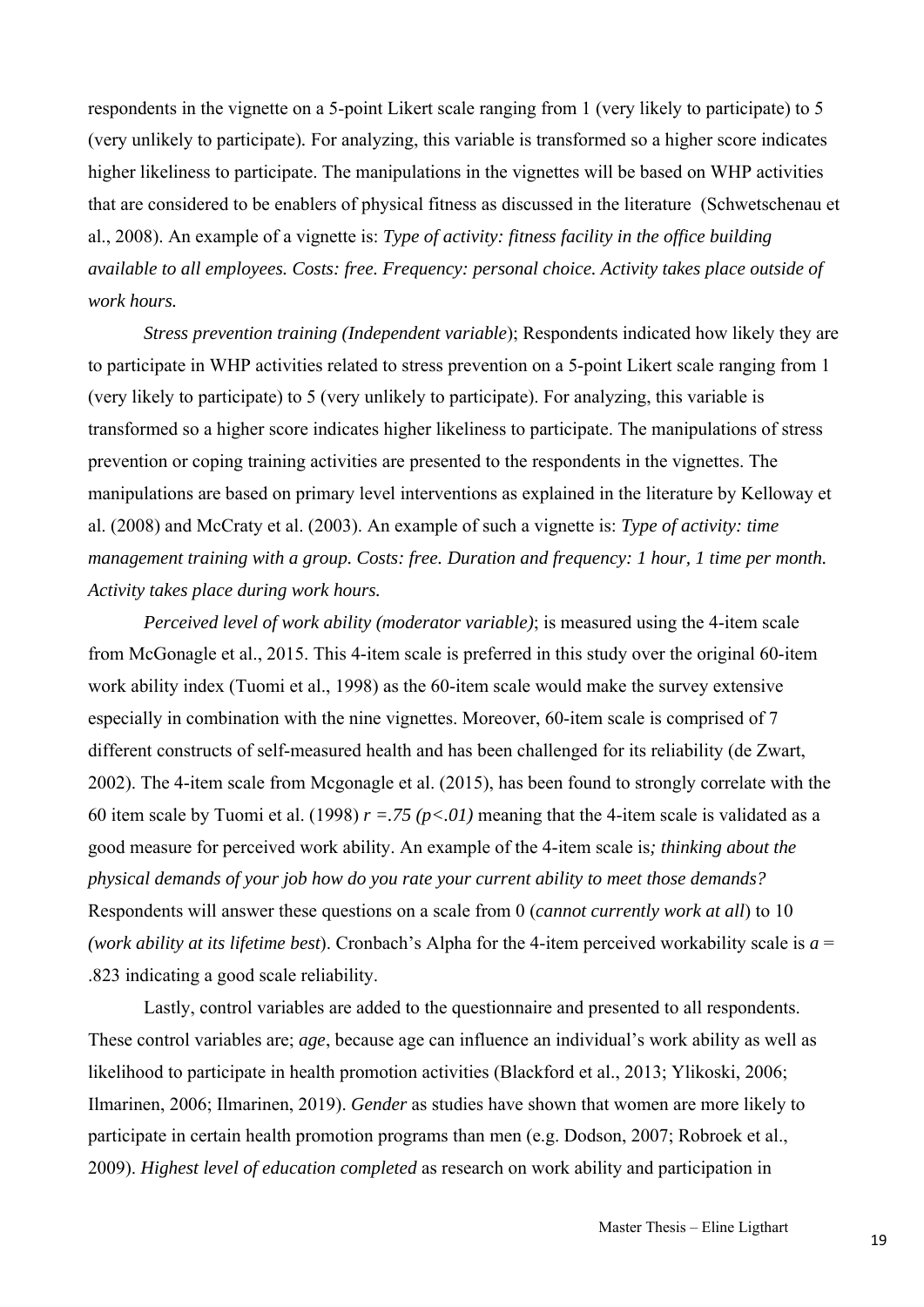different trainings has shown that individuals with higher education are more likely to have high work ability and are more likely to participate in training (Nutbeam, 2000; Tuomi et al., 2001). *Employment type (part-time/ full-time)* is controlled for as research has shown that the type of employment can influence the perceived work ability as well as intention to participate in health promotion. *Nature of work (physical/sedentary)* as research has shown that jobs are becoming more sedentary in nature which could influence an individual's work ability (e.g.Pronk & Kottke, 2009; Scherrer et al., 2010). As well as people performing physical work (such as healthcare workers) can also have different needs regarding health promotion activities (e.g. McCraty et al., 2003). *Hours working per week* is as participants might be less likely to participate if they work a lot of (over)hours. A frequency analysis was performed in which a couple of outliers are observed for hours working per week. As a result, hours per week ranging from 200-400 hours have been declared as missing which led to N=5 missing values.

#### **3.6.Data Analysis**

After closing the survey in Qualtrics the data has been exported to SPSS 26 for analyses. First, dummy variables have been created representing all the independent variables that were manipulated in the vignettes. Next, the dataset was transformed from wide to long format in SPSS, resulting in a data file where each person is now represented in 9 rows standing for each vignette. Moreover, perceived work ability, age, tenure in current position and hours working per week have been grand mean centered, as this allows for easier interpretation in a multilevel analysis (Field, 2017).

Because of the within-person design of this study, it is assumed that the data is nested within participants, this nesting creates hierarchy, therefore, multilevel modelling is performed as this is the appropriate analysis for hierarchical data (Field, 2017). Multilevel analysis was performed on the dependent variable likeliness to participate in health promotion activities to test to what extent between person predictors (Perceived Work Ability) and within person predictors (vignette manipulations) have the ability to explain meaningful variance in the likeliness to participate in health promotion, creating a two-level data structure; on the vignette level and respondent level (Atzmüller & Steiner, 2010).

 To start, a no predictors model is run for the dependent variable to evaluate the variance within group and between group variance. Additionally, the Intraclass correlation (ICC) is calculated to estimate the dependency between participants on the dependent variable. The no predictors model is run with the subject ID and the dependent variable likeliness of participation. The estimates of covariance parameters are significant on level 1 ( $p < .001$ ) and level 2 ( $p < .001$ ) for this model meaning that there is significant variation to be explained. The ICC is then calculated manually with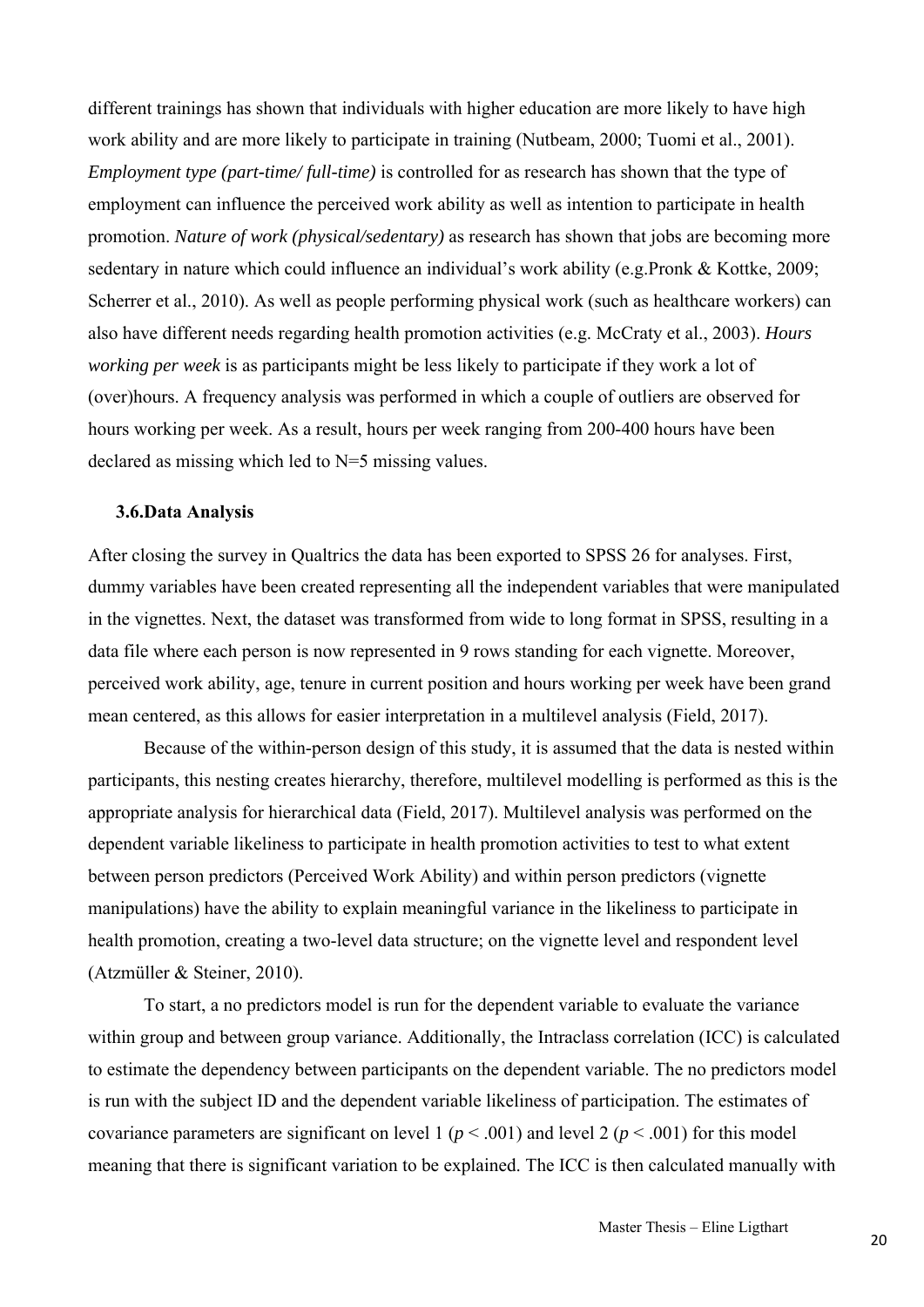the method by Muthén (1994), using the maximum likelihood estimates of the intercept and residuals. ICC values below .05 might indicate that multilevel modelling is not the appropriate analysis (Dyer et al., 2005). An ICC of .*229* was computed which suggests that an considerable amount of variation in likeliness to participate occurred within-person (76.9%). Moreover, with the ICC being above the .05 level multilevel analysis is appropriate to use (Dyer et al., 2005).

Secondly, the specific characteristics of each respondent are added as the covariates in the analysis of the vignette data (Atzmüller & Steiner, 2010). Moreover, the perceived work ability was included as a level 1 variable. In model 1 the main effects of between person perceived work ability and the vignette manipulations were added, this model serves as the formal test for hypothesis 1- 6. Second, cross-level interactions are created between the vignette manipulations and perceived work ability (model 2) to test for hypothesis 7,8 and 9. Table 4 provides the parameter estimates on both these models as well as the model including the control variables part of this study.

 To evaluate the model fit Maximum likelihood was used and the likelihood ratio test was performed to measure whether a more complex model fits better with the data than a simpler model (Heck et al., 2010).

## **4. Results**

## **4.1.Statistical analysis**

Table 2 visualizes the means, standard deviations (SD) and correlation of all variables part of this study. Having to pay for the activity yourself was negatively correlated to participation (r = -.13*,*  $p < .01$ ) as well as frequency as a personal choice ( $r = -.11$ ,  $p < .01$ ). Contrary to expectations, activity taking place during work hours is not correlated to likeliness to participate ( $r = .03$ ,  $p > .05$ ).

Other observed significant negative correlations found were age  $(r = -0.23, p < 0.01)$ , tenure in current position ( $r = -10$ ,  $p < .01$ ) and having combination work ( $r = -0.06$ ,  $p < .05$ ). Positively significant correlations to likeliness to participate are, gender  $(r = .06, p < .05)$  and having a full-time contract  $(r = .08, p < .01)$ . However, these correlations are only an initial image of the variables and need to be investigated further.

 Table 3 shows the means and standard deviations for the likelihood to participate in each type of WHP activity. Looking at the means the activities scoring highest on likeliness to participate are per WHP category are; healthy lunch provided by the office (nutrition), the mean difference for this activity compared to the other nutrition WHP activities is significant as can be seen in table 4. Having a budget to spend at a gym of choice (physical activity), the mean of this activity is also significantly different compared to other physical fitness activities (table 4). For the stress prevention category time management training in group setting scored highest on likeliness to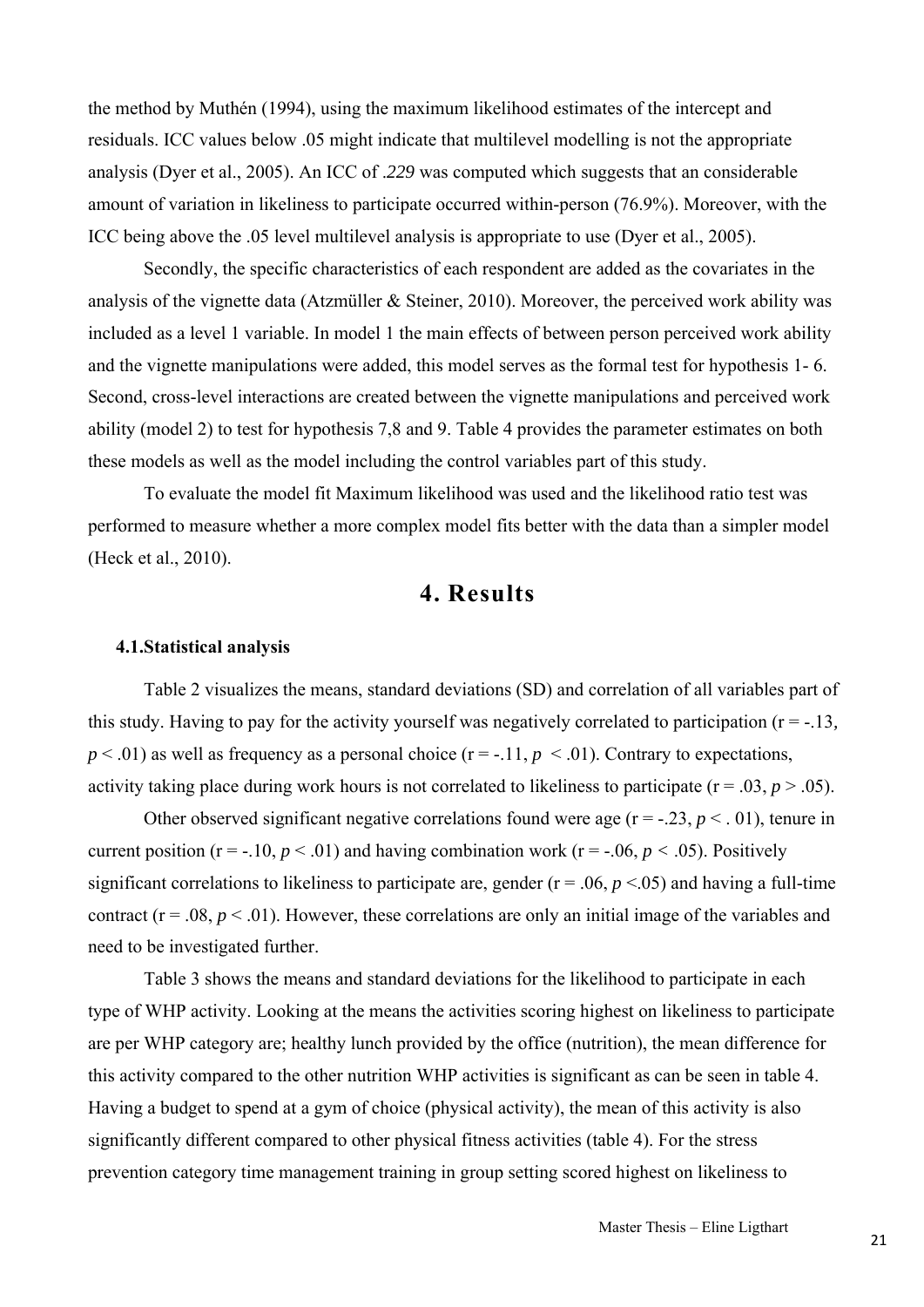participate however, the mean difference was not significant between this activity and the personal training activity  $t(172) = 1.31$ ,  $p = .192$ , but did differ significantly compared to training on how to deal with work pressure  $t(172) = 3.776$ ,  $p = <.00$ .

|                  |                          | Mean    | $\cal SD$ | $\mathbf{I}$ | $\overline{c}$ | $\mathfrak{z}$ | $\overline{A}$    | 5       | 6       | $\overline{7}$ | 8       | 9       | 10       | II      | 12      | 13       | 14                                  | 15       | 16                                  | 17      | 18       | 19      | 20 |
|------------------|--------------------------|---------|-----------|--------------|----------------|----------------|-------------------|---------|---------|----------------|---------|---------|----------|---------|---------|----------|-------------------------------------|----------|-------------------------------------|---------|----------|---------|----|
| $\boldsymbol{l}$ | Participation            | 3.39    | 1.27      |              |                |                |                   |         |         |                |         |         |          |         |         |          |                                     |          |                                     |         |          |         |    |
| $\overline{c}$   | Nutrition                | .33     | .47       | .00          |                |                |                   |         |         |                |         |         |          |         |         |          |                                     |          |                                     |         |          |         |    |
| $\mathfrak{Z}$   | Physical fitness         | .33     | .47       | .04          | $.50**$        |                |                   |         |         |                |         |         |          |         |         |          |                                     |          |                                     |         |          |         |    |
| $\overline{4}$   | <b>Stress</b>            | .33     | .47       | $-.04$       | $.50**$        | $.50**$        |                   |         |         |                |         |         |          |         |         |          |                                     |          |                                     |         |          |         |    |
| 5                | Payyourself              | .11     | .32       | $.13**$      | $.48**$        | $.25**$        | $.23**$           |         |         |                |         |         |          |         |         |          |                                     |          |                                     |         |          |         |    |
| 6                | duringworkhours          | .44     | .50       | .03          | $.32**$        | $.63**$        | $.32**$           | $.39**$ |         |                |         |         |          |         |         |          |                                     |          |                                     |         |          |         |    |
| $\mathcal{I}$    | Freqperschoice           | .55     | .50       | $.11***$     | $.16**$        | $.63**$        | $\sim$<br>$.79**$ | $.29**$ | $.55**$ |                |         |         |          |         |         |          |                                     |          |                                     |         |          |         |    |
| 8                | female                   | .53     | .50       | $.06*$       | .00            | .00            | .00               | .00     | .00     | .00            |         |         |          |         |         |          |                                     |          |                                     |         |          |         |    |
| 9                | Physicalwork             | .04     | .20       | .02          | $.00\,$        | .00.           | .00               | .03     | $.00\,$ | .00.           | $.10**$ |         |          |         |         |          |                                     |          |                                     |         |          |         |    |
| 10               | Sedentarywork            | .81     | .39       | .05          | $.00\,$        | $.00\,$        | .00.              | $-.01$  | $.00\,$ | $.00\,$        | $.13**$ | $.42**$ |          |         |         |          |                                     |          |                                     |         |          |         |    |
| $_{II}$          | Combinationwork          | .15     | .36       | $-.06*$      | $.00\,$        | .00.           | .00               | $-.01$  | $.00\,$ | .00            | $.09**$ | $.09**$ | $.87**$  |         |         |          |                                     |          |                                     |         |          |         |    |
| 12               | <b>FullTime</b>          | .78     | .41       | $.08**$      | $.00\,$        | $.00\,$        | .00               | .01     | $.00\,$ | .00.           | $.36**$ | $-.03$  | $.17**$  | $.17**$ |         |          |                                     |          |                                     |         |          |         |    |
| 13               | Highschool               | .06     | .24       | .01          | $.00\,$        | $.00\,$        | $.00\,$           | .00.    | $.00\,$ | .00            | $.05*$  | $-.05*$ | $-.05*$  | $.09**$ | $.21**$ |          |                                     |          |                                     |         |          |         |    |
| 14               | MBO                      | .14     | .35       | .03          | $.00\,$        | $.00\,$        | $.00\,$           | .01     | $.00\,$ | .00            | $.09**$ | $.09**$ | $.15***$ | $.11**$ | $.05*$  | $.10**$  |                                     |          |                                     |         |          |         |    |
| 15               | HBO                      | .51     | .50       | $-.02$       | $.00\,$        | .00.           | .00               | .00     | $.00\,$ | .00            | $-.04$  | .03     | $-.01$   | $-.01$  | .01     | $.27**$  | $.41**$                             |          |                                     |         |          |         |    |
| 16               | universiteit             | .29     | .45       | $-.01$       | $.00\,$        | $.00\,$        | .00               | $-.01$  | $.00\,$ | $.00\,$        | $.09**$ | $07**$  | $.15***$ | $.13**$ | $.06*$  | $.17**$  | $\overline{\phantom{a}}$<br>$.26**$ | $.65***$ |                                     |         |          |         |    |
| 17               | Percived work<br>ability | .00     | 1.07      | $-.04$       | .00.           | .00            | .00               | .00     | $.00\,$ | .00.           | .04     | $.09**$ | $-.03$   | $.08**$ | $.09**$ | $.09**$  | $.07**$                             | $.09**$  | $-.01$                              |         |          |         |    |
| 18               | Age                      | $.00\,$ | 12.83     | $23**$       | .00.           | .00            | $.00\,$           | .00.    | $.00\,$ | .00.           | $.18**$ | $-.05$  | $-.07*$  | $.10**$ | $.20**$ | $.24**$  | $.08**$                             | $.10**$  | $\overline{\phantom{a}}$<br>$.08**$ | $.16**$ |          |         |    |
| 19               | Hours work per<br>week   | .00     | 8.55      | .04          | .00            | .00            | .00               | .00     | $.00\,$ | .00.           | $.39**$ | $-.03$  | $.16**$  | $.16**$ | $.59**$ | $.11***$ | $-.06*$                             | $.09**$  | .01                                 | $.11**$ | .03      |         |    |
| 20               | Tenure position          | .00.    | 9.70      | $.10**$      | .00.           | .00.           | .00.              | .00.    | .00.    | .00.           | $.07**$ | $.10**$ | $.16**$  | $.12**$ | $.08**$ | $.22**$  | $.13**$                             | $.20**$  | .00                                 | $.06*$  | $.64***$ | $.10**$ |    |

*Table 2: Means, Standard Deviations and Cross-Correlations* 

Note: \*\* correlation is significant at the .01 level / \* correlation is significant at the .05 level

| Vignette                           |                          | Mean | SD    |
|------------------------------------|--------------------------|------|-------|
|                                    | 1                        | 4.23 | 1.024 |
| <b>Nutrition</b>                   | $\overline{2}$           | 2.90 | 1.172 |
|                                    | 3                        | 3.03 | 1.298 |
|                                    | $\overline{\mathcal{A}}$ | 3.92 | 1 246 |
| <b>Physical</b><br><b>Fitnes</b>   | 5                        | 3.54 | 1.314 |
|                                    | 6                        | 2.96 | 1.231 |
|                                    | 7                        | 3.46 | 1.123 |
| <b>Stress</b><br><b>Prevention</b> | 8                        | 3.36 | 1.191 |
|                                    | 9                        | 3.13 | 1.218 |

*Table 3: Mean and standard deviation of likeliness to participate per activity*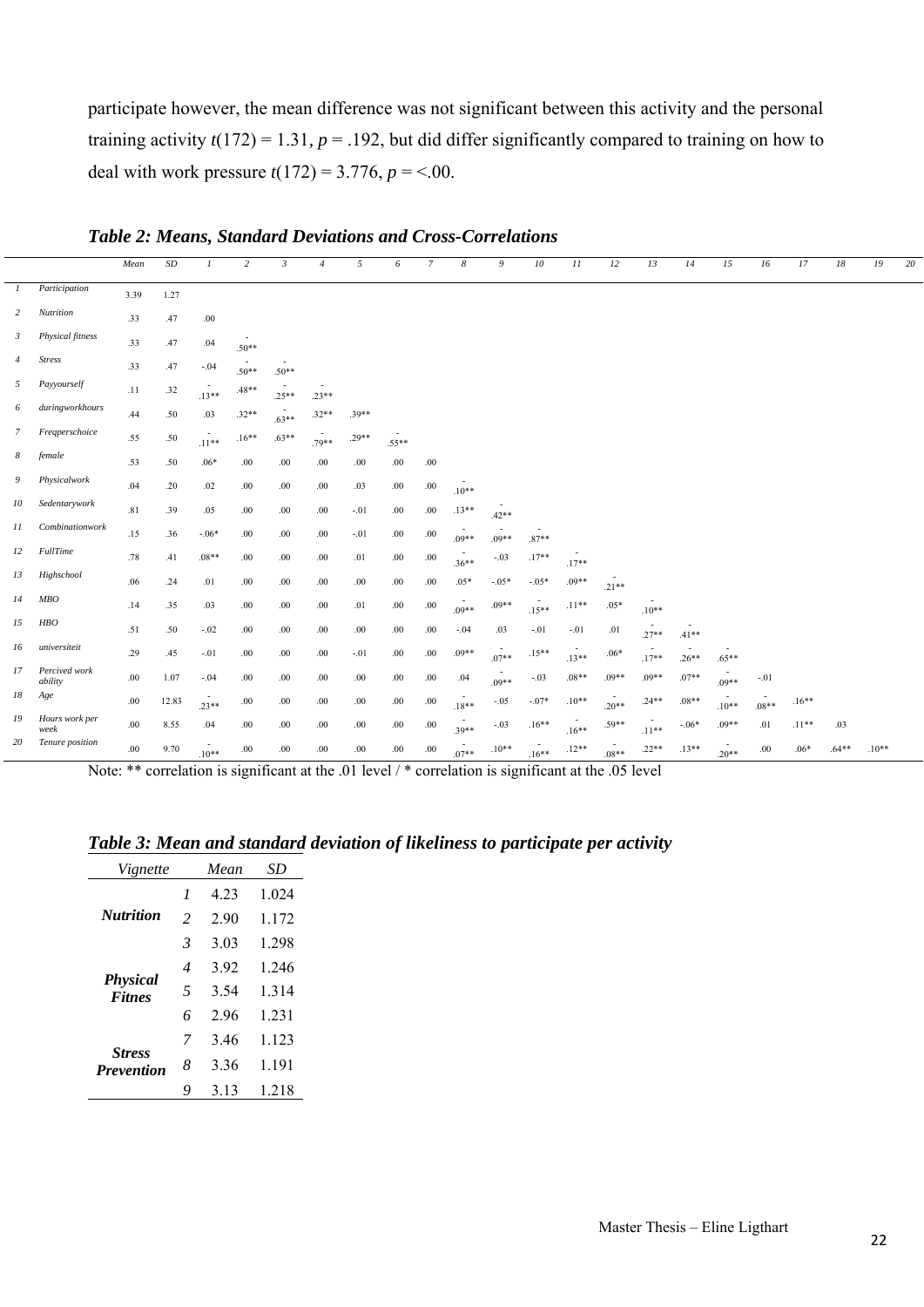|                  |       |         | <b>Paired Differences</b> |                |          |     |         |
|------------------|-------|---------|---------------------------|----------------|----------|-----|---------|
|                  |       | Mean    | SD                        | <b>SE</b> Mean |          |     |         |
|                  |       |         |                           |                |          |     | Sig.    |
|                  |       |         |                           |                |          |     | $(2 -$  |
| between vignette |       |         |                           |                | t        | df  | tailed) |
|                  | 1 & 2 | 1.329   | 1.334                     | .101           | 13.105   | 172 | .000    |
| <b>Nutrition</b> | 1 & 3 | 1.191   | 1.557                     | .118           | 10.062   | 172 | .000    |
|                  | 2 & 3 | $-.139$ | 1.571                     | .119           | $-1.161$ | 172 | .247    |
| <b>Physical</b>  | 4 & 5 | .382    | 1.273                     | .097           | 3.941    | 172 | .000    |
| <b>Fitnes</b>    | 4 & 6 | .960    | 1.424                     | .108           | 8.864    | 172 | .000    |
|                  | 5 & 6 | .578    | 1.244                     | .095           | 6.111    | 172 | .000    |
| <i>stress</i>    | 7 & 8 | .098    | .986                      | .075           | 1.310    | 172 | .192    |
| prevention       | 7 & 9 | .335    | 1.168                     | .089           | 3.776    | 172 | .000    |
|                  | 8 & 9 | .237    | 1.060                     | .081           | 2.941    | 172 | .004    |

**Table 4: Paired Sample T-test WHP activities for each category** 

As can be seen in table 5, model 1, main effects for nutrition  $(b = .931, SE = .098, p = < .001)$ and physical fitness (b 1.380,  $SE = .134$ ,  $p = < .001$ ) are positive and significant compared to the reference category 'stress' on likeliness to participate. This means that respondents are more likely to participate in nutrition and physical fitness activities than stress prevention activities. Thus, nutrition and physical fitness have a positive effect on likeliness to participate which confirms hypothesis 1 and 2. The main effect for stress is negatively significant ( $b = -1.380$ . SE = .134,  $p =$ <.001) compared to the reference category physical fitness, which indicates that respondents are less likely to participate in stress prevention activities compared to physical fitness activities. This results in the rejection of hypothesis 3, as a positive relation between stress prevention and likeliness to participate was expected. Moreover, no significant effects were observed for having to pay for an activity yourself and the activity taking place during work hours, which led to the rejection of hypothesis 4 and 5. Frequency of the activity being a personal choice does have a significant effect but is found negative ( $b = -1.283$ ,  $SE = .051$ ,  $p = < .001$ ). As a result, hypothesis 6 is rejected as well since a positive effect was expected.

For model 2, a positive significant interaction effect was found between nutrition and Perceived Work Ability ( $b = .243$ ,  $SE = .092$ ,  $p = < .05$ ) and between physical fitness and Perceived Work Ability ( $b = .278$ ,  $SE = .126$ ,  $p = < .05$ ) compared to the reference category stress prevention on likeliness to participate. This confirms hypothesis 7 and 8 that Perceived Work Ability positively moderates the likeliness to participate in WHP activities. For stress prevention a negative interaction effect was found when compared to the reference category physical ( $b = -0.278$ , SE = 126,  $p =$ .05), thus hypothesis 9 is rejected. Moreover, frequency as a personal choice had a significant main effect, however, no significant interaction effect was found.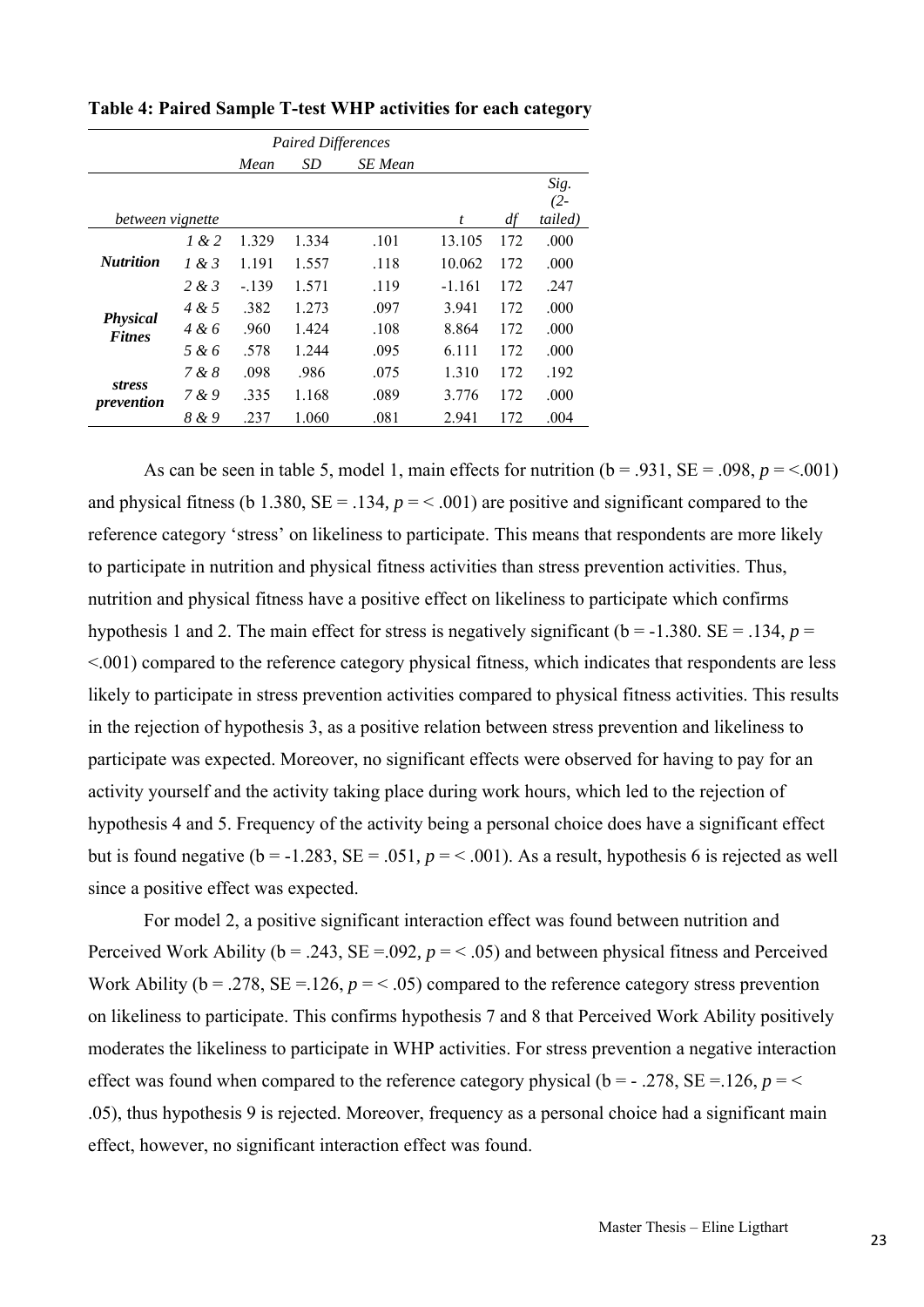The significant interaction effects have been plotted in figure 2, 3 and 4. Plots for nutrition and physical fitness (figure  $2 \& 3$ ) visualize that people with a higher Perceived Work Ability are more likely to participate in WHP activities. The plot for stress prevention however (figure 4), visualizes that people with a lower Perceived Work Ability are more likely to participate. Adding the interaction effect does increase model fit with Log likelihood decreasing to = 4823.708, however a chi-square test indicated that the increase of fit was not significant  $x2(5, N=173) = 8.09, p > 0.05$ .

Model 3 provides the parameter estimates when including the control variables. Model fit increases significantly x2 (21, N=173)= 459,729, p <.001, when adding the control variables with Loglikelihood decreasing to 4363.749. From all control variables only two are found to be significant; Age is negatively significant ( $b = -.027$ , SE= .006,  $p = < .001$ ) indicating that when people get older they are less likely to participate in health promotion activities. Also, a small significant effect was found for education, where high school was positively significant ( $b = .454$ , SE= .229,  $p < .05$ ) compared to the reference category University. This would indicate that compared to people who have completed university people who completed high school are more likely to participate in health promotion activities.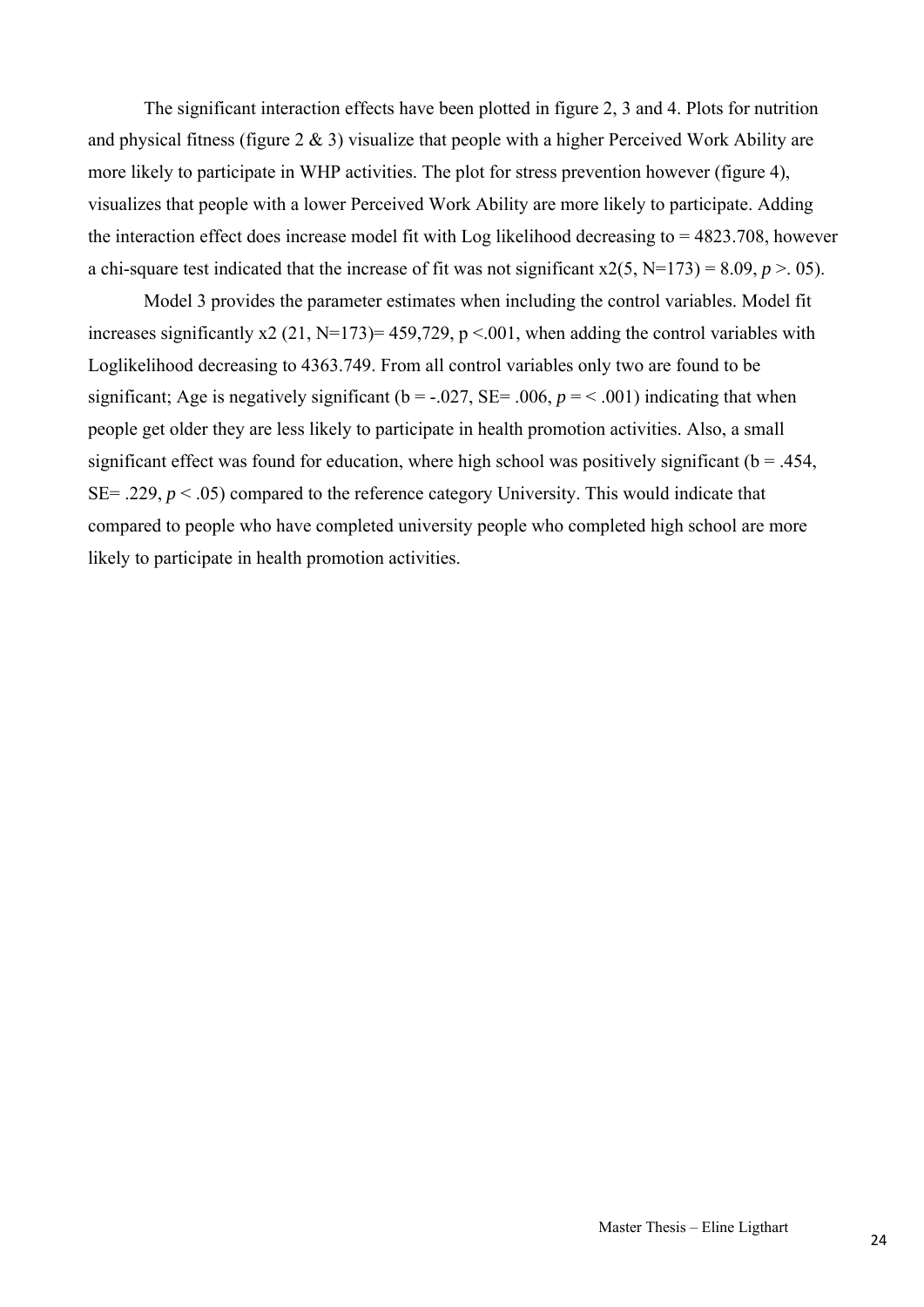|                                           |                           | Model 1           |                 |                           | model 2           |                           |                           | Model 3           |                           |
|-------------------------------------------|---------------------------|-------------------|-----------------|---------------------------|-------------------|---------------------------|---------------------------|-------------------|---------------------------|
| <b>Estimates of Fixed Effects</b>         |                           |                   |                 |                           |                   |                           |                           |                   |                           |
| Parameter                                 | $\boldsymbol{b}$<br>3.376 | $\cal SE$<br>.091 | $p$ .<br>< 0.01 | $\boldsymbol{b}$<br>3.377 | $\cal SE$<br>.091 | $\boldsymbol{p}$<br>< 001 | $\boldsymbol{b}$<br>3.149 | $\cal SE$<br>.227 | $\boldsymbol{p}$<br>< 001 |
| Intercept                                 | .931                      | .098              | < 0.01          | .933                      | .098              | < 0.01                    | .897                      | .103              | < 0.01                    |
| Nutrition                                 |                           |                   |                 |                           |                   |                           |                           |                   |                           |
| <b>Physical Fitness</b>                   | 1.380                     | .134              | < 0.01          | 1.383                     | .134              | $< 001$                   | 1.409                     | .140              | < 001                     |
| <b>Stress Prevention</b>                  | $-1.380$                  | .134              | < 0.01          | $-1.383$                  | .134              | < 0.01                    | $-1.409$                  | .140              | $< 001$                   |
| Payyourself                               | $-.033$                   | .143              | .818            | $-.028$                   | .142              | .845                      | .032                      | .149              | .831                      |
| duringworkhours                           | $-.086$                   | .096              | .371            | $-.088$                   | .096              | .357                      | $-.083$                   | .101              | .408                      |
| Frequency personal choice                 | $-1.284$                  | .146              | $< 001$         | 1.289                     | .145              | < 0.01                    | $-1.320$                  | .153              | < 0.01                    |
| Perceived work ability                    | $-.043$                   | .051              | .398            | $-.067$                   | .086              | .439                      | $-.026$                   | $.087\,$          | .766                      |
| Nutrition * perceived work ability        |                           |                   |                 | .243                      | .092              | < 0.05                    | .177                      | .095              | .063                      |
| Physical Fitness * perceived work ability |                           |                   |                 | .278                      | .126              | < 0.05                    | .198                      | .130              | .129                      |
| Stress * perceived work ability           |                           |                   |                 | $-.278$                   | .126              | < 0.05                    | $-.198$                   | .130              | .129                      |
| Payyourself * perceived work ability      |                           |                   |                 | .158                      | .138              | .252                      | .156                      | .143              | .276                      |
| duringworkhours * perceived work ability  |                           |                   |                 | $-.074$                   | .091              | .420                      | $-.055$                   | .094              | .562                      |
| Freqperschoice * perceived work ability   |                           |                   |                 | $-.243$                   | .139              | .079                      | $-.200$                   | .144              | .165                      |
| female                                    |                           |                   |                 |                           |                   |                           | .137                      | .118              | .248                      |
| Physicalwork                              |                           |                   |                 |                           |                   |                           | .142                      | .272              | .601                      |
| Sedentarywork                             |                           |                   |                 |                           |                   |                           | .214                      | .148              | .150                      |
| Combinationwork                           |                           |                   |                 |                           |                   |                           | $-.142$                   | .272              | .395                      |
| <b>FullTime</b>                           |                           |                   |                 |                           |                   |                           | $-.056$                   | .173              | .746                      |
| Highschool                                |                           |                   |                 |                           |                   |                           | .454                      | .229              | < 0.05                    |
| MBO                                       |                           |                   |                 |                           |                   |                           | .245                      | .164              | .138                      |
| HBO                                       |                           |                   |                 |                           |                   |                           | .001                      | .118              | .993                      |
| Age                                       |                           |                   |                 |                           |                   |                           | $-.027$                   | .006              | < 001                     |
| Hours working per week                    |                           |                   |                 |                           |                   |                           | .009                      | .008              | .269                      |
| Tenure in current position                |                           |                   |                 |                           |                   |                           | .009                      | .007              | .193                      |

## *Table 5: Parameter Estimates model 1, 2 & 3*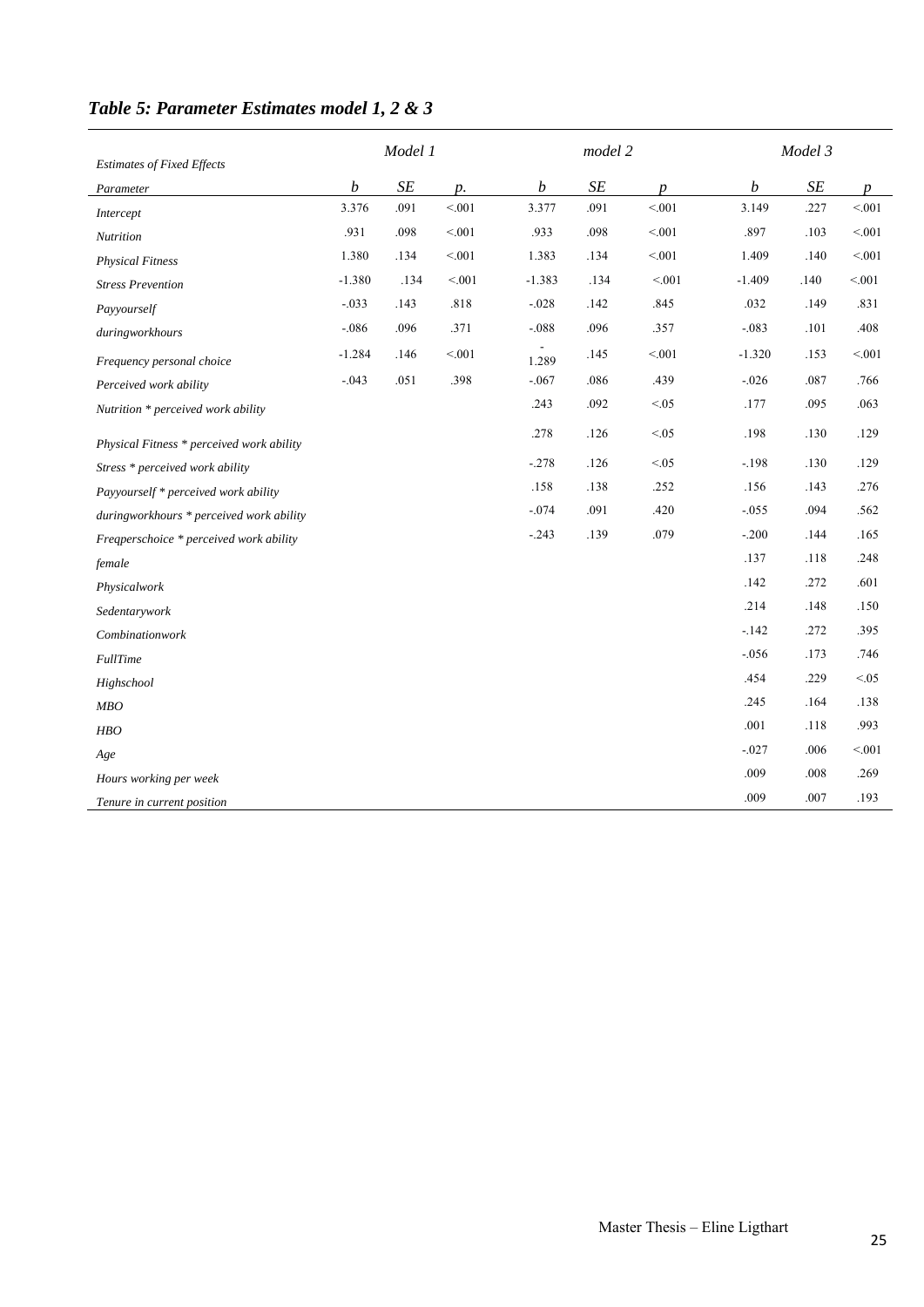

**Figure 2: Plot interaction effect nutrition with Perceived Work Ability on likeliness to participate**

**Figure 3: Plot interaction effect physical fitness with Perceived Work Ability on likeliness to participate** 



**Figure 4: Plot interaction effect stress prevention with Perceived Work Ability on likeliness to participate** 

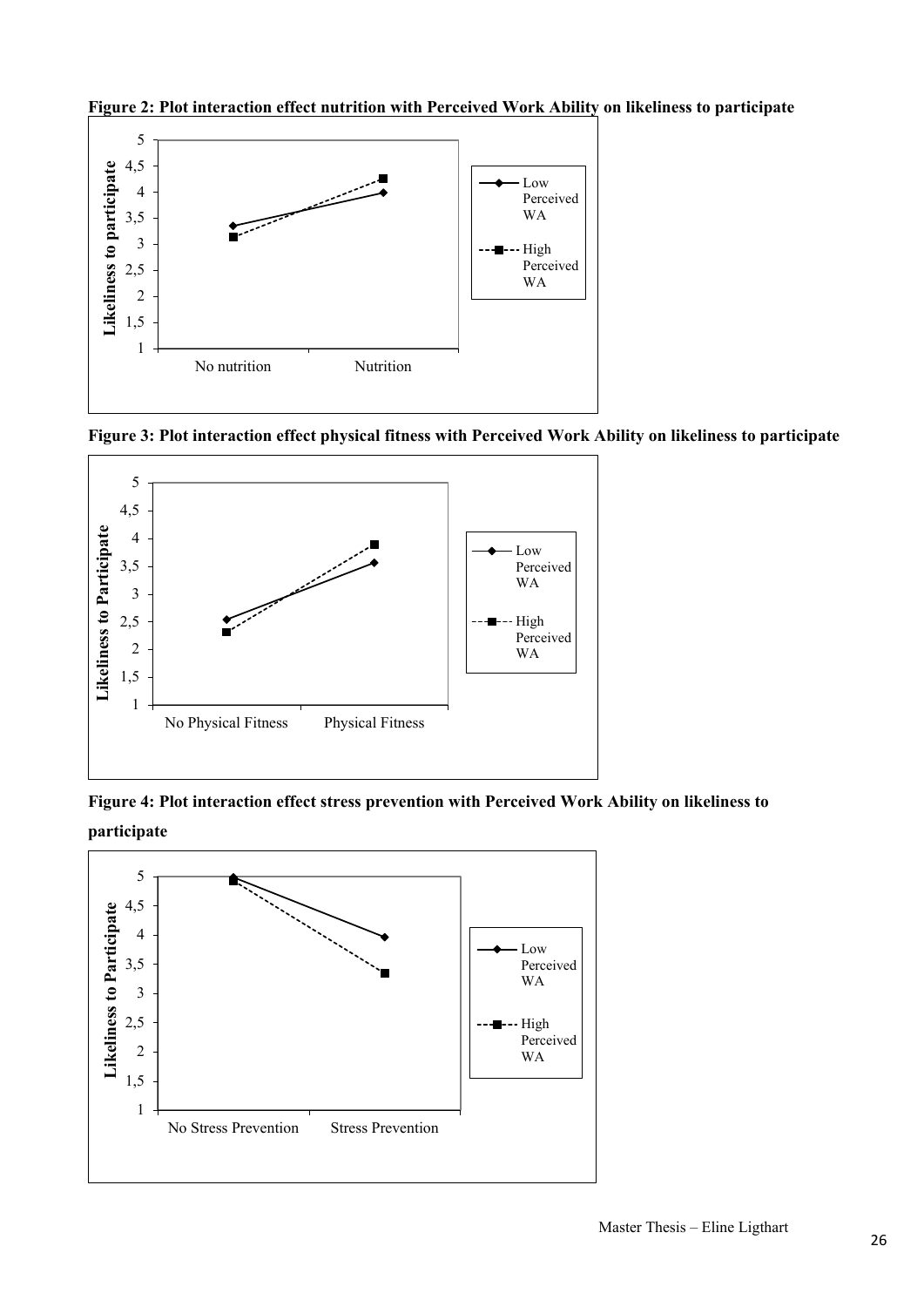## **4.2.Analysis of respondent elaborations on vignettes**

After each vignette participants were asked to elaborate on the activity and their indication on likeliness to participate. As this was an optional item during the survey not all respondents completed this question, however, many respondents did give additional comments which created an opportunity to get more information on factors that influence likeliness to participate.

## **4.2.1. Nutrition vignettes.**

Frequent observed arguments for healthy lunch provided by the office were; healthy lunch is important for energy during the day  $(N=16)$ , easy and time saving  $(N=10)$ , great opportunity to network with coworkers (N=8) and becoming more mindful about taking a break (N=4). Contrary, the most common reason for not wanting to participate is not having time to take breaks or wanting to go outside/for a walk during the lunchbreak. Going outside/ for a walk during lunch would be possible to combine with going to a restaurant where you have an employee discount. While this activity scored low on likeliness to participate,  $N= 45$  respondents indicated costs as a barrier for participation in this activity. Nevertheless, regarding the costs, people mentioned to use this discount once or twice per week, this shows that frequency of the activity being a personal choice might influence participation. Other arguments are that this activity is too time consuming  $(N= 18)$  or do not want to go outside of the office ( $N= 5$ ). Contrary to this is that  $N= 7$  respondents argued that it is nice to get outside of the office and being social with colleagues (N=8). For the vignette promoting a course on nutrition responses are mixed.  $N = 24$  stated to already know enough while  $N = 28$  found it helpful to learn and become more conscious about nutrition. N=17 were not interested or think it is a private matter. Which is interesting as other WHP activities triggered little to no arguments regarding privacy ( $N=2$ ). Moreover,  $N=9$  motivated content had to be interesting and  $N=6$ respondents motivated that the activity had to fit their personal and work schedule.

#### **4.2.2. Physical activity vignettes.**

Having a budget to spend at a gym of choice triggered the highest likeliness to participate. Respondents' arguments for this activity were, that not having to pay yourself creates one less barrier to go  $(N=18)$ , which is in line with the hypothesis that costs can influence participation. Moreover, physical exercise was considered important (N=18). However, respondents also mentioned this activity does not motivate actually going to the gym  $(N=9)$ . Common barriers for physical activities were fitness or gym is not the preferred method of exercise  $(N= 31)$ . Participants would like to be able to spend the fitness budget in a sport of choice (N=16). Moreover, a barrier found was people do not prefer working out with colleagues  $(N=25)$ , or not being able to switch off from work when the gym is in the office  $(N=6)$ . For the fitness budget only  $N=1$  participant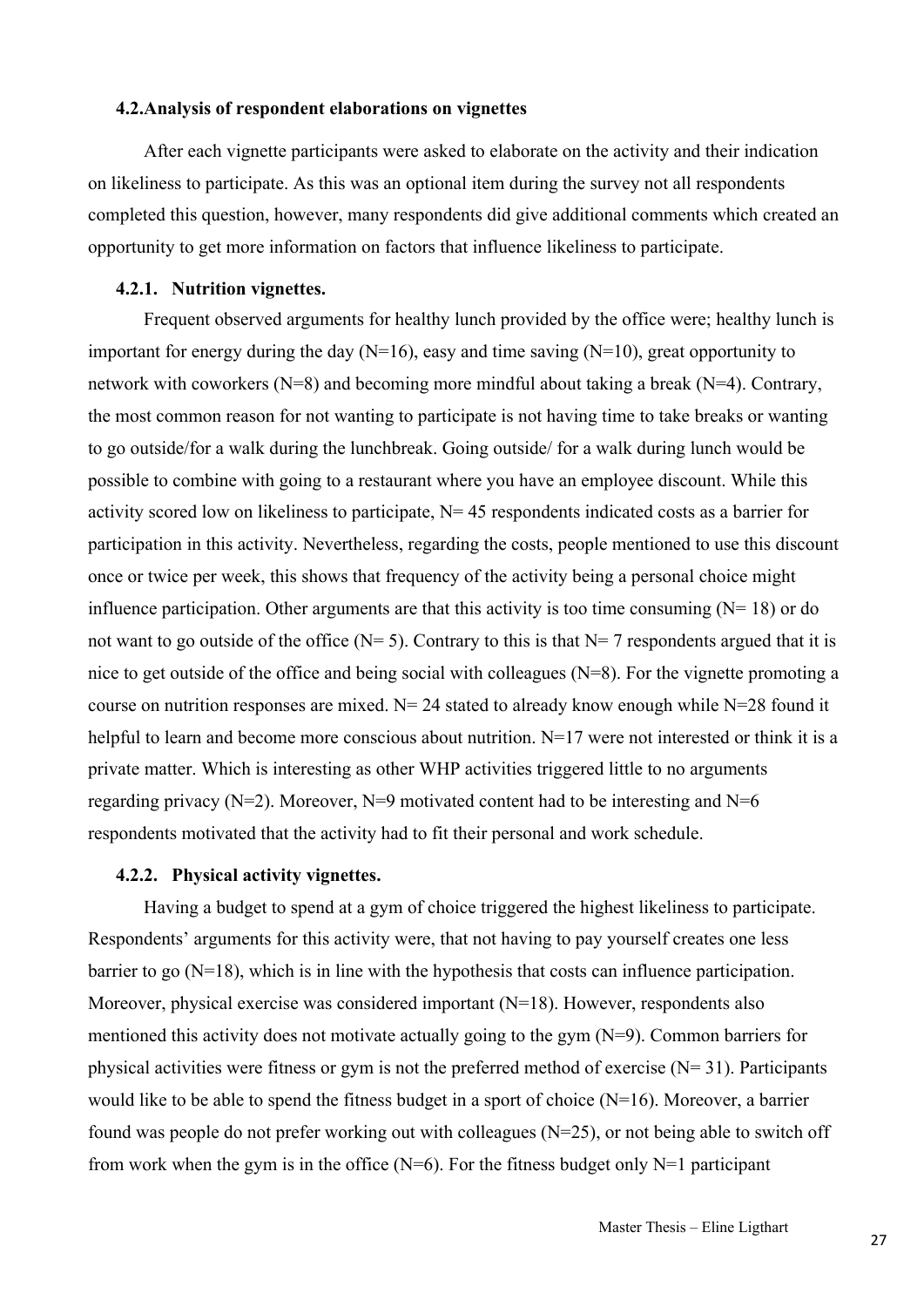mentioned time as a barrier, for the office gym facility N=9 respondents motivated time as a barrier, while for this same activity  $N=21$  respondents motivated that this stimulated physical activity without too many planning issues.

Moreover, for the group activity, fun and good for group building was mentioned  $(N=12)$ , even for respondents unlikely to participate N=4 would participate for group building. This could implicate that the format of an activity has an impact on participation. Moreover, required registration beforehand was considered by  $N=6$  respondents to make it less accessible, while type/content of activity and who are participating is considered important for N=6 respondents.

#### **4.3.Stress prevention vignettes.**

In regard to the two health promotion activities taking place in a group setting, in total only  $N=2$ stated it to be harder to open up in a group setting, N=3 finding it useless when doing this with a group and  $N=4$  found it awkward with colleagues. However,  $N=34$  motivated educational and good for personal development and  $N=12$  motivated necessary and valuable. Additionally, respondents indicated this activity in group format to be great for teambuilding (N=8) one respondent stating *"gives the opportunity to find out what your colleagues are struggling with and how you can help them"* (female, 25, sales)*.*

Nevertheless, the frequency of the activities was mentioned as a barrier by  $N=12$  respondents where one respondent explained why; *"especially when your work pressure is high it is difficult to make time for these activities"* (female, 28, attorney)*.* Moreover, having the activity once per month was too much for N=9 respondents.

Other common reasons for not participating for all three activities were, I am already good at time management/can do this alone  $(N=12)$ , I do not feel stress  $(N=28)$ , just not interested  $(N=15)$ .

Additionally,  $N=2$  respondents are hesitant because they feel that the employer must then also be open to make a change in response to what is discussed during (personal) training.

## **5. Discussion & Conclusion**

The reason for this study was to explore which type of WHP activities trigger likeliness to participate and whether this participation is moderated by an individual's perceived work ability. This research aimed to answer the research question with a quantitative vignette study in which nine WHP activities were presented to in total 173 participants. These participants also completed questions to measure their perceived work ability and for each respondent the perceived work ability was calculated. Subsequently, with the score on likeliness to participate in each WHP activity and the perceived work ability multilevel analysis was performed.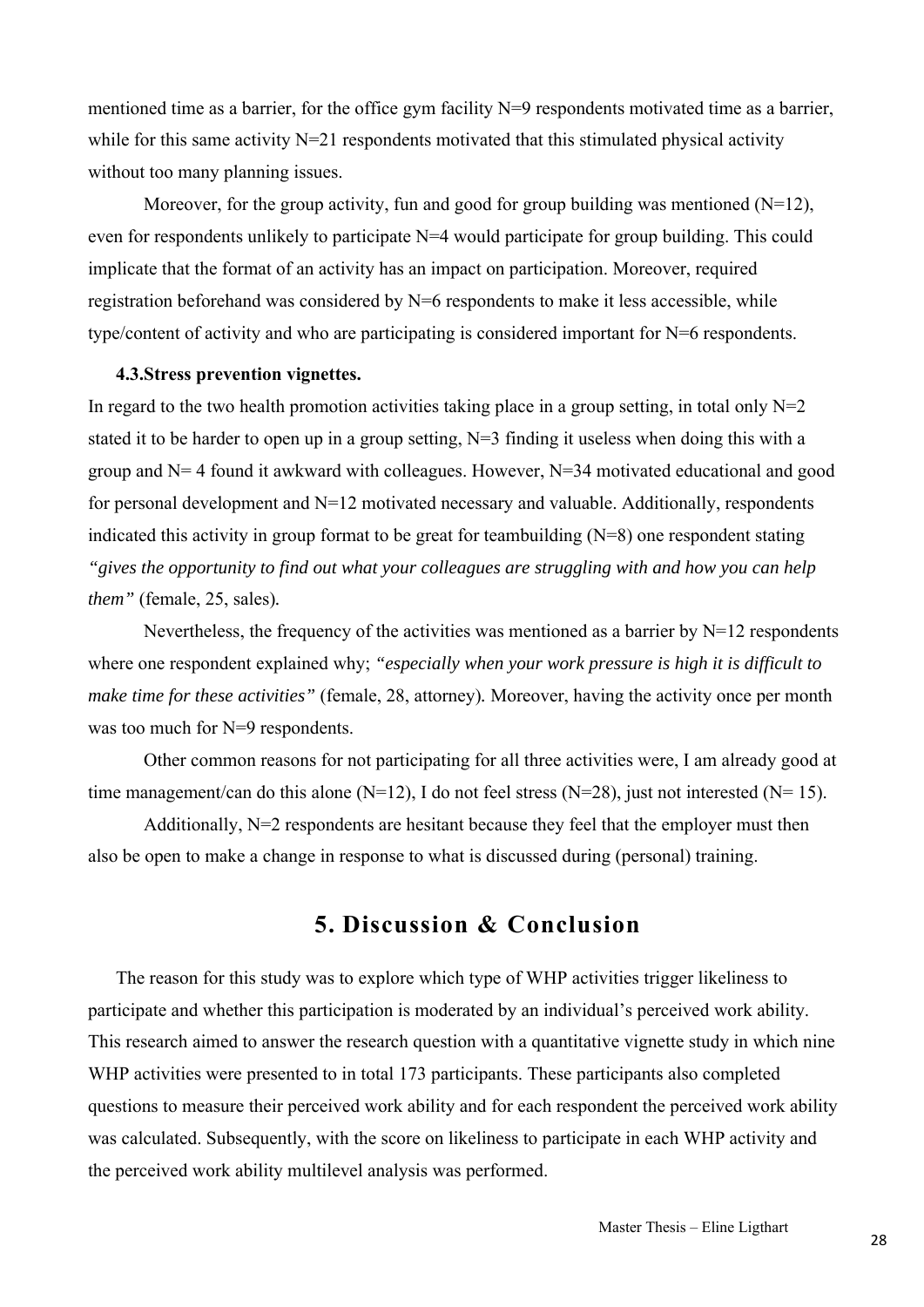Results of this study showed that WHP activities related to nutrition and physical fitness have a positive effect on likeliness to participate, but that this participation is higher for participants with a high perceived work ability. This is in accordance with earlier research by Ilmarinen (2019). While WHP activities related to the prevention of stress did not show a positive significant effect it was found that people with a lower perceived work ability are more likely to participate in these activities which is an interesting finding as past research found that it is harder to include participants with low resources and a lower work ability (Hobfoll, 2000; Ilmarinen, 2019).

## **5.1.Discussion main effects**

Results of the three main categories for the vignettes, nutrition, physical fitness and stress prevention showed that WHP activities aimed nutrition had a positive effect on likeliness to participate. This confirms the outcome of earlier research as more people acknowledge the importance of a healthy diet and having an employer facilitate this makes employees feel appreciated (Lassen et al., 2007). Also, WHP activities aimed at physical fitness were found to have a positive effect on likeliness to participate which was expected based on earlier research and with the increasing importance of physical activity with jobs becoming more sedentary due to technological developments (Pronk & Kottke, 2009; Scherrer et al., 2010; Ilmarinen, 2019). Moreover, people want to preserve their physical fitness as a personal resource which is likely to influence their participation (Demerouti et al., 2001; Kim et al., 2015). WHP aimed at stress prevention was found to have a negative effect on likeliness to participate compared to the reference category physical fitness. This was contrary to expectations as burn-out rates and stress related illness are increasing, highlighting the importance of stress prevention training (Kelloway et al., 2008). Possible explanation could be that the participants in this study do currently not feel stressed, hence not feeling the need to participate in these activities. This is in line with a barrier found in the research on nutrition that 'I am already healthy' acts as a barrier to participation (Rongen et al., 2014). Which is not in line with the COR theory that expects that being healthy is a resource an individual wants to protect which would lead to participation (Toker et al., 2014).

For the variables that were manipulated within the vignettes, having to pay for an activity yourself was expected to be negatively related to participation. Yet no significant effects were found. However, only one health promotion activity included personal costs for employees and looking at the means and standard deviations per activity (table 3), the activity that included personal costs was rated least likely to participate in comparison to other activities. Also, the additional analysis of participants elaborations indicated that the costs played a role in the participation which is in line with the findings from Blackford et al. (2013). Moreover, whether an activity takes place during work hours, no significant effects were found which is contrary to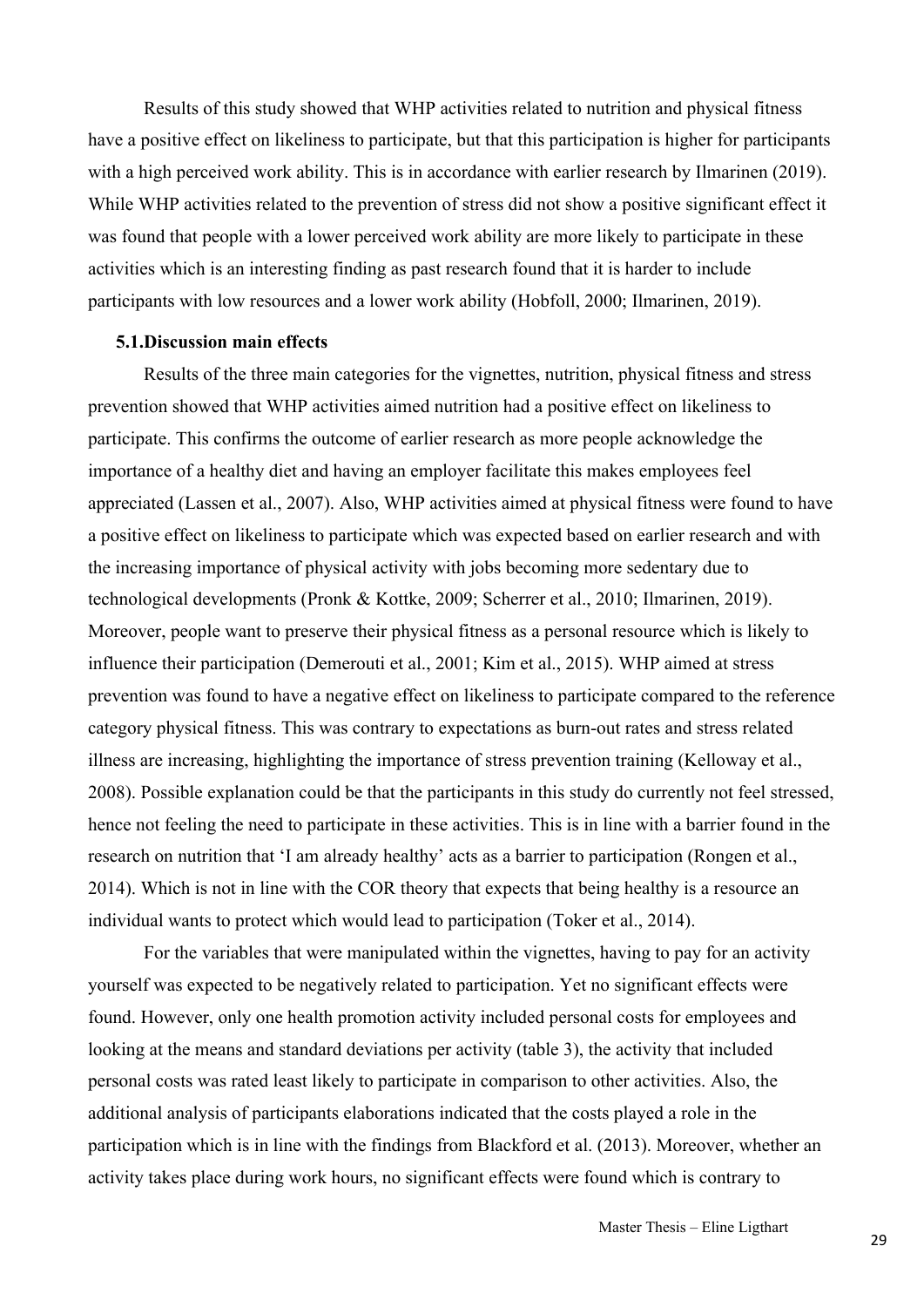expectations and not in line with other research (Kruger et al., 2007; Ilvig et al., 2018). This might indicate that people are willing to work on their personal health and work ability in their personal time as well to. Nevertheless, the qualitative analysis did show several comments regarding the time the activity took place, for example only participating when work and personal schedule allows time for this. Which is in line with the findings by Kruger et al. (2007) and Ilvig et al. (2018). Lastly, frequency being a personal choice was found significant, however, contrary to expectations this effect was negative. This was an unexpected finding based on the research on employee voice and autonomy in health promotion which stated that freedom and personal choice is important to consider to create effective WHP (Meershoek et al., 2010; Dellve & Erriksson, 2017). A possible explanation for the negative effect of frequency being a personal choice is that participants find it hard to make time for WHP activities especially when also having other personal demands such as a family. This might highlight the importance of managerial and organizational support to promote participation in WHP as previous research found higher levels of participation when employees thought participation was expected of them (Rongen et al., 2014).

## **5.2.Discussion interaction effects**

Results of the interactions effects with the level of perceived work ability as a moderator showed a significant positive moderation of perceived work ability on likeliness to participate in health promotion activities aimed at nutrition. The plot of the interaction effect (figure 2), however, visualized higher likeliness to participate for individuals with a high perceived work ability. While this result is in line with expectations based on the COR theory (Hobfoll, 2000), results do contradict findings from Rongen et al. (2014) who found that personal health being 'less than good' acts as a facilitator towards participation as employees feel that participation is more necessary for their personal health. Moreover, the interaction of physical fitness and perceived work ability a significant positive moderation was found as well. The plot (figure 3) showed that individuals with a higher perceived work ability were more likely to participate in physical activities. This is in line with findings by Ilmarinen (2009), as people with a higher work ability perceive less barriers to participate. As well as Kim et al., (2015), who studied participation in physical activity from a COR theory perspective indicating that people who are already active are more likely to participate to protect and increase this resource. Lastly, results showed a significant negative interaction effect between perceived work ability and stress prevention activities. Interestingly however, the plot of this interaction effect (figure 4) does show that participants with a lower perceived work ability are more likely to participate. This is an important finding as this indicates that people with a lower perceived work ability, who are usually less likely to participate want to improve their personal resource to prevent stress. The finding that participants found activities regarding stress prevention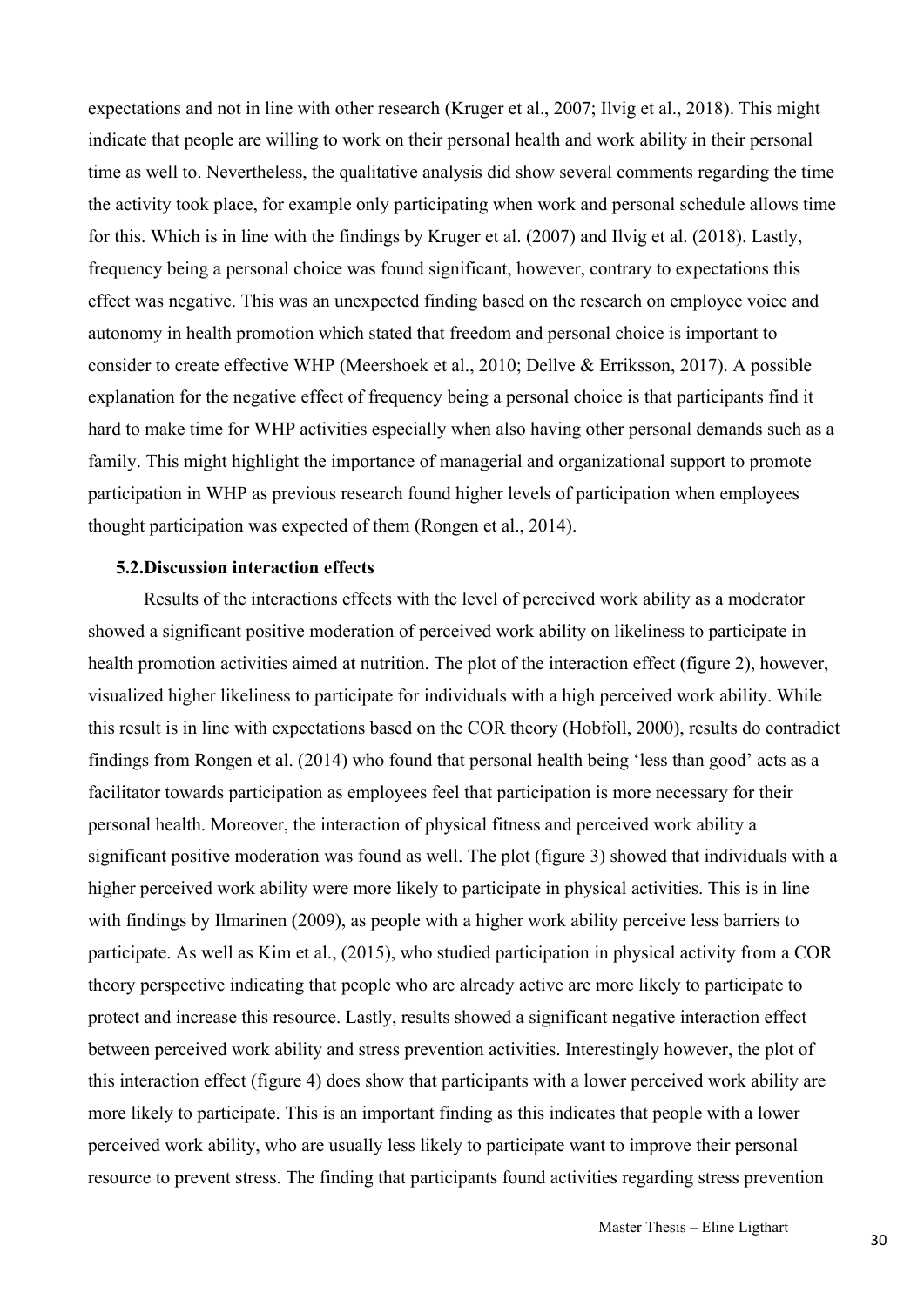necessary and good for personal development is in line with research on the JD-R model as coping skills and time management skills can act as a resource which potentially increases work-life balance (Demerouti et al., 2001; Tetrick & Winslow, 2015) which is necessary in the current epidemic of stress (Kelloway et al., 2008).

## **5.3.Limitations & Future Research**

While this research does show significant results and interesting outcomes for participation in WHP work some limitations exist and are discussed below with possibilities for future research.

A concern with policy capturing vignette methodologies is the external validity of the described scenario's, as this is an experimental research design the critique that experiments are often separated from the 'real world' threatening internal validity applies for this study as well (Rauvola et al., 2019). Even though the WHP activities presented to participants were derived from actual cases to minimize this risk, it is still important to consider, especially since WHP activities in the real world have to be adjusted to a specific organization, office facilities and company culture (Hopkins et al., 2012). Future research could study whether the same effects would be observed when a company and its culture are manipulated in a vignette or in a real-life situation as part of an intervention study. Additionally, this study did not have a full factorial design. Future research could use a full factorial research design to make sure each manipulation is represented equally to better measure for example the influence of whether an activity takes places within work hours on participation (Atzmüller & Steiner, 2010). A full factorial design could then either perform a withinsubject vignette study using a sub-set of all possible vignettes or use between-subject design where one group can act as a control group. Furthermore, the order in which the vignettes have been presented to participants were not randomized. Future research could randomize the order of vignettes to minimize presentation order effects (Rauvola et al., 2019).

It should also be considered that no actual health measurements are taken or asked from respondents besides the perceived work ability scale from McGonagle et al. (2015). No questions, on allergies, injuries, have a health condition such as diabetes or have had a stress related condition such as a burn-out that prevent from participation in WHP activities. Moreover, no other scales were part of the vignette study. While this was an ethical consideration and practical consideration for this study, future research could take personal resources and the personal environment of participants more into considerations as from a COR and JD-R perspective, these resources could influence employee decisions towards what resources they are motivated to improve or protect (Hobfoll, 2000; Demerouti et al., 2001; Wright & Hobfoll, 2004). As well as socioeconomic status and perceived self-efficacy as these have been associated with physical activity behavior (Trost et al., 2002).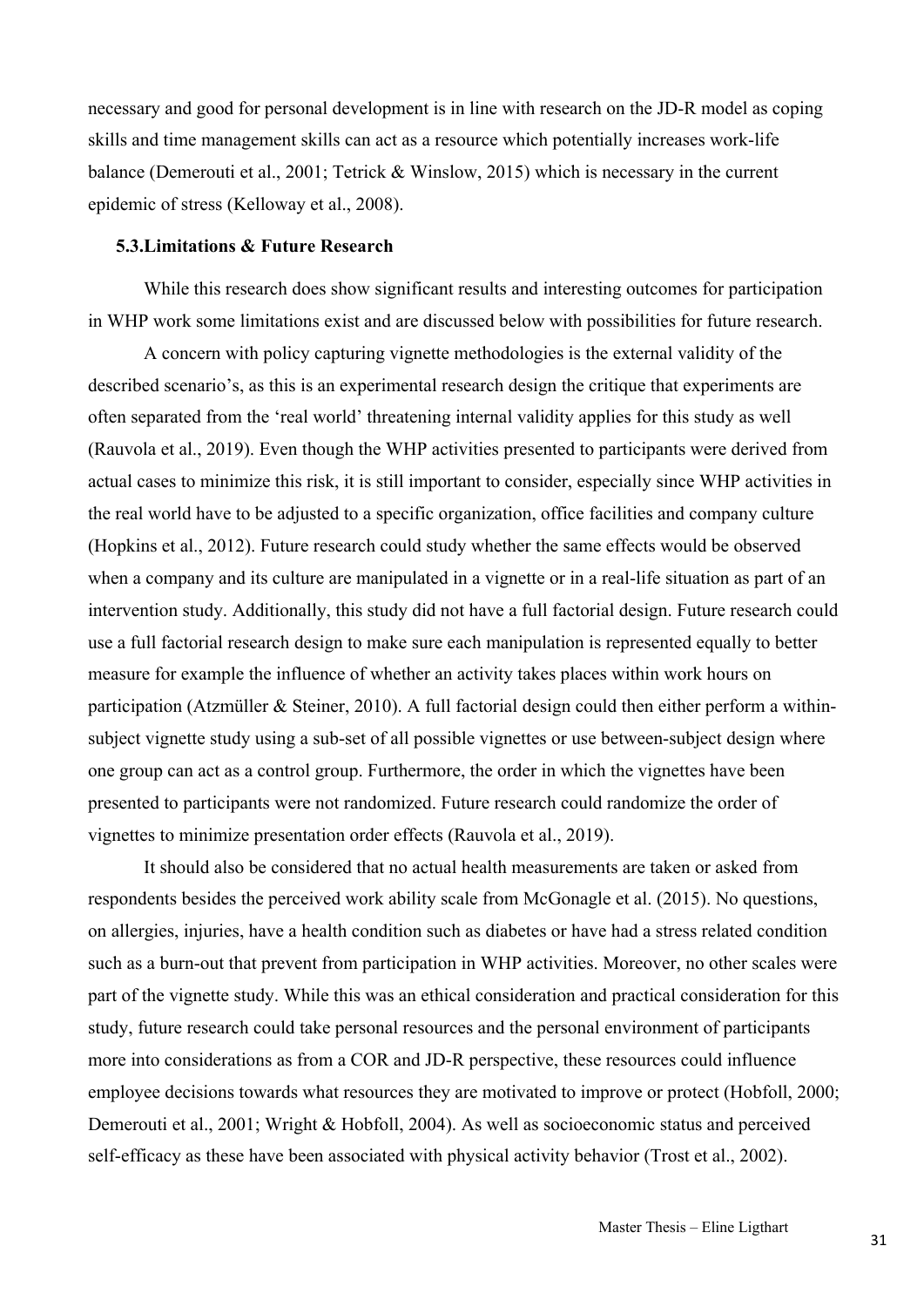For this study, employee voice and autonomy was found an influential factor to likeliness to participate based on the fact frequency being a personal choice was significant and wanting to have a say in course content was mentioned in the additional qualitative analysis. Future vignette studies could put more focus on employee voice, manipulating the amount of influence an employee has in, for example, the set-up of WHP activities to measure to what extent voice and autonomy is a factor on participation (Meershoek et al., 2010). Moreover, future vignette studies could also manipulate different course contents in regard to improving health literacy (Nutbeam, 2000) to see what type of knowledge employees are looking for. As Aguines & Bradley (2014) described, policy capturing vignette methodologies can shed light on employee decision making processes that engage in for example health literacy and people who choose not to engage. This study did that on a more general level for WHP activities, but future studies could thus focus more on specific courses and formats of one type of health promotion (e.g. nutrition and health literacy).

In regard to the data sample, the majority of participants had a job that is sedentary in nature, opposed to a physical job. This would implicate that when the majority of participants had a physical job results might have been different. The nature of one's job could influences the motivation to participate as Sorensen et al. (1996) explained being exposed to certain risks or hazards increases motivation to adopt healthier behavior. Moreover, most participants were employed full time, it might be that when the majority of participants were employed part-time results would differ. Hence future research could focus more on certain respondent characteristics and what WHP they are most likely to participate in.

It should also be considered that the survey was completed by participants while the Netherlands was in the second Covid-19 lockdown. This might have made it harder to visualize the WHP activities presented in the vignettes as participants may have been working from home. Moreover, Covid -19 could also have an effect on an individual's perceived work ability as it has affected work and personal demands for a lot of people (Kniffin et al., 2021). Future research could include questions on whether a participant is working from home as this might be more common after Covid-19 and could affect likeliness to participate in WHP activities, especially those taking place at the office.

## **5.4.practical implications**

The most important practical implication this study found was that people with a lower perceived work ability indicated a higher likeliness to participation in stress prevention activities. This is important because people with a low perceived work ability often have low personal resources as well and as a result are hesitant to participate in WHP due to high perceived barriers (Toker et al., 2014). Stress prevention activities could thus serve as an activity with low perceived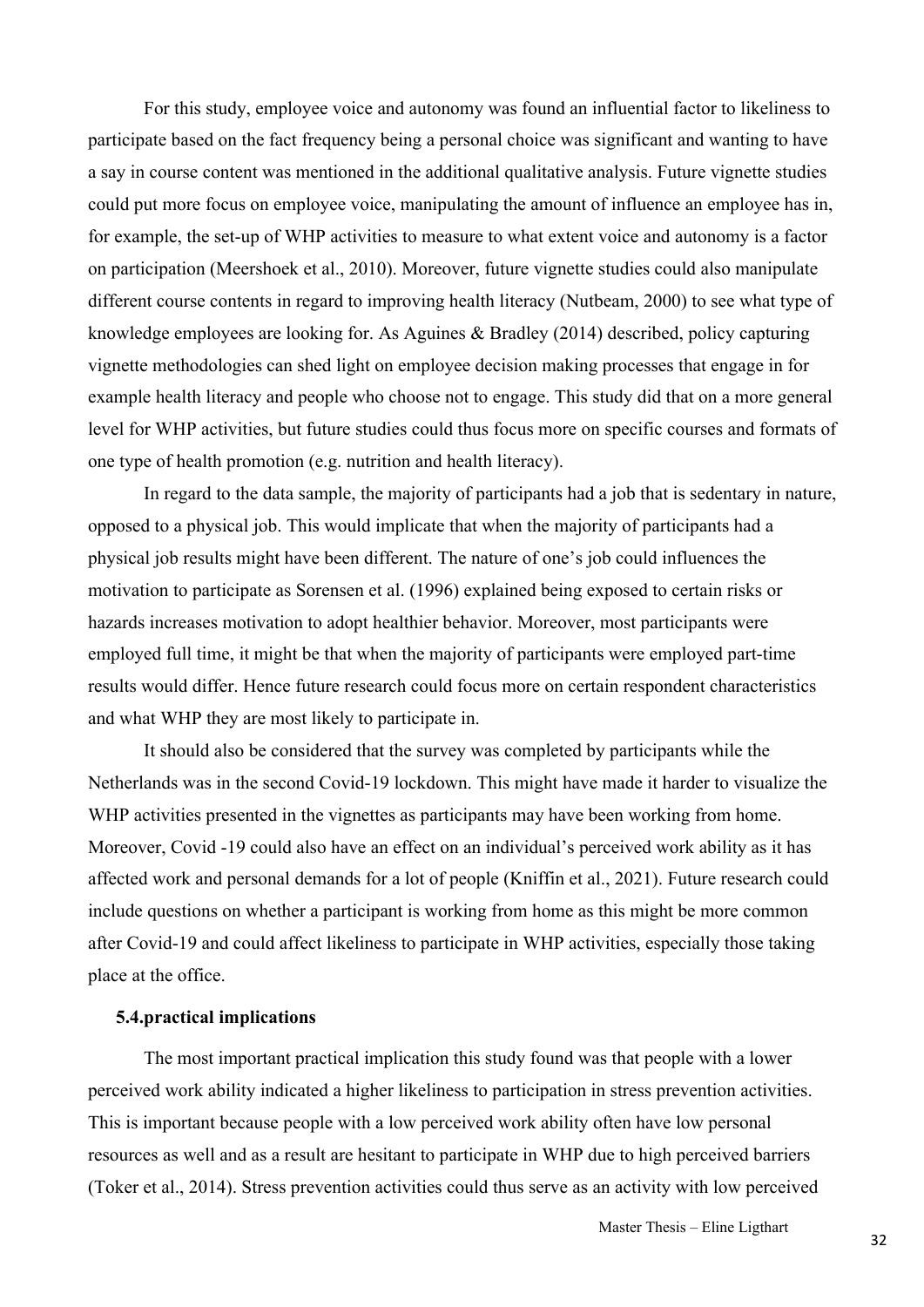barriers and a first step to the creation and development of a personal resource. From a COR theory perspective this is important as having a personal resource leads to the motivation to protect and develop these resources as well as create other personal resources (Hobfoll, 1989; Kim et al., 2015) which could lead to more active participation in other WHP activities.

For organizations this is an important finding as well as this could indicate that WHP activities aimed at stress prevention are a worthwhile investment leading to health improvements for employees who need it the most. Especially, since occupational stress is known to be a considered risk factor for many health outcomes (Limm et al., 2010), the reduction of stress through WHP activities can have positive effects for other health aspects as well.

Moreover, the results of this study could help organizations with the creation of a WHP scheme such as investing in a health lunch at the office which creates a healthier environment making it possible for employees to make healthier choices (Nutbeam, 2000). The healthy lunch scored highest on likeliness to participate, and even though participants with a higher work ability indicated to be more likely to participate, establishing a health environment engages people with a lower work ability as well supporting them to make healthier choices (Mäkelä, 1996; Nutbeam, 2000).

All WHP activities triggered comments such as,' I do not need this', 'I am already healthy', 'am already fit' or 'I have no stress'. This was also a response for nonparticipation found in the research by Rongen et al. (2014). One possible way to overcome this would be to involve employees in the creation of their health promotion programs as suggested by Meershoek et al. (2010). Letting employees use their voice, express their needs in regard to their health and the development of their health is important as this could motivate to further participation in WHP and more personal resources leading to gain spirals (Sorensen et al., 1996; Toker et al., 2014; Kim et al., 2015). Lastly, this study showed significant effects on likeliness to participate in WHP activities. This is positive and should encourage employers to invest in WHP activities as it has the potential to reach large amounts of people and have potential positive health effects on individuals and their families (Dishman et al., 1998; Mhurchu et al., 2010; Backman et al., 2011).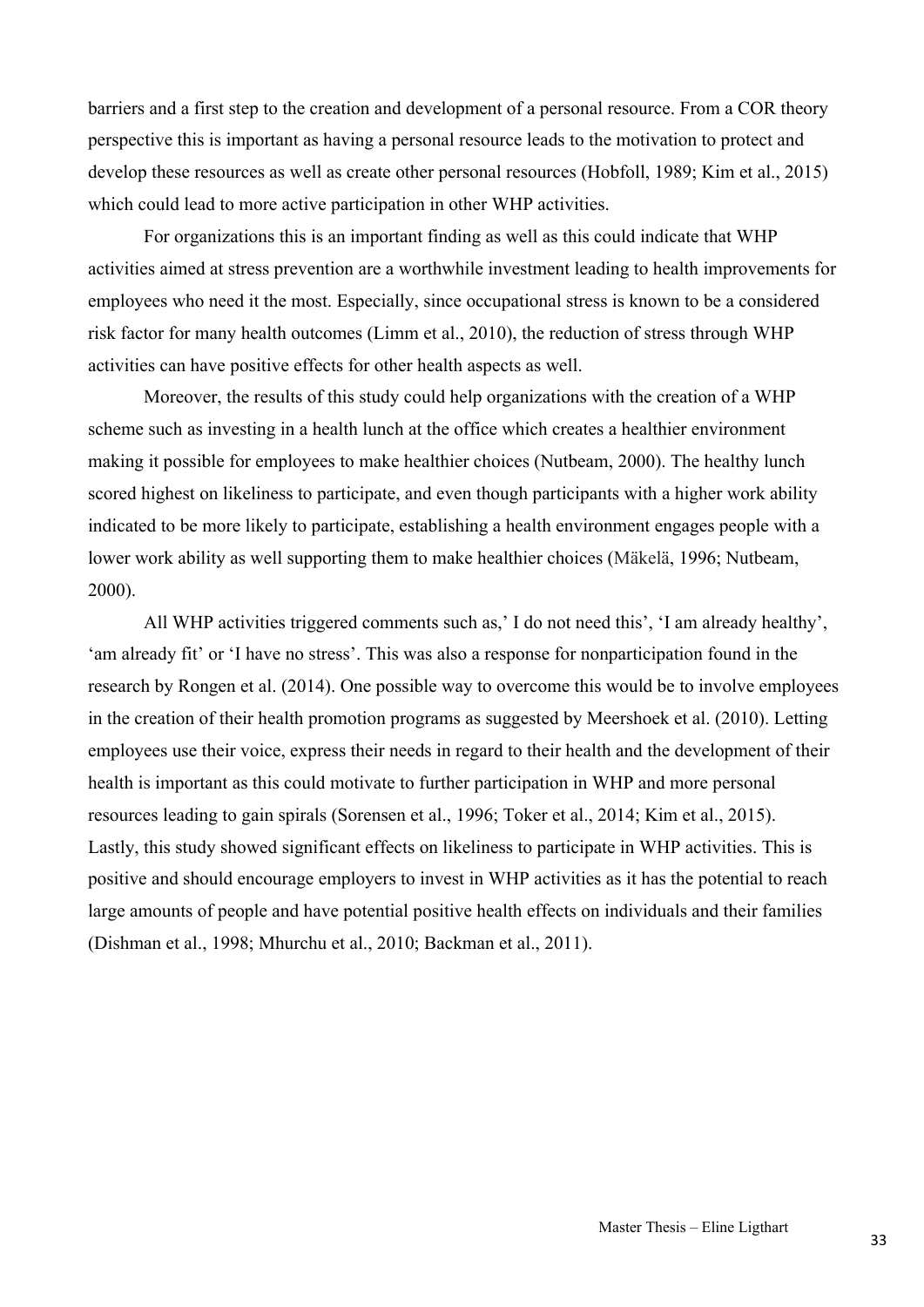## **References**

- Aguinis, H., & Bradley, K. J. (2014). Best Practice Recommendations for Designing and Implementing Experimental Vignette Methodology Studies. *Organizational Research Methods*, *17*(4), 351–371. https://doi.org/10.1177/1094428114547952
- Allender, S., Colquhoun, D., & Kelly, P. (2006). Competing discourses of workplace health. *Health: An Interdisciplinary Journal for the Social Study of Health, Illness and Medicine*, *10*(1), 75– 93. https://doi.org/10.1177/1363459306058989
- Andersen, L. L., Proper, K. I., Punnett, L., Wynne, R., Persson, R., & Wiezer, N. (2015). Workplace Health Promotion and Wellbeing. *The Scientific World Journal*, *2015*, 1–2. https://doi.org/10.1155/2015/606875
- Atzmüller, C., & Steiner, P. M. (2010). Experimental Vignette Studies in Survey Research. *Methodology*, *6*(3), 128–138. https://doi.org/10.1027/1614-2241/a000014
- Backman, D., Gonzaga, G., Sugerman, S., Francis, D., & Cook, S. (2011). Effect of Fresh Fruit Availability at Worksites on the Fruit and Vegetable Consumption of Low-Wage Employees. *Journal of Nutrition Education and Behavior*, *43*(4), S113–S121. https://doi.org/10.1016/j.jneb.2011.04.003
- Black, C. M. (2008). *[(Working for a Healthier Tomorrow: Dame Carol Black's Review of the Health of Britain's Working Age Population )] [Author: Great Britain: Department of Health] [Mar-2008]*. Stationery Office Books. https://books.google.nl/books?hl=nl&lr=&id=1YylXQOWvrYC&oi=fnd&pg=PP5&dq=relat ed:zHQkJzjPH7IJ:scholar.google.com/&ots=HCBFTtEQTk&sig=4cn1Y3eRqlCfBPeiTuBcf xIw0vM&redir\_esc=y#v=onepage&q&f=false
- Blackford, K., Jancey, J., Howat, P., Ledger, M., & Lee, A. H. (2013). Office-Based Physical Activity and Nutrition Intervention: Barriers, Enablers, and Preferred Strategies for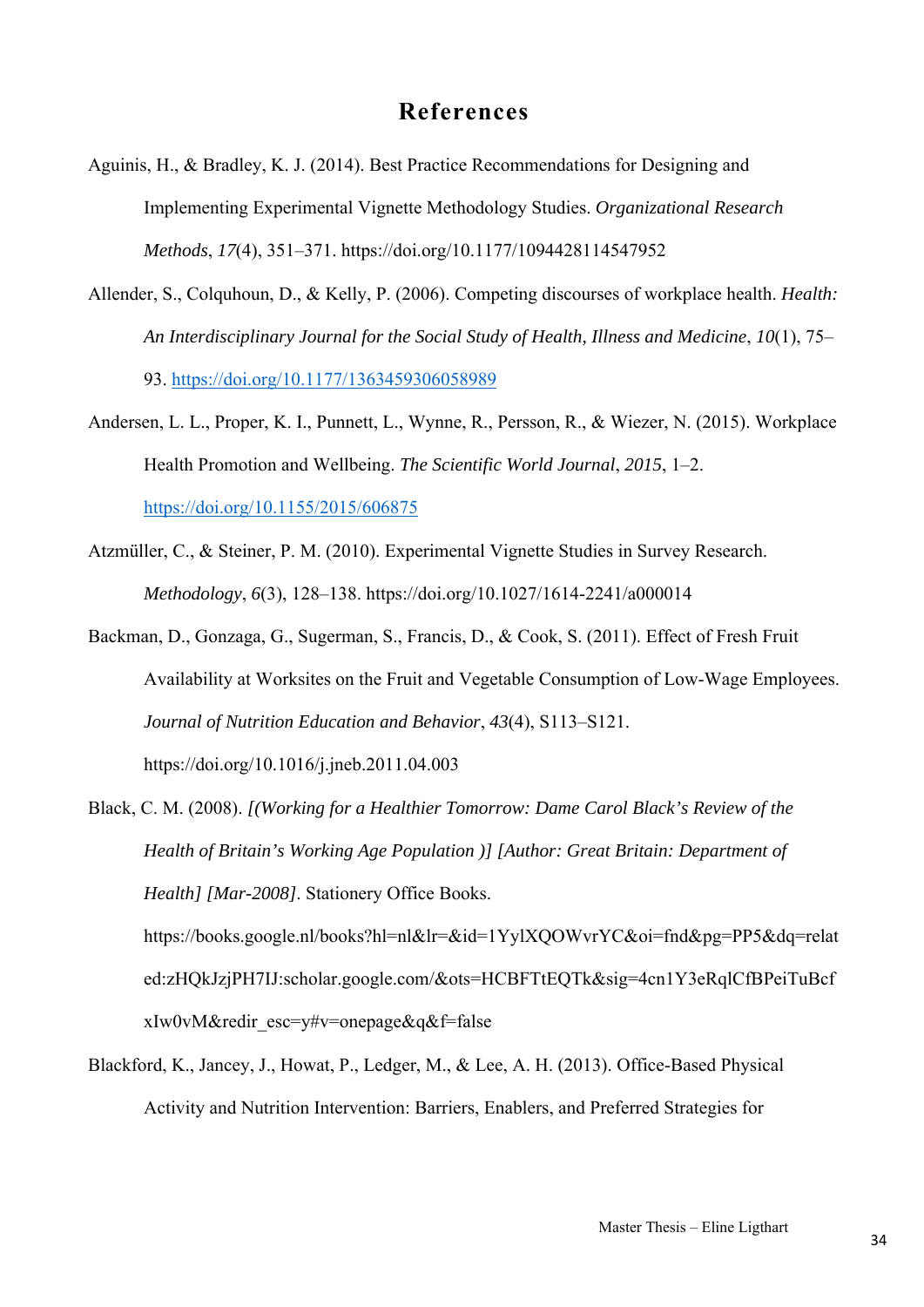Workplace Obesity Prevention, Perth, Western Australia, 2012. *Preventing Chronic Disease*, *10*. https://doi.org/10.5888/pcd10.130029

- Bozionelos, G., & Bennett, P. (1999). The Theory of Planned Behaviour as Predictor of Exercise. *Journal of Health Psychology*, *4*(4), 517–529. https://doi.org/10.1177/135910539900400406
- Brady, G. M., Truxillo, D. M., Cadiz, D. M., Rineer, J. R., Caughlin, D. E., & Bodner, T. (2020). Opening the black box: Examining the nomological network of work ability and its role in organizational research. *Journal of Applied Psychology*, *105*(6), 637–670. https://doi.org/10.1037/apl0000454
- Cavanagh, G. F., & Fritzsche, D. J. (1985). Using vignettes in business ethics research. *research in corporate social performance and policy London: Jai Press*, *7*, 279–293.
- de Zwart, B. C. H. (2002). Test-retest reliability of the Work Ability Index questionnaire. *Occupational Medicine*, *52*(4), 177–181. https://doi.org/10.1093/occmed/52.4.177
- Dellve, L., & Eriksson, A. (2017). Health-Promoting Managerial Work: A Theoretical Framework for a Leadership Program that Supports Knowledge and Capability to Craft Sustainable Work Practices in Daily Practice and During Organizational Change. *Societies*, *7*(2), 12. https://doi.org/10.3390/soc7020012
- Demerouti, E., & Bakker, A. (2014). Job Crafting. In M. C. W. Peeters, J. Jonge, & T. W. Taris (Reds.), *An Introduction to Contemporary Work Psychology* (1ste ed., pp. 414–434). John Wiley & Sons, Ltd.
- Demerouti, E., Bakker, A. B., Nachreiner, F., & Schaufeli, W. B. (2001). The job demandsresources model of burnout. *Journal of Applied Psychology*, *86*(3), 499–512. https://doi.org/10.1037/0021-9010.86.3.499
- Dishman, R. K., Oldenburg, B., O'Neal, H., & Shephard, R. J. (1998). Worksite physical activity interventions. *American Journal of Preventive Medicine*, *15*(4), 344–361. https://doi.org/10.1016/s0749-3797(98)00077-4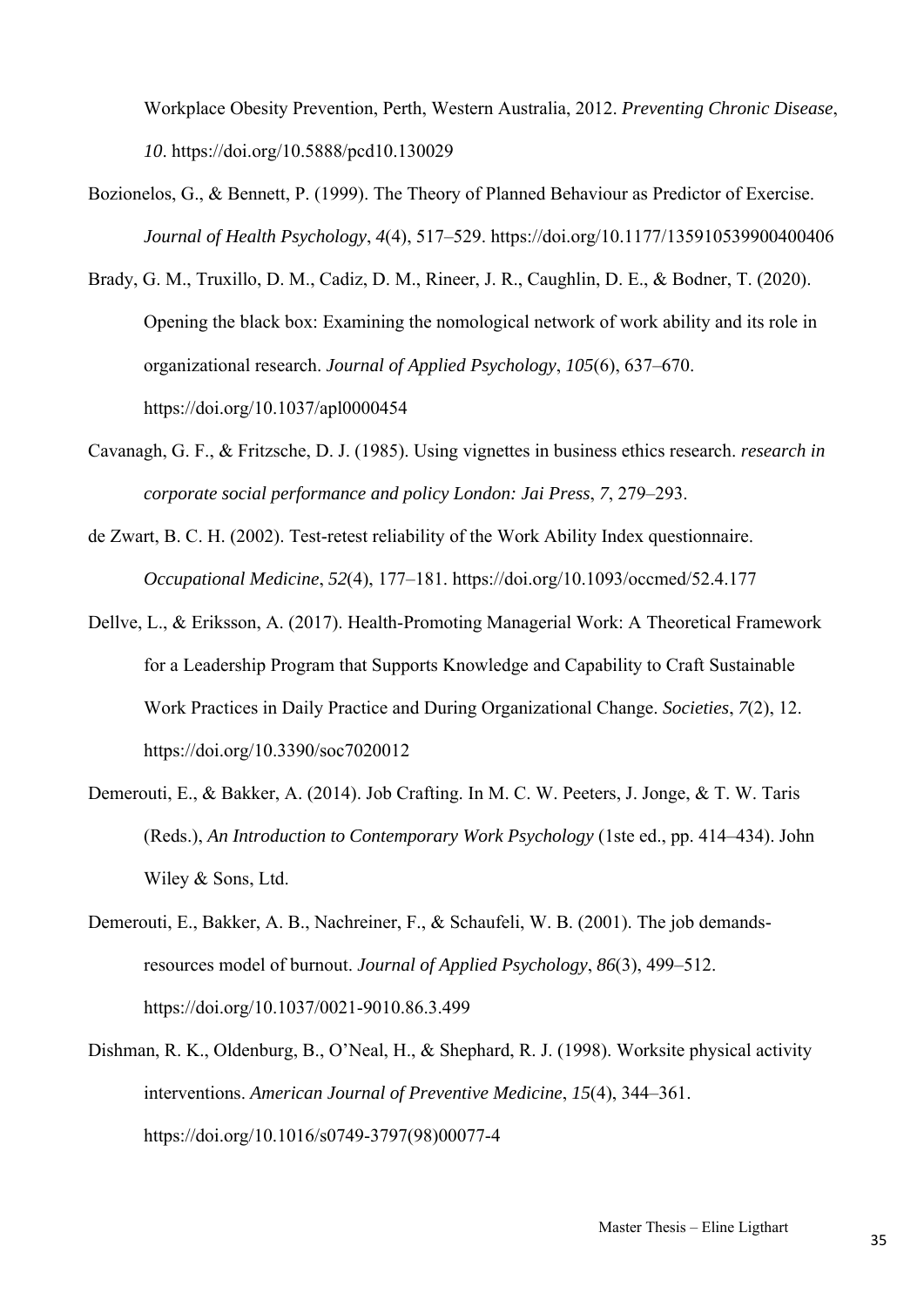- Dodson, D. C. (2007). Men's health compared with women's health in the 21st century USA. *The Journal of Men's Health & Gender*, *4*(2), 121–123. https://doi.org/10.1016/j.jmhg.2007.01.010
- Dyer, N. G., Hanges, P. J., & Hall, R. J. (2005). Applying multilevel confirmatory factor analysis techniques to the study of leadership. *The Leadership Quarterly*, *16*(1), 149–167. https://doi.org/10.1016/j.leaqua.2004.09.009
- Erfurt, J. C., Foote, A., & Heirich, M. (1992). The Cost-Effectiveness of Worksite Wellness Programs for hypertension control, weight loss, smoking cessation, and exercise. *Personnel Psychology*, *45*(1), 5–27. https://doi.org/10.1111/j.1744-6570.1992.tb00842.x
- European Agency for Safety and Health at Work. (1994). *FACTS- Workplace Health Promotion for Employees* (ISSN 1681–2123). https://osha.europa.eu/en/publications/factsheet-94 workplace-health-promotion-employees
- European Agency for Safety and Health at Work. (2002, mei). *Factsheet 22 Work-related stress Safety and health at work*. https://osha.europa.eu/en/publications/factsheets/22/view
- Goetzel, R. Z., & Ozminkowski, R. J. (2008). The Health and Cost Benefits of Work Site Health-Promotion Programs. *Annual Review of Public Health*, *29*(1), 303–323. https://doi.org/10.1146/annurev.publhealth.29.020907.090930
- Grawitch, M. J., Ledford, G. E., Ballard, D. W., & Barber, L. K. (2009). Leading the healthy workforce: The integral role of employee involvement. *Consulting Psychology Journal: Practice and Research*, *61*(2), 122–135. https://doi.org/10.1037/a0015288
- Grigsby, M. A. A. (2013). Testing the job demands-Resources model in a workplace health promotion context. *Doctoral dissertation, University of Georgia*. Published.
- Guillot, J., Kilpatrick, M., Hebert, E., & Hollander, D. (2004). Applying the Transtheoretical Model to Exercise Adherence in Clinical Settings. *American Journal of Health Studies*, *19*(1), 1–10.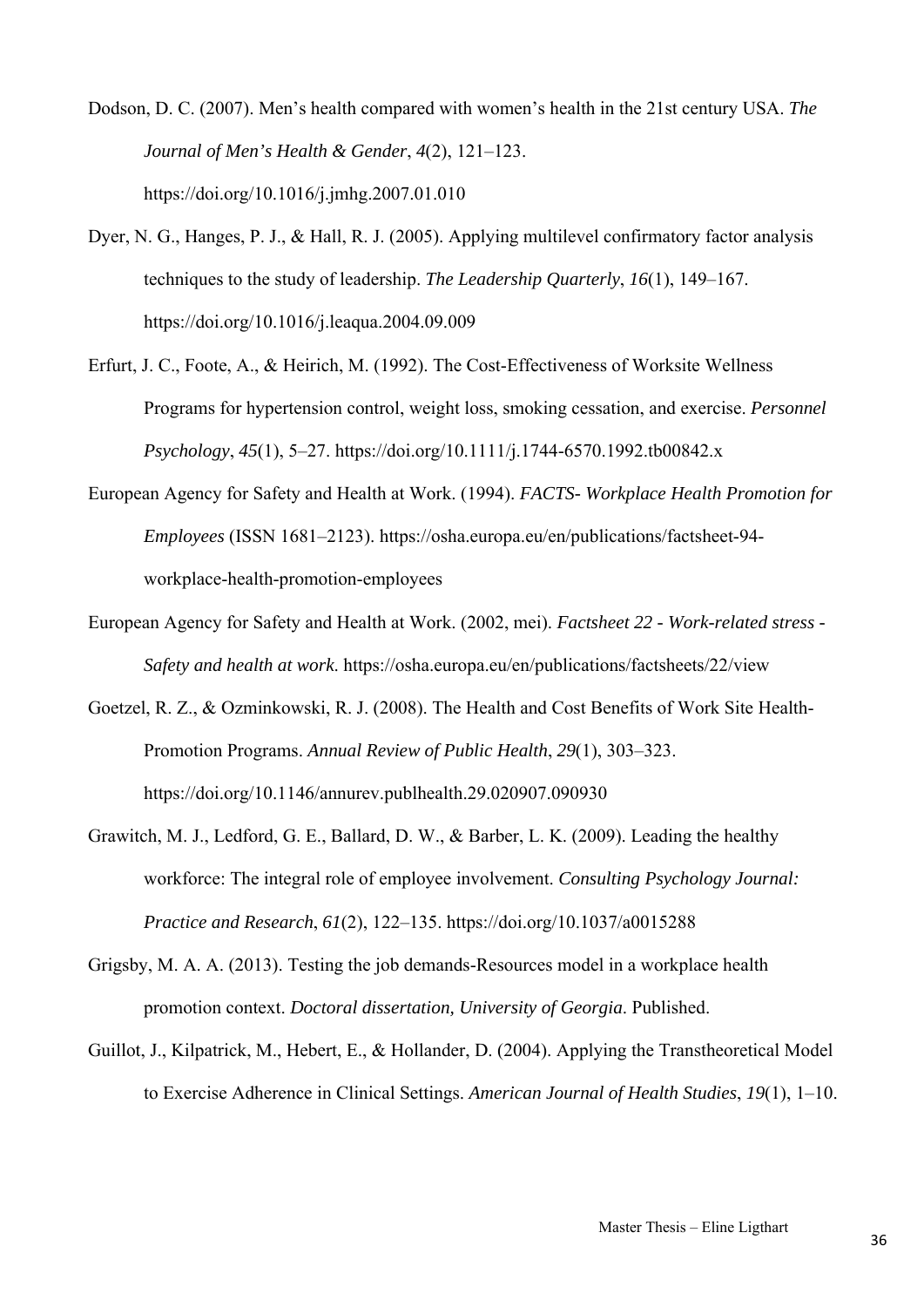- Halbesleben, J. R. B., Neveu, J. P., Paustian-Underdahl, S. C., & Westman, M. (2014). Getting to the "COR". *Journal of Management*, *40*(5), 1334–1364. https://doi.org/10.1177/0149206314527130
- Hanscom, M. E., & Cleveland, J. N. (2017). The Influence of Successful Aging at Work Upon Simulated Performance Decisions. *Work, Aging and Retirement*, *4*(2), 129–144. https://doi.org/10.1093/workar/wax021
- Hassard, J., Teoh, K. R. H., Visockaite, G., Dewe, P., & Cox, T. (2018). The cost of work-related stress to society: A systematic review. *Journal of Occupational Health Psychology*, *23*(1), 1– 17. https://doi.org/10.1037/ocp0000069
- Heck, R. H., Thomas, S., & Tabata, L. (2013). *Multilevel Modeling of Categorical Outcomes Using IBM SPSS*. Taylor & Francis.
- Hobfoll, S. E. (2001). The Influence of Culture, Community, and the Nested‐Self in the Stress Process: Advancing Conservation of Resources Theory. *Applied Psychology*, *50*(3), 337– 421. https://doi.org/10.1111/1464-0597.00062
- Hobfoll, S. E., Dunahoo, C. A., & Monnier, J. (1995). Conservation of Resources and Traumatic Stress. *Traumatic Stress*, 29–47. https://doi.org/10.1007/978-1-4899-1076-9\_2
- Hobfoll, S. E., & Shirom, A. (2000). Conservation of Resources Theory. In R. T. Golembiewski (Red.), *Handbook of Organizational Behavior, Second Edition, Revised and Expanded* (pp. 57–81). Taylor & Francis.
- Hoert, J., Herd, A. M., & Hambrick, M. (2016). The Role of Leadership Support for Health Promotion in Employee Wellness Program Participation, Perceived Job Stress, and Health Behaviors. *American Journal of Health Promotion*, *32*(4), 1054–1061. https://doi.org/10.1177/0890117116677798
- Hopkins, J. M., Glenn, B. A., Cole, B. L., McCarthy, W., & Yancey, A. (2012). Implementing organizational physical activity and healthy eating strategies on paid time: process evaluation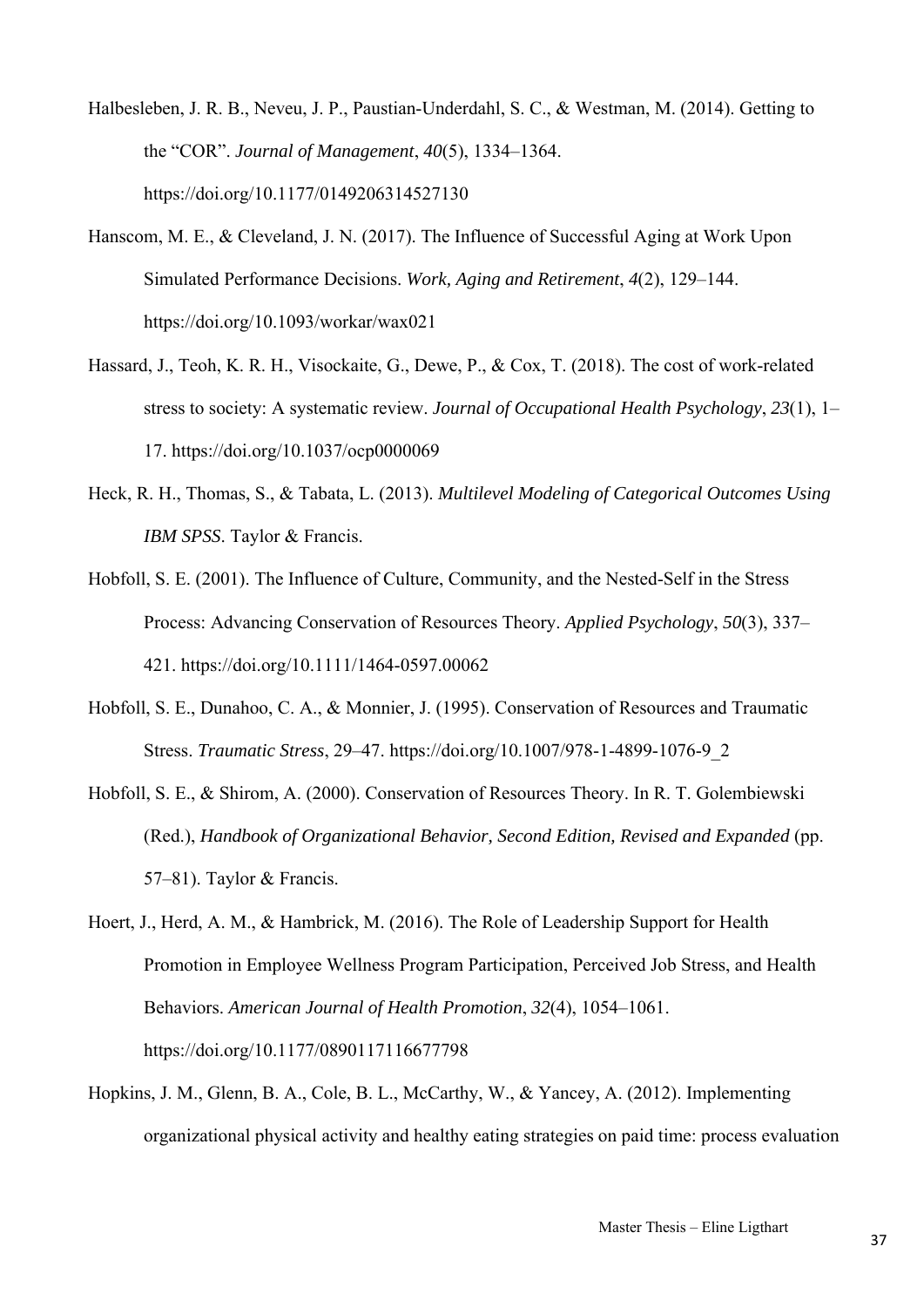of the UCLA WORKING pilot study. *Health Education Research*, *27*(3), 385–398. https://doi.org/10.1093/her/cys010

- Ilmarinen, J. (2006). Towards a better and longer work life. In M. Ylikoski, M. Lamberg, E. Yrjanheikki, J. Ilmarinen, R. Partinen, H. Jokiuluoma, & H. Vainio (Reds.), *Health in the world of work: workplace health promotion as a tool for improving and extending work life* (pp. 49–59). FIOH, Helsinki.
- Ilmarinen, J. (2009). Work ability—a comprehensive concept for occupational health research and prevention. *Scandinavian Journal of Work, Environment & Health*, *35*(1), 1–5. https://doi.org/10.5271/sjweh.1304
- Ilmarinen, J. (2019). From Work Ability Research to Implementation. *International Journal of Environmental Research and Public Health*, *16*(16), 2882. https://doi.org/10.3390/ijerph16162882
- Ilvig, P. M., Bredahl, T. V. G., Justesen, J. B., Jones, D., Lundgaard, J. B., Søgaard, K., & Christensen, J. R. (2018). Attendance barriers experienced by female health care workers voluntarily participating in a multi-component health promotion programme at the workplace. *BMC Public Health*, *18*(1). https://doi.org/10.1186/s12889-018-6254-3
- Kevin Kelloway, E., Teed, M., & Kelley, E. (2008). The psychosocial environment: towards an agenda for research. *International Journal of Workplace Health Management*, *1*(1), 50–64. https://doi.org/10.1108/17538350810865596
- Kilfedder, C., & Litchfield, P. (2014). Wellbeing as a Business Priority. *Wellbeing*, 1–30. https://doi.org/10.1002/9781118539415.wbwell045
- Kim, S. D., Hollensbe, E. C., Schwoerer, C. E., & Halbesleben, J. R. B. (2015). Dynamics of a wellness program: A conservation of resources perspective. *Journal of Occupational Health Psychology*, *20*(1), 62–71. https://doi.org/10.1037/a0037675
- King, A. C., Castro, C., Wilcox, S., Eyler, A. A., Sallis, J. F., & Brownson, R. C. (2000). Personal and environmental factors associated with physical inactivity among different racial–ethnic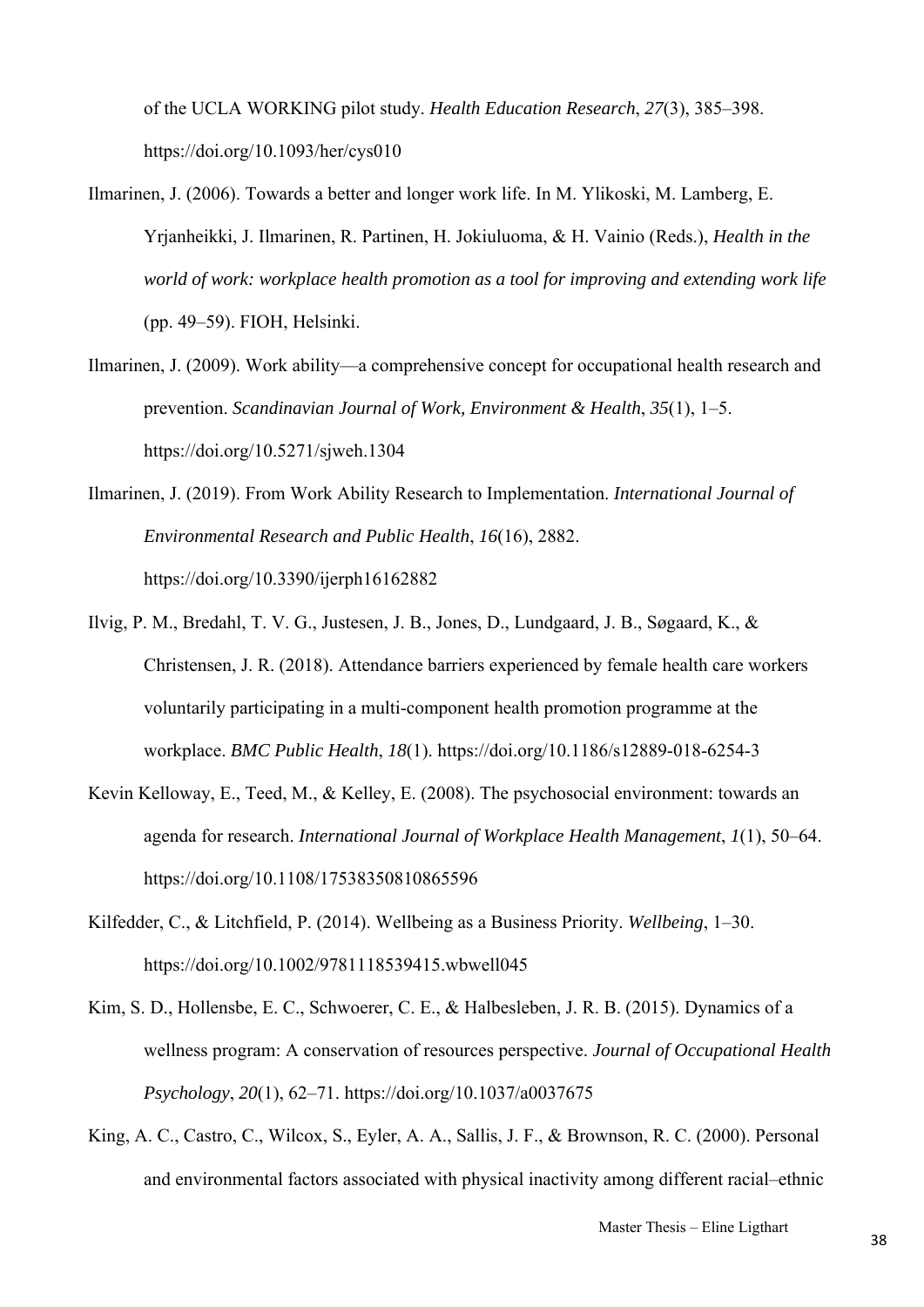groups of U.S. middle-aged and older-aged women. *Health Psychology*, *19*(4), 354–364. https://doi.org/10.1037/0278-6133.19.4.354

- Kniffin, K. M., Narayanan, J., Anseel, F., Antonakis, J., Ashford, S. P., Bakker, A. B., Bamberger, P., Bapuji, H., Bhave, D. P., Choi, V. K., Creary, S. J., Demerouti, E., Flynn, F. J., Gelfand, M. J., Greer, L. L., Johns, G., Kesebir, S., Klein, P. G., Lee, S. Y., . . . Vugt, M. V. (2021). COVID-19 and the workplace: Implications, issues, and insights for future research and action. *American Psychologist*, *76*(1), 63–77. https://doi.org/10.1037/amp0000716
- Kuoppala, J., Lamminpää, A., & Husman, P. (2008). Work Health Promotion, Job Well-Being, and Sickness Absences—A Systematic Review and Meta-Analysis. *Journal of Occupational & Environmental Medicine*, *50*(11), 1216–1227.

https://doi.org/10.1097/jom.0b013e31818dbf92

- Lamontagne, A. D., Keegel, T., Louie, A. M., Ostry, A., & Landsbergis, P. A. (2007). A Systematic Review of the Job-stress Intervention Evaluation Literature, 1990–2005. *International Journal of Occupational and Environmental Health*, *13*(3), 268–280. https://doi.org/10.1179/oeh.2007.13.3.268
- Lassen, A., Bruselius-Jensen, M., Sommer, H. M., Thorsen, A. V., & Trolle, E. (2006). Factors influencing participation rates and employees' attitudes toward promoting healthy eating at blue-collar worksites. *Health Education Research*, *22*(5), 727–736. https://doi.org/10.1093/her/cyl153
- Limm, H., Gundel, H., Heinmuller, M., Marten-Mittag, B., Nater, U. M., Siegrist, J., & Angerer, P. (2010). Stress management interventions in the workplace improve stress reactivity: a randomised controlled trial. *Occupational and Environmental Medicine*, *68*(2), 126–133. https://doi.org/10.1136/oem.2009.054148
- Macik-Frey, M., Quick, J. C., & Nelson, D. L. (2007). Advances in Occupational Health: From a Stressful Beginning to a Positive Future †. *Journal of Management*, *33*(6), 809–840. https://doi.org/10.1177/0149206307307634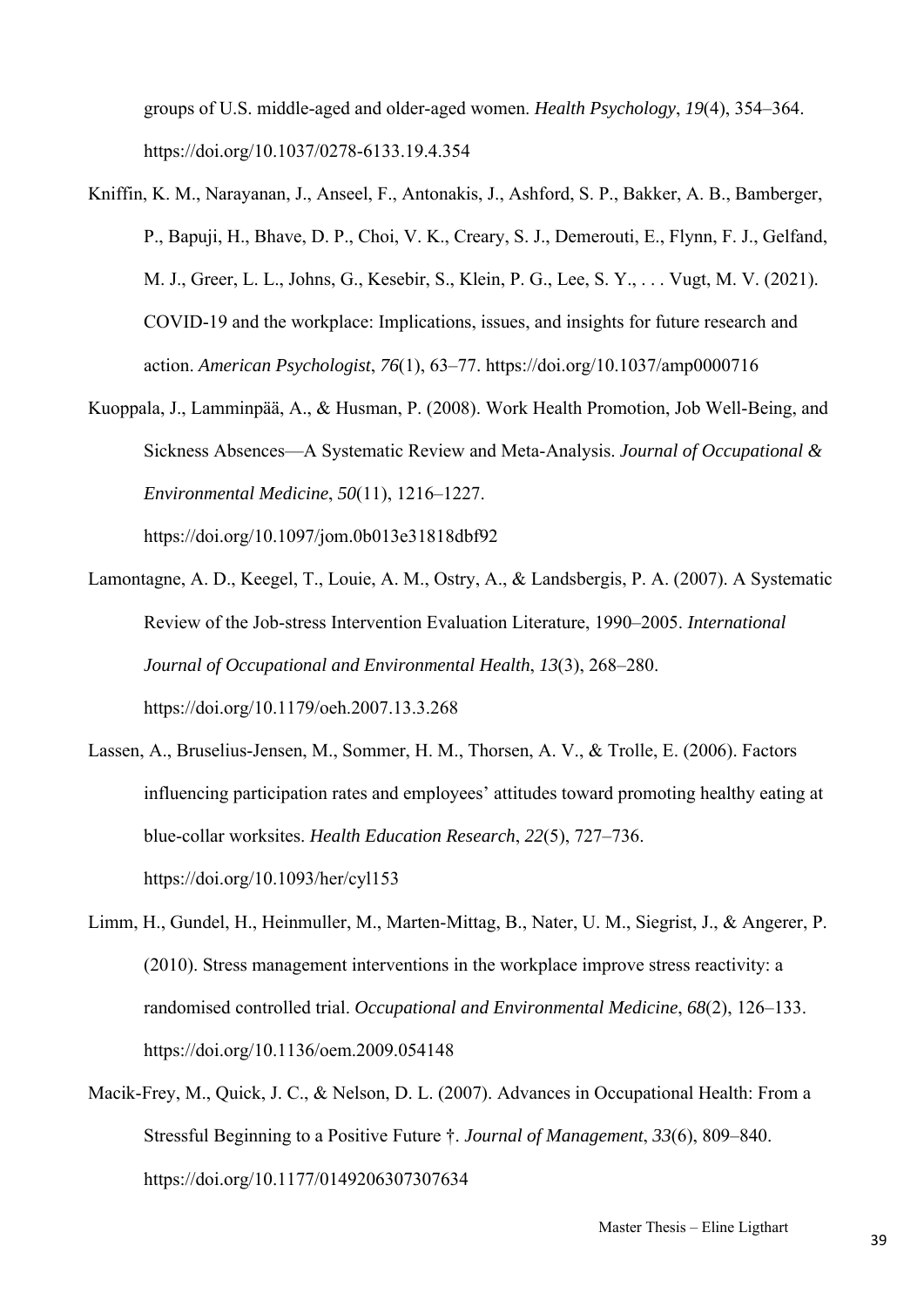- Mäkelä, J. (1996). You should eat more salad. Nutrition recommendations and women's views on healthy eating in Helsinki metropolitan area. *Journal of Social Medicine*, *33*, 17–23.
- Maltby, T. (2011). Extending Working Lives? Employability, Work Ability and Better Quality Working Lives. *Social Policy and Society*, *10*(3), 299–308. https://doi.org/10.1017/s1474746411000030
- McCraty, R., Atkinson, M., & Tomasino, D. (2003). Impact of a Workplace Stress Reduction Program on Blood Pressure and Emotional Health in Hypertensive Employees. *The Journal of Alternative and Complementary Medicine*, *9*(3), 355–369. https://doi.org/10.1089/107555303765551589
- McGonagle, A. K., Fisher, G. G., Barnes-Farrell, J. L., & Grosch, J. W. (2015). Individual and work factors related to perceived work ability and labor force outcomes. *Journal of Applied Psychology*, *100*(2), 376–398. https://doi.org/10.1037/a0037974
- Meershoek, A., Bartholomée, Y., & Horstman, K. (2010). Vitaal en bevlogen: De economisering van de gezondheid van werknemers. *Beleid en maatschappij*, *3*.
- Merrill, R. M., Aldana, S. G., Pope, J. E., Anderson, D. R., Coberley, C. R., Grossmeier, J. J., & Whitmer, R. W. (2013). Self-Rated Job Performance and Absenteeism According to Employee Engagement, Health Behaviors, and Physical Health. *Journal of Occupational & Environmental Medicine*, *55*(1), 10–18. https://doi.org/10.1097/jom.0b013e31827b73af
- Mitchell, S. A. (1999). Psychological and perceived situational predictors of physical activity: a cross-sectional analysis. *Health Education Research*, *14*(3), 305–313. https://doi.org/10.1093/her/14.3.305
- MUTHÉN, B. O. (1994). Multilevel Covariance Structure Analysis. *Sociological Methods & Research*, *22*(3), 376–398. https://doi.org/10.1177/0049124194022003006
- Mhurchu, N.C., Aston, L. M., & Jebb, S. A. (2010). Effects of worksite health promotion interventions on employee diets: a systematic review. *BMC Public Health*, *10*(1). https://doi.org/10.1186/1471-2458-10-62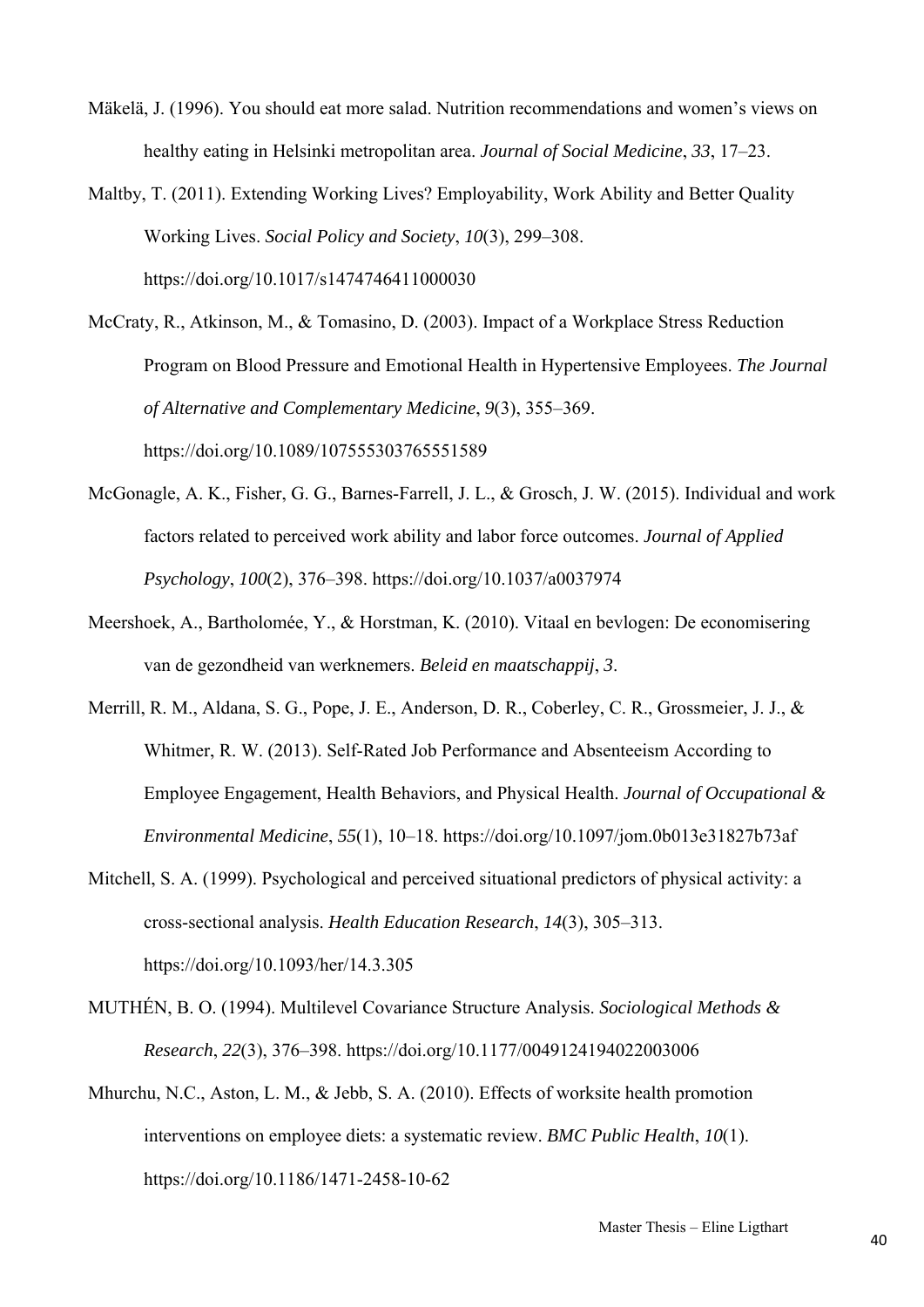- Nielsen, K., Randall, R., & Albertsen, K. (2007). Participants' appraisals of process issues and the effects of stress management interventions. *Journal of Organizational Behavior*, *28*(6), 793– 810. https://doi.org/10.1002/job.450
- Nutbeam, D. (2000). Health literacy as a public health goal: a challenge for contemporary health education and communication strategies into the 21st century. *Health Promotion International*, *15*(3), 259–267. https://doi.org/10.1093/heapro/15.3.259
- *OSH management in the context of an ageing workforce Safety and health at work EU-OSHA*. (z.d.). European Agency for Safety and Health at Work. Geraadpleegd op 16 februari 2021, van https://osha.europa.eu/en/themes/osh-management-context-ageing-workforce
- Parks, K. M., & Steelman, L. A. (2008). Organizational wellness programs: A meta-analysis. *Journal of Occupational Health Psychology*, *13*(1), 58–68. https://doi.org/10.1037/1076- 8998.13.1.58
- Payne, N., Jones, F., & Harris, P. (2002). The impact of working life on health behavior: The effect of job strain on the cognitive predictors of exercise. *Journal of Occupational Health Psychology*, *7*(4), 342–353. https://doi.org/10.1037/1076-8998.7.4.342
- Pizarro, D. A., Uhlmann, E., & Bloom, P. (2003). Causal deviance and the attribution of moral responsibility. *Journal of Experimental Social Psychology*, *39*(6), 653–660. https://doi.org/10.1016/s0022-1031(03)00041-6
- Pohjonen, T., & Ranta, R. (2001). Effects of Worksite Physical Exercise Intervention on Physical Fitness, Perceived Health Status, and Work Ability among Home Care Workers: Five-Year Follow-up. *Preventive Medicine*, *32*(6), 465–475. https://doi.org/10.1006/pmed.2001.0837
- Pronk, N. P., & Kottke, T. E. (2009). Physical activity promotion as a strategic corporate priority to improve worker health and business performance. *Preventive Medicine*, *49*(4), 316–321. https://doi.org/10.1016/j.ypmed.2009.06.025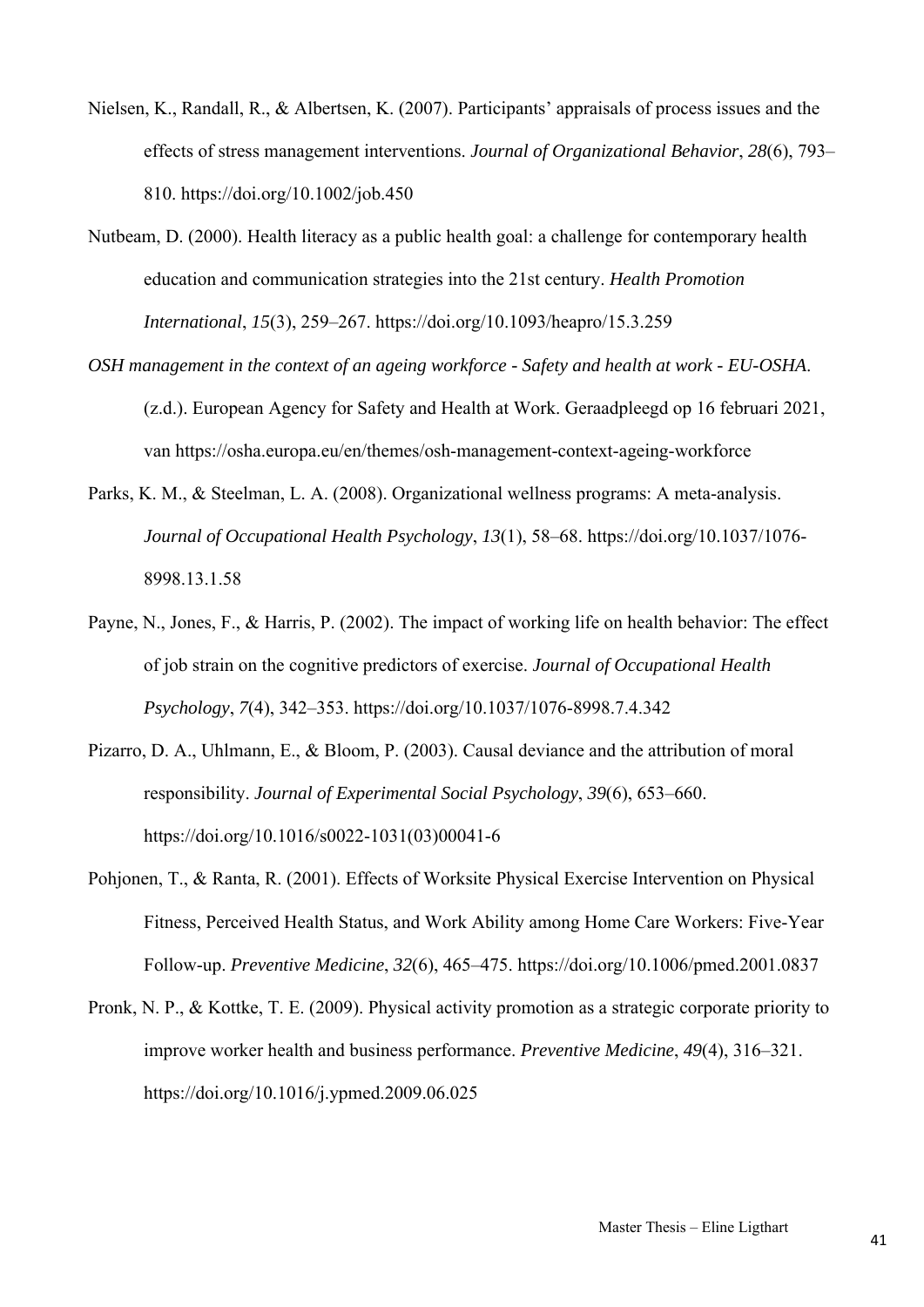- Rauvola, R. S., Rudolph, C. W., Ebbert, L. K., & Zacher, H. (2019). Person–Environment Fit and Work Satisfaction: Exploring the Conditional Effects of Age. *Work, Aging and Retirement*. Published. https://doi.org/10.1093/workar/waz011
- Rayner, M. (2005). The burden of food related ill health in the UK. *Journal of Epidemiology & Community Health*, *59*(12), 1054–1057. https://doi.org/10.1136/jech.2005.036491
- Robertson, A. (2001). Social inequalities and the burden of food-related ill-health. *Public Health Nutrition*, *4*(6a). https://doi.org/10.1079/phn2001221
- Robroek, S. J., Schuring, M., Croezen, S., Stattin, M., & Burdorf, A. (2012). Poor health, unhealthy behaviors, and unfavorable work characteristics influence pathways of exit from paid employment among older workers in Europe: a four year follow-up study. *Scandinavian Journal of Work, Environment & Health*, *39*(2), 125–133. https://doi.org/10.5271/sjweh.3319
- Robroek, S. J., van Lenthe, F. J., van Empelen, P., & Burdorf, A. (2009). Determinants of participation in worksite health promotion programmes: a systematic review. *International Journal of Behavioral Nutrition and Physical Activity*, *6*(1), 26. https://doi.org/10.1186/1479-5868-6-26
- Robroek, S. J. W., van den Berg, T. I. J., Plat, J. F., & Burdorf, A. (2010). The role of obesity and lifestyle behaviours in a productive workforce. *Occupational and Environmental Medicine*, *68*(2), 134–139. https://doi.org/10.1136/oem.2010.055962
- Rongen, A., Robroek, S. J., van Ginkel, W., Lindeboom, D., Altink, B., & Burdorf, A. (2014). Barriers and facilitators for participation in health promotion programs among employees: a six-month follow-up study. *BMC Public Health*, *14*(1). https://doi.org/10.1186/1471-2458- 14-573
- Rongen, A., Robroek, S. J., van Lenthe, F. J., & Burdorf, A. (2013). Workplace Health Promotion. *American Journal of Preventive Medicine*, *44*(4), 406–415. https://doi.org/10.1016/j.amepre.2012.12.007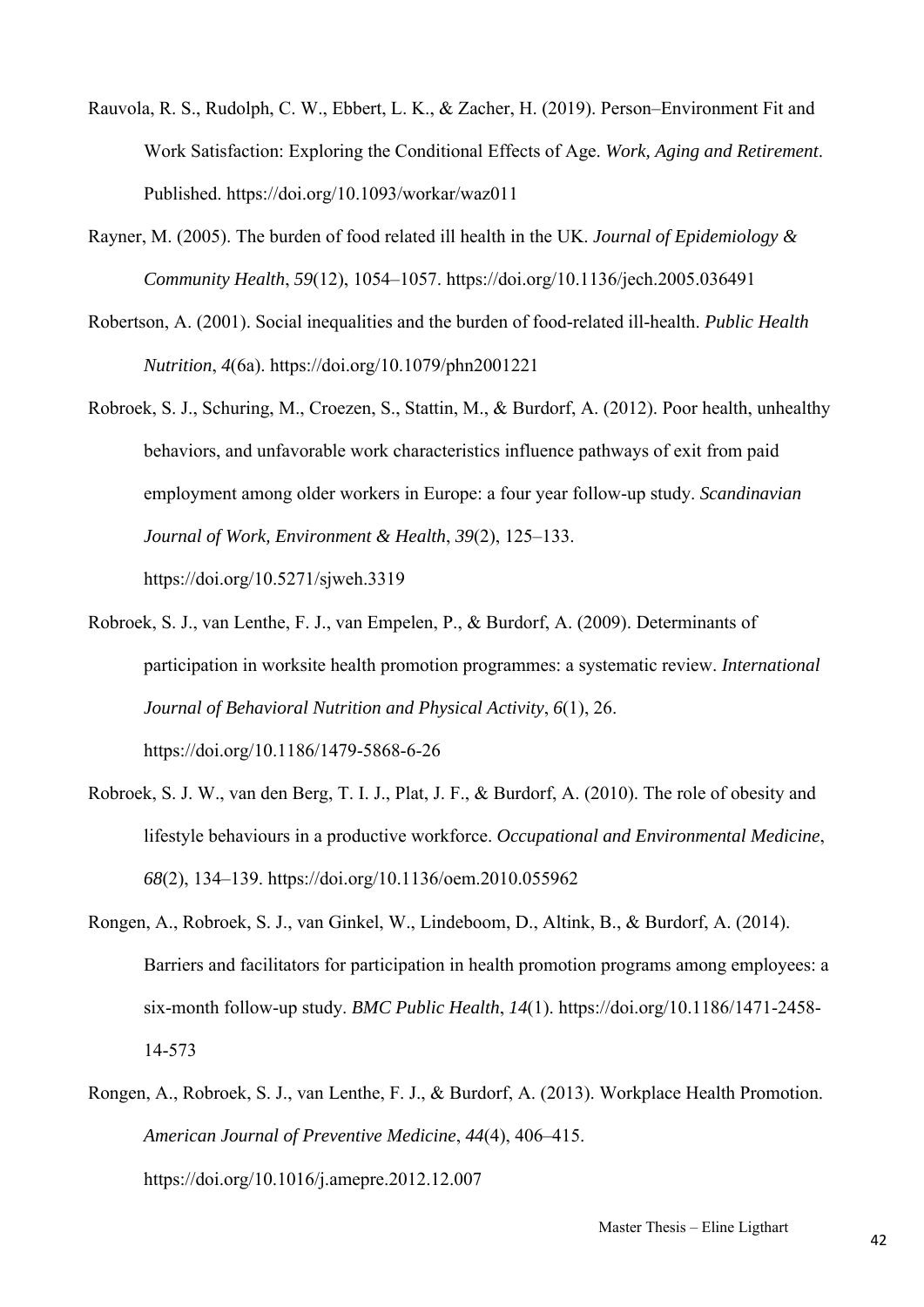- Roos, E., Sarlio-Lähteenkorva, S., & Lallukka, T. (2004). Having lunch at a staff canteen is associated with recommended food habits. *Public Health Nutrition*, *7*(1), 53–61. https://doi.org/10.1079/phn2003511
- Salmon, J., Owen, N., Crawford, D., Bauman, A., & Sallis, J. F. (2003). Physical activity and sedentary behavior: A population-based study of barriers, enjoyment, and preference. *Health Psychology*, *22*(2), 178–188. https://doi.org/10.1037/0278-6133.22.2.178
- Schaufeli, W. B., & Taris, T. W. (2013). A Critical Review of the Job Demands-Resources Model: Implications for Improving Work and Health. *Bridging Occupational, Organizational and Public Health*, 43–68. https://doi.org/10.1007/978-94-007-5640-3\_4
- Scherrer, P., Sheridan, L., Sibson, R., Ryan, M. M., & Henley, N. (2010). Employee Engagement with a Corporate Physical Activity Program: The Global Corporate Challenge. *International Journal of Business Studies*, *18*(1), 125–139.
- Schwetschenau, H. M., O'Brien, W. H., Cunningham, C. J. L., & Jex, S. M. (2008). Barriers to physical activity in an on-site corporate fitness center. *Journal of Occupational Health Psychology*, *13*(4), 371–380. https://doi.org/10.1037/1076-8998.13.4.371
- Seibt, R., Spitzer, S., Blank, M., & Scheuch, K. (2008). Predictors of work ability in occupations with psychological stress. *Journal of Public Health*, *17*(1), 9–18. https://doi.org/10.1007/s10389-008-0194-9
- Seitsamo, J., Tuomi, K., & Ilmarinen, J. (2008). Work ability of young workers. In R. Gould R, J. Ilmarinen, J. Järvisalo, & S. Koskinen (Reds.), *Dimension of work ability: results of the Health 2000 Survey.* (p. 131). Helsinki: Finnish Centre of Pensions, The Social Insurance Institution, National Public Health Institute, Finnish Institute of Occupational Health.
- Shepherd, D. A., & Zacharakis, A. (1999). Conjoint analysis: A new methodological approach for researching the decision policies of venture capitalists. *Venture Capital*, *1*(3), 197–217. https://doi.org/10.1080/136910699295866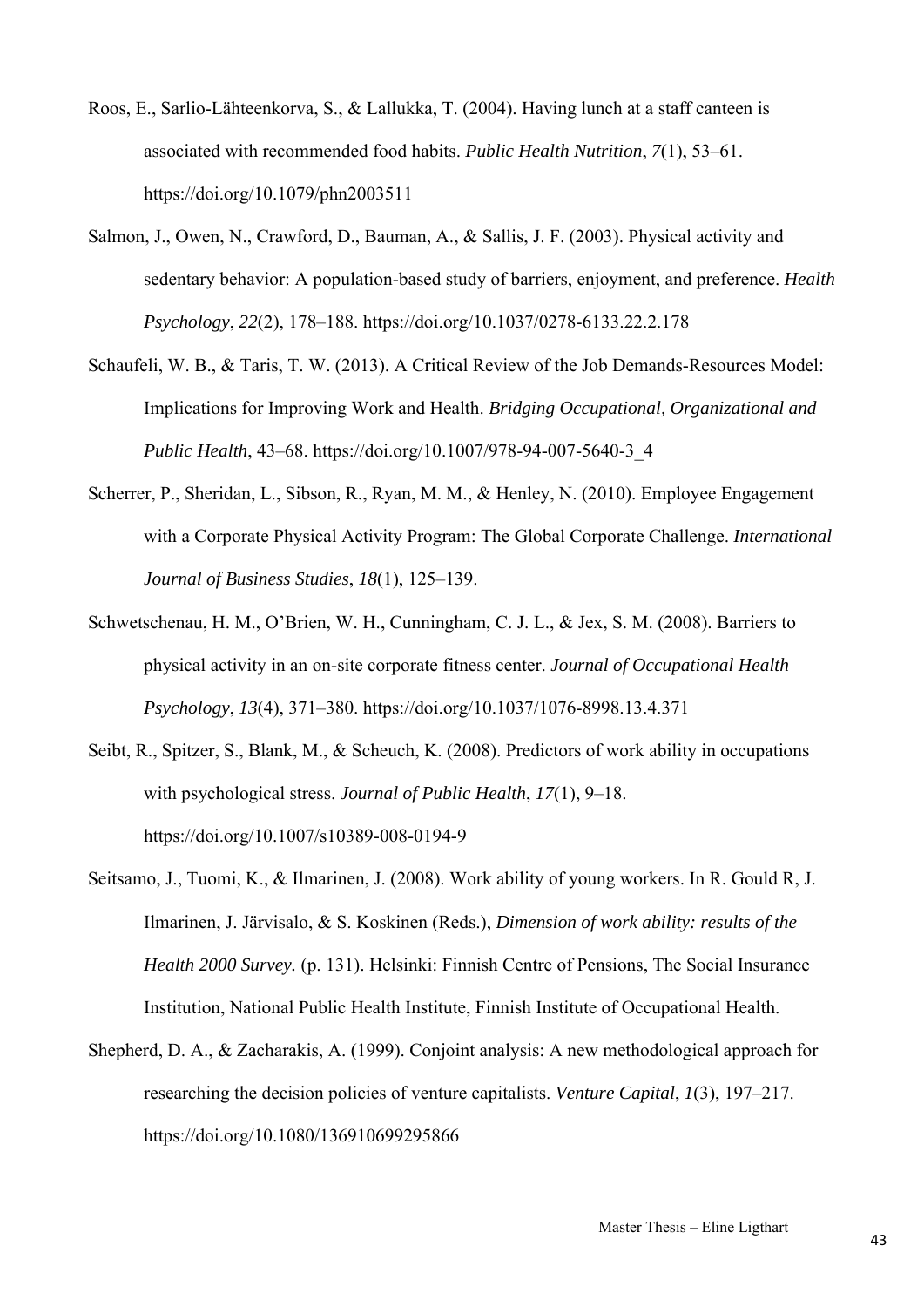Sorensen, G., Stoddard, A., Ockene, J. K., Hunt, M. K., & Youngstrom, R. (1996). Worker Participation in an Integrated Health Promotion/Health Protection Program: Results From the WellWorks Project. *Health Education Quarterly*, *23*(2), 191–203. https://doi.org/10.1177/109019819602300205

- Sparks, K., Faragher, B., & Cooper, C. L. (2001). Well-being and occupational health in the 21st century workplace. *Journal of Occupational and Organizational Psychology*, *74*(4), 489– 509. https://doi.org/10.1348/096317901167497
- Tetrick, L. E., & Winslow, C. J. (2015). Workplace Stress Management Interventions and Health Promotion. *Annual Review of Organizational Psychology and Organizational Behavior*, *2*(1), 583–603. https://doi.org/10.1146/annurev-orgpsych-032414-111341
- Toker, S., Heaney, C. A., & Ein-Gar, D. (2014). Why won't they participate? Barriers to participation in worksite health promotion programmes. *European Journal of Work and Organizational Psychology*, *24*(6), 866–881. https://doi.org/10.1080/1359432x.2014.968131
- Trost, S. G., Owen, N., Bauman, A. E., Sallis, J. F., & Brown, W. (2002). Correlates of adults' participation in physical activity: review and update. *Medicine & Science in Sports & Exercise*, *34*(12), 1996–2001. https://doi.org/10.1097/00005768-200212000-00020
- Tuomi, K. (2001). Promotion of work ability, the quality of work and retirement. *Occupational Medicine*, *51*(5), 318–324. https://doi.org/10.1093/occmed/51.5.318
- Tuomi, K., Ilmarinen, J., Jahkola, A., Katajarinne, L., & Tulkki, A. (1998). Work ability index. *Helsinki: Finnish Institute of Occupational Health*, *19*.

van Berkel, J., Meershoek, A., Janssens, R. M., Boot, C. R., Proper, K. I., & van der Beek, A. J. (2014). Ethical considerations of worksite health promotion: an exploration of stakeholders' views. *BMC Public Health*, *14*(1). https://doi.org/10.1186/1471-2458-14-458

van den Berg, T. I. J., Elders, L. A. M., de Zwart, B. C. H., & Burdorf, A. (2008). The effects of work-related and individual factors on the Work Ability Index: a systematic review.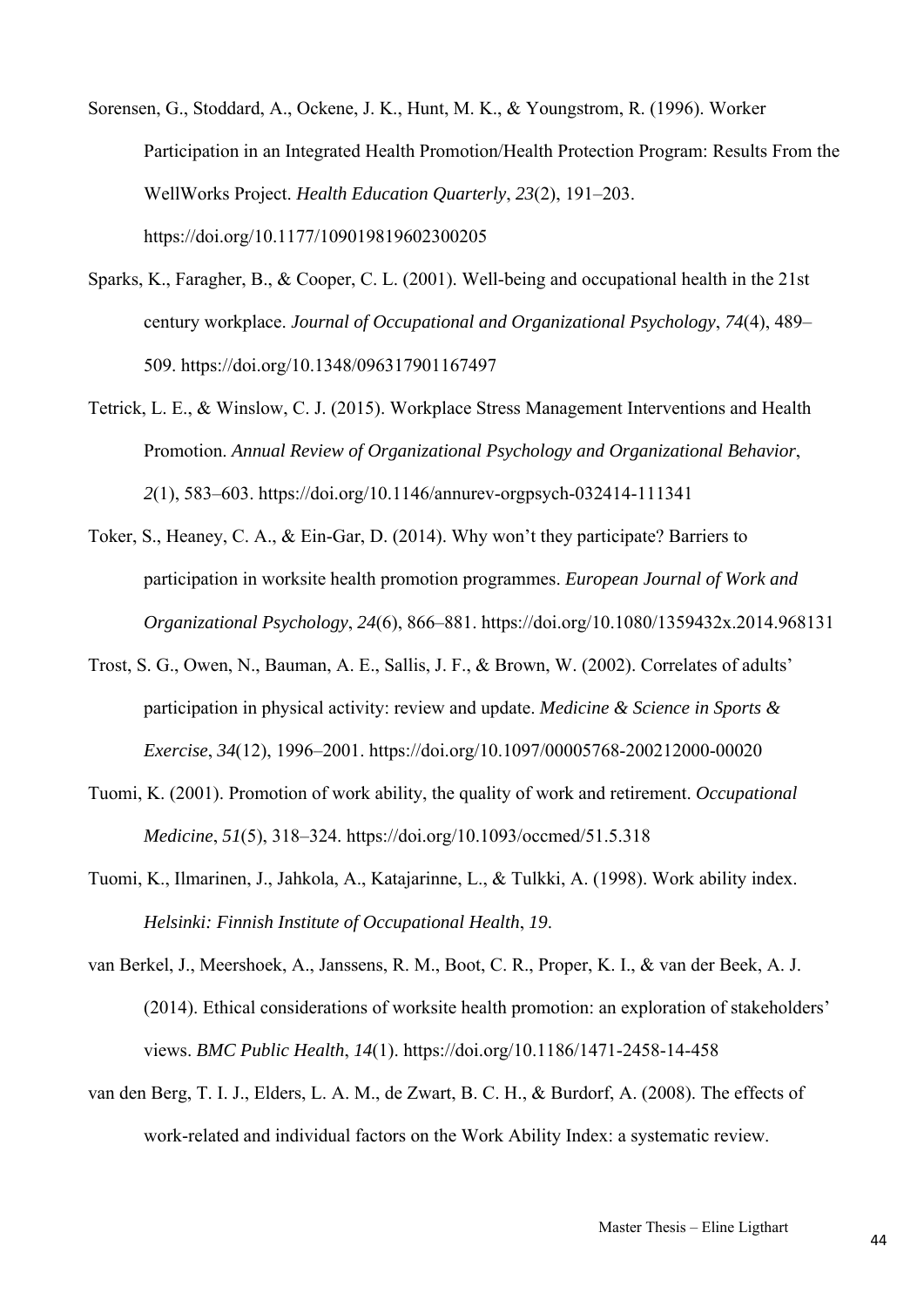*Occupational and Environmental Medicine*, *66*(4), 211–220. https://doi.org/10.1136/oem.2008.039883

- Van den Broeck, A., Elst, T. V., Baillien, E., Sercu, M., Schouteden, M., De Witte, H., & Godderis, L. (2017). Job Demands, Job Resources, Burnout, Work Engagement, and Their Relationships. *Journal of Occupational & Environmental Medicine*, *59*(4), 369–376. https://doi.org/10.1097/jom.0000000000000964
- Verra, S. E., Benzerga, A., Jiao, B., & Ruggeri, K. (2019). Health Promotion at Work: A Comparison of Policy and Practice Across Europe. *Safety and Health at Work*, *10*(1), 21–29. https://doi.org/10.1016/j.shaw.2018.07.003
- Westman, M., Hobfoll, S. E., Chen, S., Davidson, O. B., & Laski, S. (2004). ORGANIZATIONAL STRESS THROUGH THE LENS OF CONSERVATION OF RESOURCES (COR) THEORY. *Research in Occupational Stress and Well-being*, *4*, 167–220. https://doi.org/10.1016/s1479-3555(04)04005-3
- World Health Organization. (2010, 8 december). *WHO | Workplace health promotion*. WHO. https://www.who.int/occupational\_health/topics/workplace/en/
- Wright, T. A., & Hobfoll, S. E. (2014). Commitment, Psychological Well-Being and Job Performance: An Examination of Conservation of Resources (COR) Theory and Job Burnout. *Journal of Business & Management*, *9*(4), 389–406.
- Wyatt, S. B., Winters, K. P., & Dubbert, P. M. (2006). Overweight and Obesity: Prevalence, Consequences, and Causes of a Growing Public Health Problem. *The American Journal of the Medical Sciences*, *331*(4), 166–174. https://doi.org/10.1097/00000441-200604000-00002
- Ylikoski, M. (2006). Comprehensive co-operation for the development of human resources for ageing (45+) workers. In M. Ylikoski, M. Lamberg, E. Yrjanheikki, J. Ilmarinen, R. Partinen, H. Jokiuluoma, & H. Vainio (Reds.), *Health in the world of work: workplace health promotion as a tool for improving and extending work life* (pp. 96–101). FIOH, Helsinki.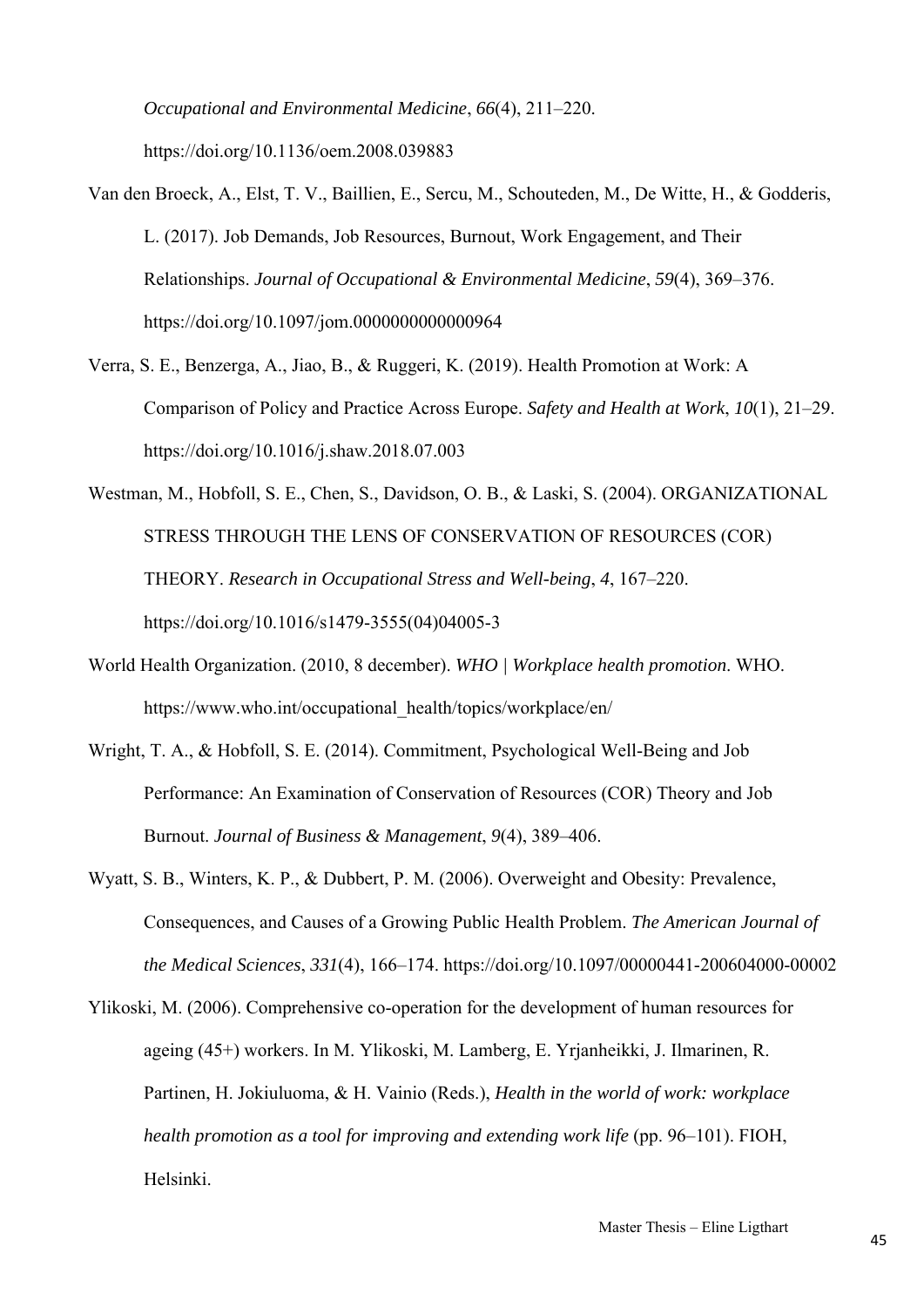## **Appendix**

## **1. Overview feedback Pre-Test**

| <b>Student</b> | Feedback                                                                                                                                                                                                                                         | Changes made to survey                                                                    |
|----------------|--------------------------------------------------------------------------------------------------------------------------------------------------------------------------------------------------------------------------------------------------|-------------------------------------------------------------------------------------------|
| 1              | Social demands in the WAS might bt to<br>vague for people<br>Attention check questions made me pay<br>more attention but also felt like you were<br>checking me                                                                                  | reformulate social demands                                                                |
| 2              | Different options in the vignettes were<br>explained well and easy to imagine                                                                                                                                                                    |                                                                                           |
| 3              | Sportklasje' in the vignettte might sound<br>a bit childish<br>Attention checks made me pay more<br>attention but maybe it was too much                                                                                                          | Changed name to 'groeples'                                                                |
|                | Formulation of the questions; how many<br>points would you give your current<br>ability to work is wrong                                                                                                                                         | Changed the flow of the<br>sentence so it is easier to<br>read<br>Changed the flow of the |
| 4              | In the vignette stress, is the training as a<br>group or is the work pressure as a group                                                                                                                                                         | vignette so it is more clear<br>as to where the pressure is<br>manipulated                |
| 5              | For the question about job tenure it is not<br>possible to specify months and years                                                                                                                                                              | changed the validation of<br>the question in qualtrics so<br>people can write.            |
| 6              | Sportklasje' in the vignettte might sound<br>a bit childish<br>Attention check questions were nice in the<br>survey<br>Noticed that with the last vignette a bit of<br>attention was lost and felt like more effort<br>to read to whole vignette |                                                                                           |
| 7              | For the question about job tenure it is not<br>possible to specify months and years                                                                                                                                                              | changed the validation of<br>the question in qualtrics so<br>people can write.            |
| 8              | Survey is clear and easy to read, it also<br>does not take too long to complete<br>The attention check questions are making<br>me more alert which is nice                                                                                       |                                                                                           |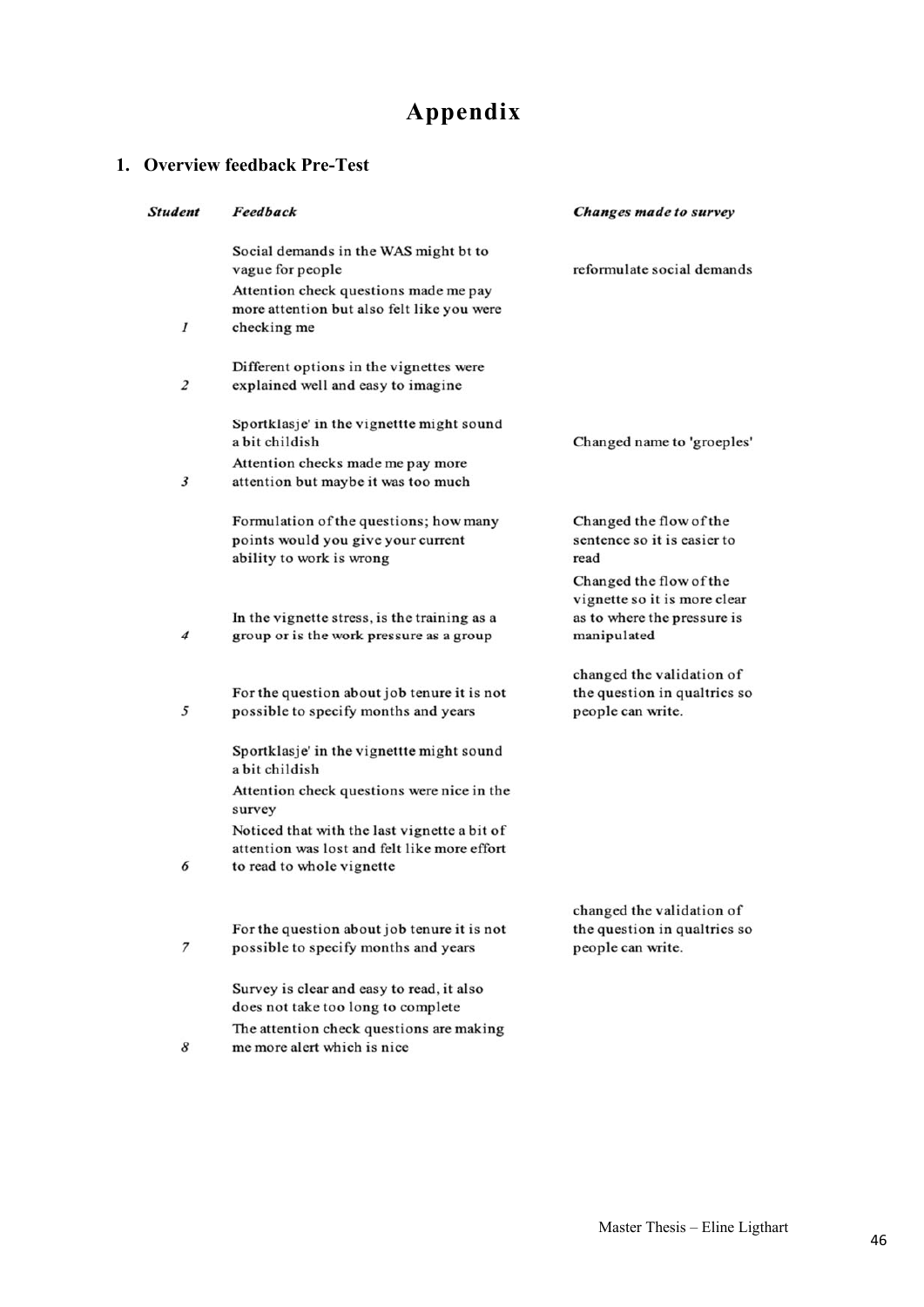## **2. Full Survey**

Beste respondent,

Hartelijk dank voor het meewerken aan dit onderzoek voor mijn master thesis.

De vragenlijst bestaat uit drie delen. Het eerste deel bestaat uit een aantal vragen over uw huidige vermogen om te werken. In het tweede deel worden een aantal activiteiten aan u gepresenteerd, aan u de vraag om in te vullen hoe waarschijnlijk het is dat u hieraan deel zult nemen. Als laatste een aantal algemene vragen.

Uw antwoorden blijven anoniem en zullen uitsluitend voor dit onderzoek gebruikt worden. Indien u vragen of opmerkingen heeft kunt u contact met mij opnemen via Eline.Ligthart@student.ru.nl

Ik geef toestemming om mijn antwoorden te gebruiken voor academische doeleinden

 $\bigcirc$  Ja (1)  $\bigcirc$  Nee (2) **End of Block: Introduction** 

**Start of Block: Werkvermogen** 

De volgende vragen gaan over werkvermogen.

Werkvermogen is de mate waarin u fysiek en mentaal in staat bent om uw werk goed uit te voeren. Beantwoord de volgende vragen op een schaal van 1-10.

1 betekent dat u op dit moment helemaal niet kan werken, 10 betekent dat uw vermogen om te werken beter is dan ooit.

|                                                                                                                                            | 1- Ik kan<br>op dit<br>moment<br>niet<br>werken<br>(1) | 2(2) | 3(3) | 4(4) | 5(5) | 6(6) | 7(7) | 8(8) | 9(9) | $10 - Mijn$<br>werkvermogen<br>is beter dan ooit<br>(10) |
|--------------------------------------------------------------------------------------------------------------------------------------------|--------------------------------------------------------|------|------|------|------|------|------|------|------|----------------------------------------------------------|
| Hoeveel punten<br>geeft u uw huidige<br>werkvermogen op<br>dit moment? $(1)$                                                               |                                                        |      |      |      |      |      |      |      |      |                                                          |
| Als u nadenkt over<br>de fysieke eisen van<br>uw baan, hoe<br>beoordeelt u uw<br>huidige vermogen<br>om aan die eisen te<br>voldoen? (2)   |                                                        |      |      |      |      |      |      |      |      |                                                          |
| Als u nadenkt over<br>de mentale eisen<br>van uw baan, hoe<br>beoordeelt u uw<br>huidige vermogen<br>om aan die eisen te<br>voldoen? $(3)$ |                                                        |      |      |      |      |      |      |      |      |                                                          |
| Als u nadenkt over<br>de sociale eisen van<br>uw baan, hoe<br>beoordeelt u uw<br>huidige vermogen<br>om aan die eisen te<br>voldoen? (4)   |                                                        |      |      |      |      |      |      |      |      |                                                          |

**End of Block: Werkvermogen** 

**Start of Block: Vignettes**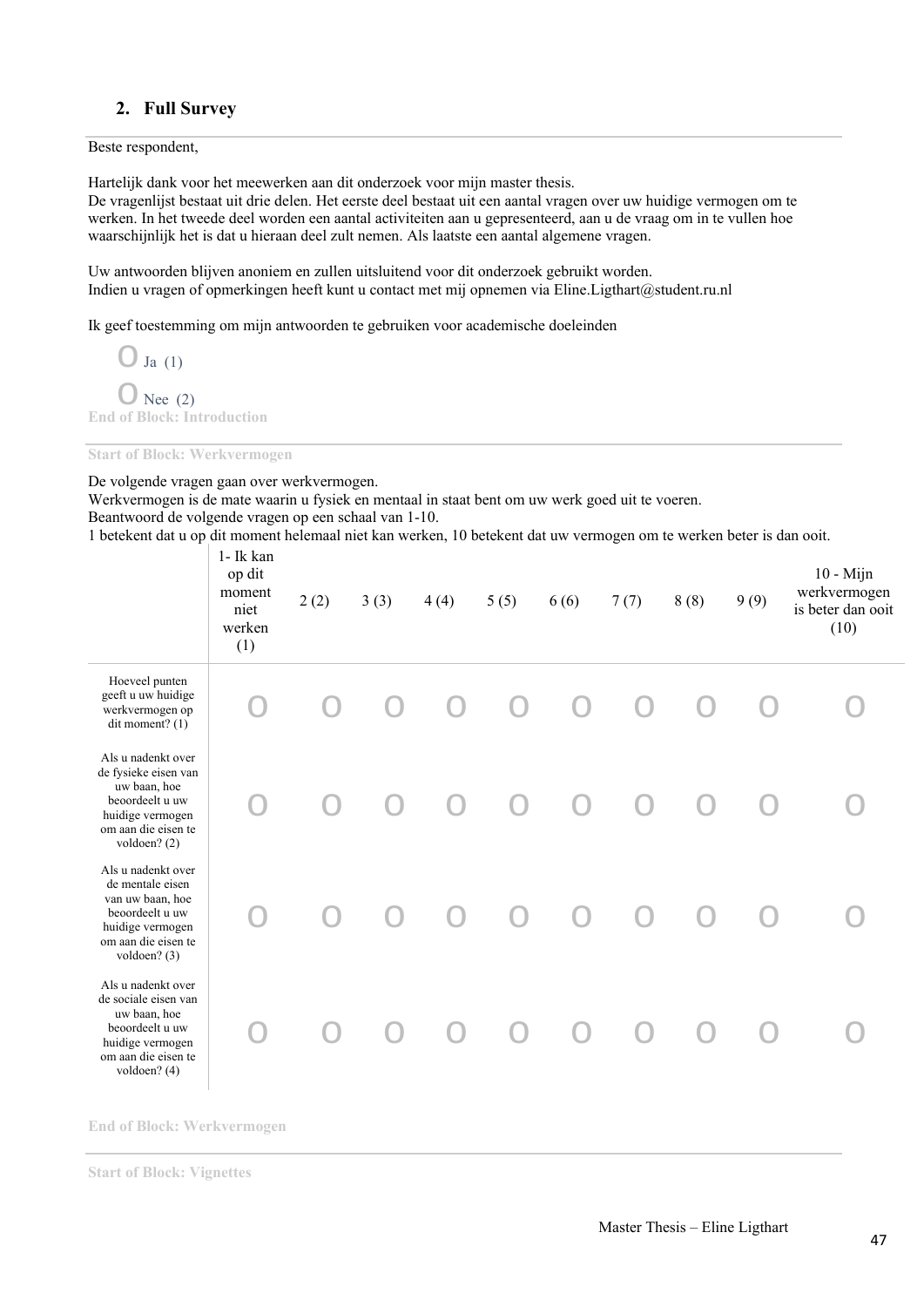Denk voor deze volgende vragen aan uw eigen werksituatie en werkvermogen. Hieronder volgen verschillende beschrijvingen van activiteiten die een werkgever kan aanbieden om gezondheid te promoten. Geef aan bij alle activiteiten hoe waarschijnlijk het is dat u hieraan actief mee zal doen als uw werkgever dit zou aanbieden.

**Soort activiteit**: gezonde lunch verzorgd door kantoor **Persoonlijke kosten voor activiteit:** klein bedrag al opgenomen in uw salaris strook **Duur en frequentie van activiteit**: 30 minuten elke dag **Activiteit vindt plaats binnen of buiten werktijd:** lunch pauze

\_\_\_\_\_\_\_\_\_\_\_\_\_\_\_\_\_\_\_\_\_\_\_\_\_\_\_\_\_\_\_\_\_\_\_\_\_\_\_\_\_\_\_\_\_\_\_\_\_\_\_\_\_\_\_\_\_\_\_\_\_\_\_\_

 $\mathcal{L}_\text{max} = \frac{1}{2} \sum_{i=1}^n \mathcal{L}_\text{max}(\mathbf{z}_i - \mathbf{z}_i)$ 

|                                                                               | Heel erg<br>waarschij<br>nlijk(1) | Waarschijnlijk<br>(2) | Niet<br>waarschijnlijk<br>maar ook niet<br>onwaarschijnlijk<br>(3) | Onwaarschijnlijk<br>$\left(4\right)$ | Heel erg<br>onwaarschijnlijk<br>(5) |
|-------------------------------------------------------------------------------|-----------------------------------|-----------------------|--------------------------------------------------------------------|--------------------------------------|-------------------------------------|
| Hoe waarschijnlijk is het<br>dat u actief meedoet aan<br>deze activiteit? (1) |                                   |                       |                                                                    |                                      |                                     |

*Licht hier uw antwoord toe (optioneel)* 

**Soort activiteit**: werknemers korting bij een restaurant gespecialiseerd in gezond eten in de buurt van kantoor **Persoonlijke kosten voor activiteit**: gemiddeld 10 euro per keer **Duur en frequentie van activiteit:** 30 minuten, frequentie eigen keuze **Activiteit vindt plaats binnen of buiten werktijd:** lunch pauze

|                                                                                 | Heel erg<br>waarschijnlijk<br>(1) | Waarschijnlijk (2) | Niet waarschijnlijk<br>maar ook niet<br>onwaarschijnlijk (3) | Onwaarschijnlijk (4) | Heel erg<br>onwaarschijnlijk (5) |
|---------------------------------------------------------------------------------|-----------------------------------|--------------------|--------------------------------------------------------------|----------------------|----------------------------------|
| Hoe waarschijnlijk is het<br>dat u actief meedoet aan<br>deze activiteit? $(1)$ |                                   |                    |                                                              |                      |                                  |

*Licht hier uw antwoord toe (optioneel)* 

Wat voor soort activiteit werd er zojuist aangeboden in de tekst?

 $\bigcirc$  Sporten op werk (1)

 $\bigcirc$  Werknemers korting bij een restaurant gespecialiseerd in gezond eten in de buurt van kantoor (2)

 $\bigcirc$  Fruit op werk (3)

Soort activiteit: cursus over gezond eten en voeding **Persoonlijke kosten voor activiteit**: gratis **Duur en frequentie van activiteit:** 1 uur, frequentie eigen keuze **Activiteit vindt plaats binnen of buiten werktijd:** buiten werktijd

|                                                                                 | Heel erg<br>waarschijnlijk<br>$^{(1)}$ | Waarschijnlijk (2) | Niet waarschijnlijk<br>maar ook niet<br>onwaarschijnlijk (3) | Onwaarschijnlijk (4) | Heel erg<br>onwaarschijnlijk (5) |
|---------------------------------------------------------------------------------|----------------------------------------|--------------------|--------------------------------------------------------------|----------------------|----------------------------------|
| Hoe waarschijnlijk is het<br>dat u actief meedoet aan<br>deze activiteit? $(1)$ |                                        |                    |                                                              |                      |                                  |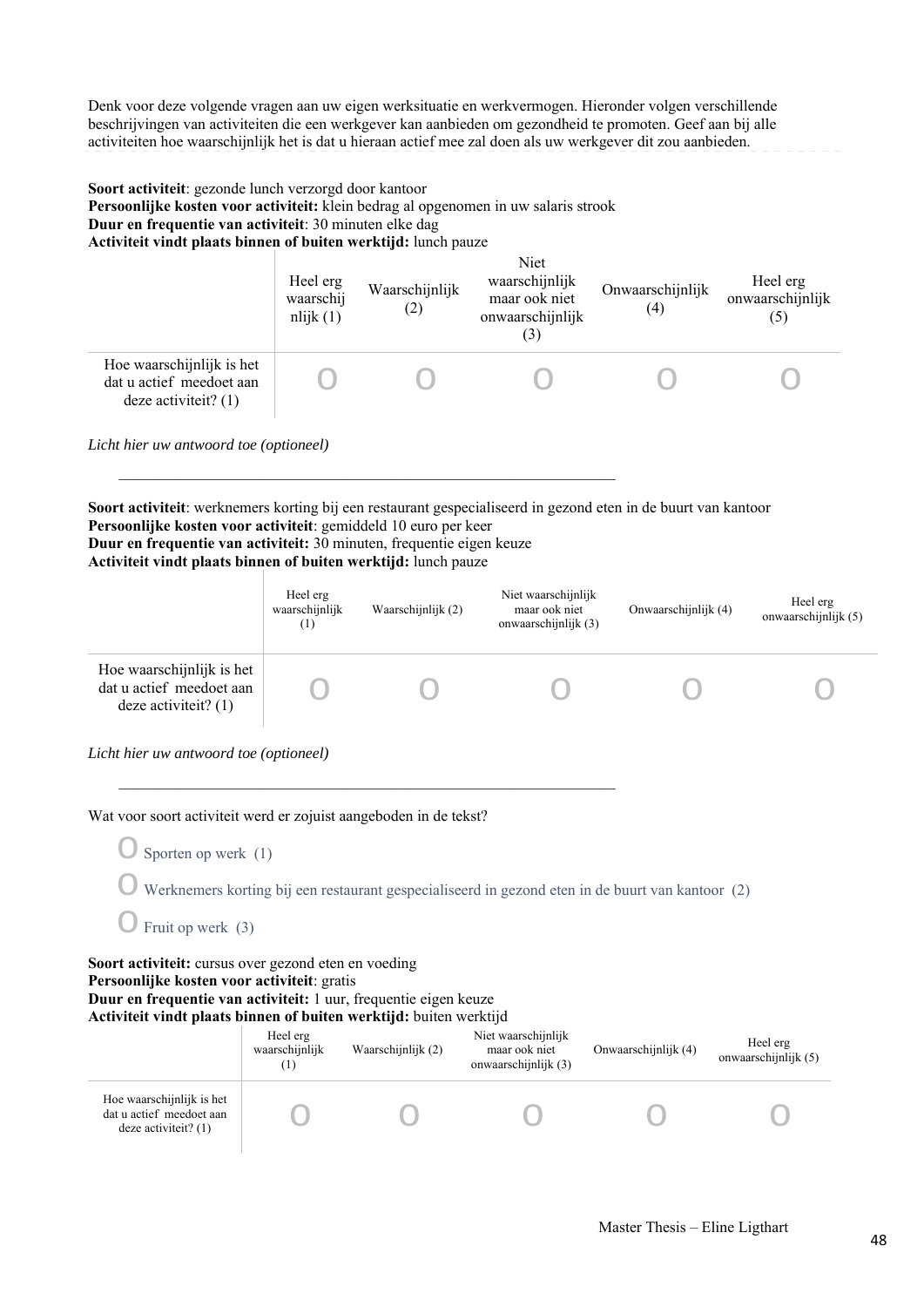| Licht hier uw antwoord toe (optioneel) |                                             |                                                                                                                                         |                                                                                               |
|----------------------------------------|---------------------------------------------|-----------------------------------------------------------------------------------------------------------------------------------------|-----------------------------------------------------------------------------------------------|
|                                        |                                             |                                                                                                                                         |                                                                                               |
|                                        | Persoonlijke kosten voor activiteit: gratis | Duur en frequentie van activiteit: duur en frequentie eigen keuze<br>Activiteit vindt plaats binnen of buiten werktijd: buiten werktijd | <b>Soort activiteit:</b> sportschool in het kantoor gebouw te gebruiken voor alle medewerkers |

\_\_\_\_\_\_\_\_\_\_\_\_\_\_\_\_\_\_\_\_\_\_\_\_\_\_\_\_\_\_\_\_\_\_\_\_\_\_\_\_\_\_\_\_\_\_\_\_\_\_\_\_\_\_\_\_\_\_\_\_\_\_\_\_

|                                                                                 | TICCI CIE<br>waarschijnlijk | waarschijnlijk $(2)$ | імісі маатынішіік<br>maar ook niet<br>onwaarschijnlijk (3) | onwaarschijnlijk (4) | Heel erg<br>onwaarschijnlijk (5) |
|---------------------------------------------------------------------------------|-----------------------------|----------------------|------------------------------------------------------------|----------------------|----------------------------------|
| Hoe waarschijnlijk is het dat<br>u actief meedoet aan deze<br>activiteit? $(1)$ |                             |                      |                                                            |                      |                                  |

*Licht hier uw antwoord toe (optioneel)* 

**Soort activiteit:** sport groepslessen georganiseerd door kantoor waar u zich voor moet inschrijven **Persoonlijke kosten voor activiteit:** gratis **Duur en frequentie van activiteit:** 1 uur, frequentie eigen keuze

#### **Activiteit vindt plaats binnen of buiten werktijd:** buiten werktijd

|                                                                                 | Heel erg<br>waarschijnlijk<br>$\left(1\right)$ | Waarschijnlijk (2) | Niet waarschijnlijk<br>maar ook niet<br>onwaarschijnlijk (3) | Onwaarschijnlijk (4) | Heel erg<br>onwaarschijnlijk (5) |
|---------------------------------------------------------------------------------|------------------------------------------------|--------------------|--------------------------------------------------------------|----------------------|----------------------------------|
| Hoe waarschijnlijk is het dat<br>u actief meedoet aan deze<br>activiteit? $(1)$ |                                                |                    |                                                              |                      |                                  |

#### Licht hier uw antwoord toe (optioneel)

Wat voor activiteit werd er zojuist aangeboden in de tekst?

 $\bigcirc$  Sport groepslessen georganiseerd door kantoor op basis van inschrijving (1)

- $\bigcirc$  Training over tijd management (2)
- $\bigcirc$  Een gezonde lunch verzorgd door kantoor (3)

**Soort activiteit**: tijd management training in groepsverband **Persoonlijke kosten voor activiteit:** gratis **Duur en frequentie van activiteit:** 1 uur, 1 keer per maand **Activiteit vindt plaats binnen of buiten werktijd**: binnen werktijd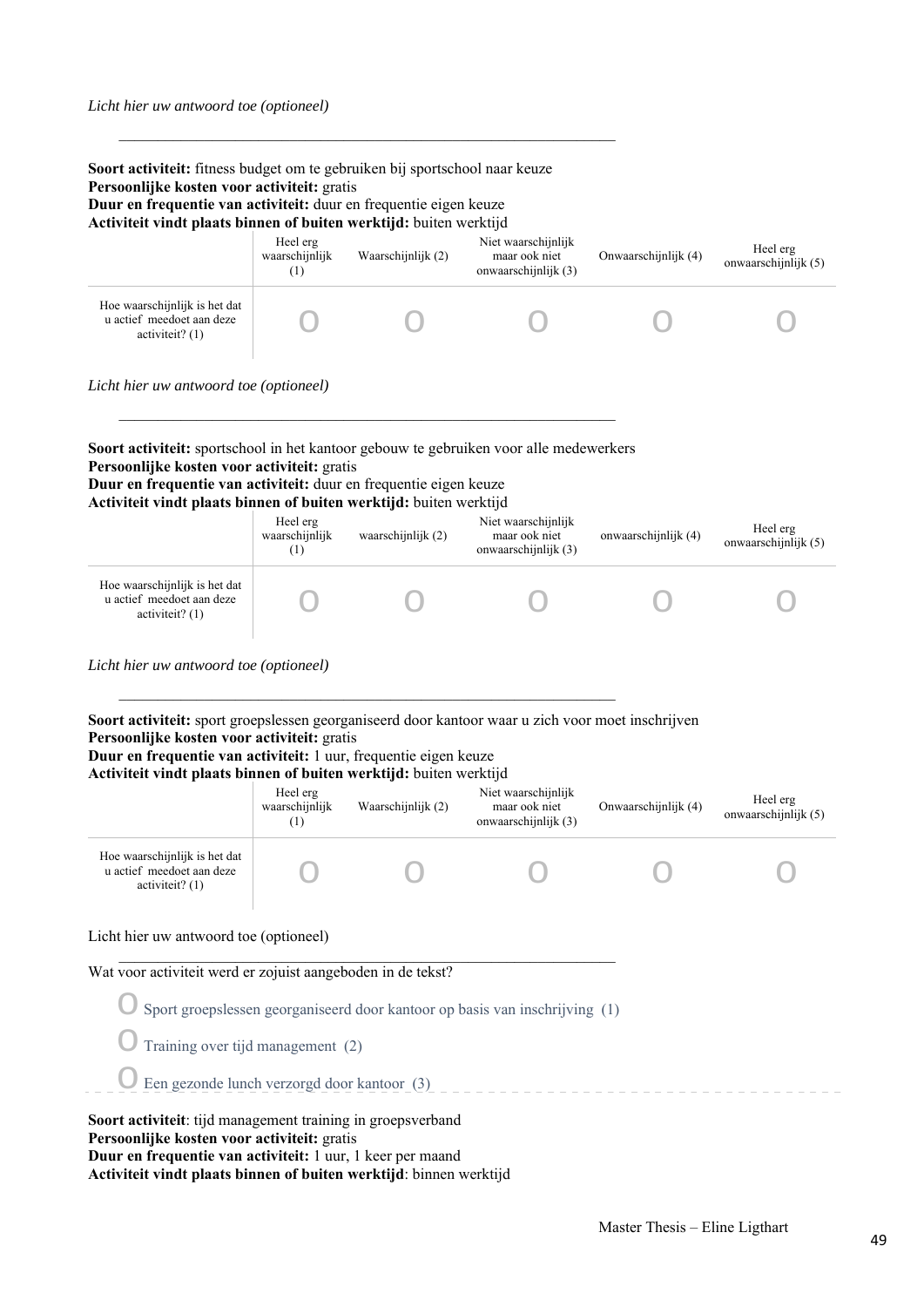|                                                                                                                                        | Heel erg<br>waarschijnlijk<br>(1) | Waarschijnlijk (2) | Niet waarschijnlijk<br>maar ook niet<br>onwaarschijnlijk (3) | Onwaarschijnlijk (4) | Heel erg<br>onwaarschijnlijk (5) |
|----------------------------------------------------------------------------------------------------------------------------------------|-----------------------------------|--------------------|--------------------------------------------------------------|----------------------|----------------------------------|
| Hoe waarschijnlijk is het dat<br>u actief meedoet aan deze<br>$\arctiviteit?$ (1)                                                      |                                   |                    |                                                              |                      |                                  |
| Licht hier uw antwoord toe (optioneel)                                                                                                 |                                   |                    |                                                              |                      |                                  |
| <b>Soort activiteit:</b> personal coaching over tijd management en stress<br>Persoonlijke kosten voor activiteit: gratis               |                                   |                    |                                                              |                      |                                  |
| Duur en frequentie van activiteit: 1 uur per week voor een maand<br>Activiteit vindt plaats binnen of buiten werktijd: buiten werktijd |                                   |                    |                                                              |                      |                                  |
|                                                                                                                                        | Heel erg<br>waarschijnlijk<br>(1) | Waarschijnlijk (2) | Niet waarschijnlijk<br>maar ook niet<br>onwaarschijnlijk (3) | Onwaarschijnlijk (4) | Heel erg<br>onwaarschijnlijk (5) |
| Hoe waarschijnlijk is het dat u<br>actief meedoet aan deze<br>$\arctiviteit?$ (1)                                                      |                                   |                    |                                                              |                      |                                  |

Licht hier uw antwoord toe (optioneel)

Wat voor activiteit werd er zojuist aangeboden?

 $\bigcirc$  Cursus over gezond eten (1)

 $\bigcirc$  Personal coaching over tijd management en stress (3)

 $\bigcirc$  Vaardigheden training (2)

**Soort activiteit:** training in groepsverband over beter omgaan met werkdruk en stress **Persoonlijke kosten voor activiteit**: gratis

 $\mathcal{L}_\text{max} = \frac{1}{2} \sum_{i=1}^n \mathcal{L}_\text{max}(\mathbf{z}_i - \mathbf{z}_i)$ 

## **Duur en frequentie van activiteit:** 1 uur, om de week

**Activiteit vindt plaats binnen of buiten werktijd**: binnen werktijd

|                                                                                 | Heel erg<br>waarschijnlijk<br>(1) | Waarschijnlijk (2) | Niet waarschijnlijk<br>maar ook niet<br>onwaarschijnlijk (3) | Onwaarschijnlijk (4) | Heel erg<br>onwaarschijnlijk (5) |  |
|---------------------------------------------------------------------------------|-----------------------------------|--------------------|--------------------------------------------------------------|----------------------|----------------------------------|--|
| Hoe waarschijnlijk is het dat u<br>actief meedoet aan deze<br>activiteit? $(1)$ |                                   |                    |                                                              |                      |                                  |  |
| Licht hier uw antwoord toe (optioneel)                                          |                                   |                    |                                                              |                      |                                  |  |

**End of Block: Vignettes** 

**Start of Block: Algemene vragen** 

Wat is uw huidige leeftijd?